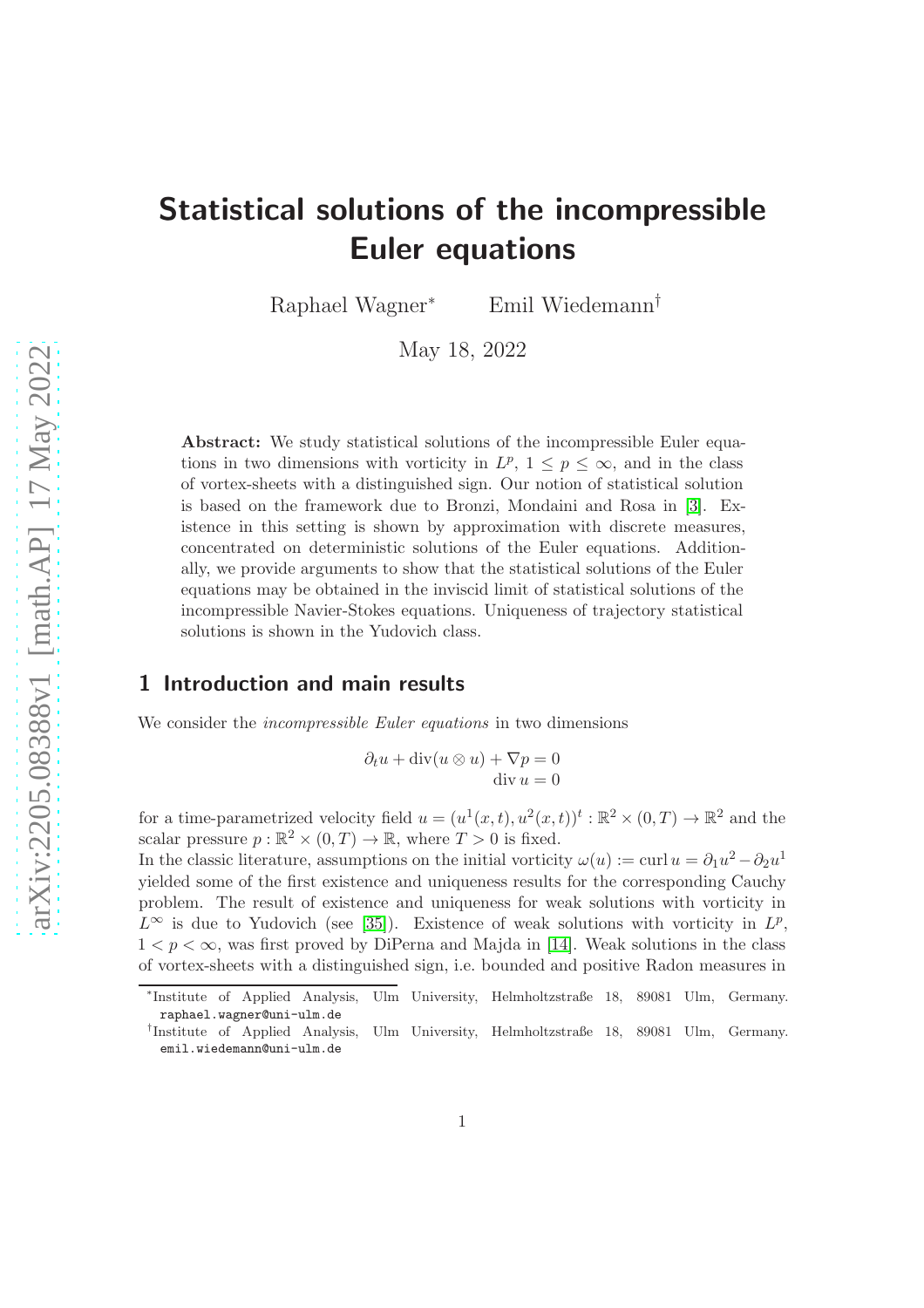the negative Sobolev space  $H^{-1}$  were constructed by Delort in [\[12\]](#page-43-1). Delort's arguments were later used by Vecchi and Wu in [\[31\]](#page-44-0) to also show existence of weak solutions with vorticity in the class  $L^1 \cap H^{-1}$ . While there are many more classes that one could consider, these are the ones that we will restrict ourselves to in this article.

The problem of uniqueness has still not been resolved in the aforementioned cases, with exception of the case of uniformly bounded vorticity, considered by Yudovich. Let us also point here towards the recent preprints by Vishik ([\[32\]](#page-44-1), [\[33\]](#page-44-2)), where non-uniqueness of the forced Euler equations with vorticity in some  $L^p$  space has been shown, or the work of Albritton, Brué and Colombo in  $[1]$ , in which non-uniqueness of Leray-Hopf solutions of the forced Navier-Stokes equations has been proved. A lack of well-posedness and in some way uncertainty of the evolution of an initial state may lead one to the approach of considering a whole ensemble of weak solutions which may display desired properties in a statistical sense. This concept of considering ensembles and ensemble averages is common in the theory of turbulence, where individual flows may exhibit wild behaviour, while quantities, averaged in space and time, appear to be sort of universal over an ensemble of flows (see e.g. [\[20\]](#page-44-3)).

A mathematically rigorous concept of statistical solutions in the context of the two and three-dimensional Navier-Stokes equations has been introduced in the seventies by Foias in [\[16\]](#page-43-2) and [\[17\]](#page-43-3) based on discussions with Prodi. Another concept of statistical solutions of the Navier-Stokes equations is due to Fursikov and Vishik (see [\[34\]](#page-44-4)). The two notions differ in the way that Foias considered time parametrized probability measures on the phase space, while Vishik and Fursikov constructed single probability measures on an appropriate space of trajectories.

A connection between the two approaches was drawn not too long ago by Foias, Rosa and Temam in [\[19\]](#page-43-4), where they consider probability measures on the space of weak (Leray-Hopf) solutions of the Navier-Stokes equations in the spirit of Vishik and Fursikov and show that the projections in time of these measures are statistical solutions, as originally considered by Foias. The former measures were then called Vishik-Fursikov measures by the authors and the resulting statistical solutions, obtained by projecting these in time, Vishik-Fursikov statistical solutions. The proof of existence of Vishik-Fursikov statistical solutions in [\[19\]](#page-43-4) also differed significantly from the one given in [\[16\]](#page-43-2), in which approximating sequences of probability measures were used, based on Galerkin approximations of the deterministic equations. The new proof, originally presented in [\[18\]](#page-43-5), uses approximations by discrete measures, constructed using the Krein-Milman theorem. This latter proof has the flexibility of being generalized and applied to other equations. The theory of statistical solutions of the Navier-Stokes equations has in fact served as motivation for Bronzi, Mondaini and Rosa to develop an abstract concept of statistical solution in [\[3\]](#page-42-0), in which, to some extent, not even an underlying partial differential equation is required. In their work, they label the analogue of the Vishik-Fursikov measures trajectory statistical solutions and the analogue of the aforementioned statistical solutions is labelled more specifically phase space statistical solution.

Though we will not require the same generality kept in [\[3\]](#page-42-0), we will use their framework as a unifying concept for each class of weak solutions of the Euler equations mentioned earlier in this introduction.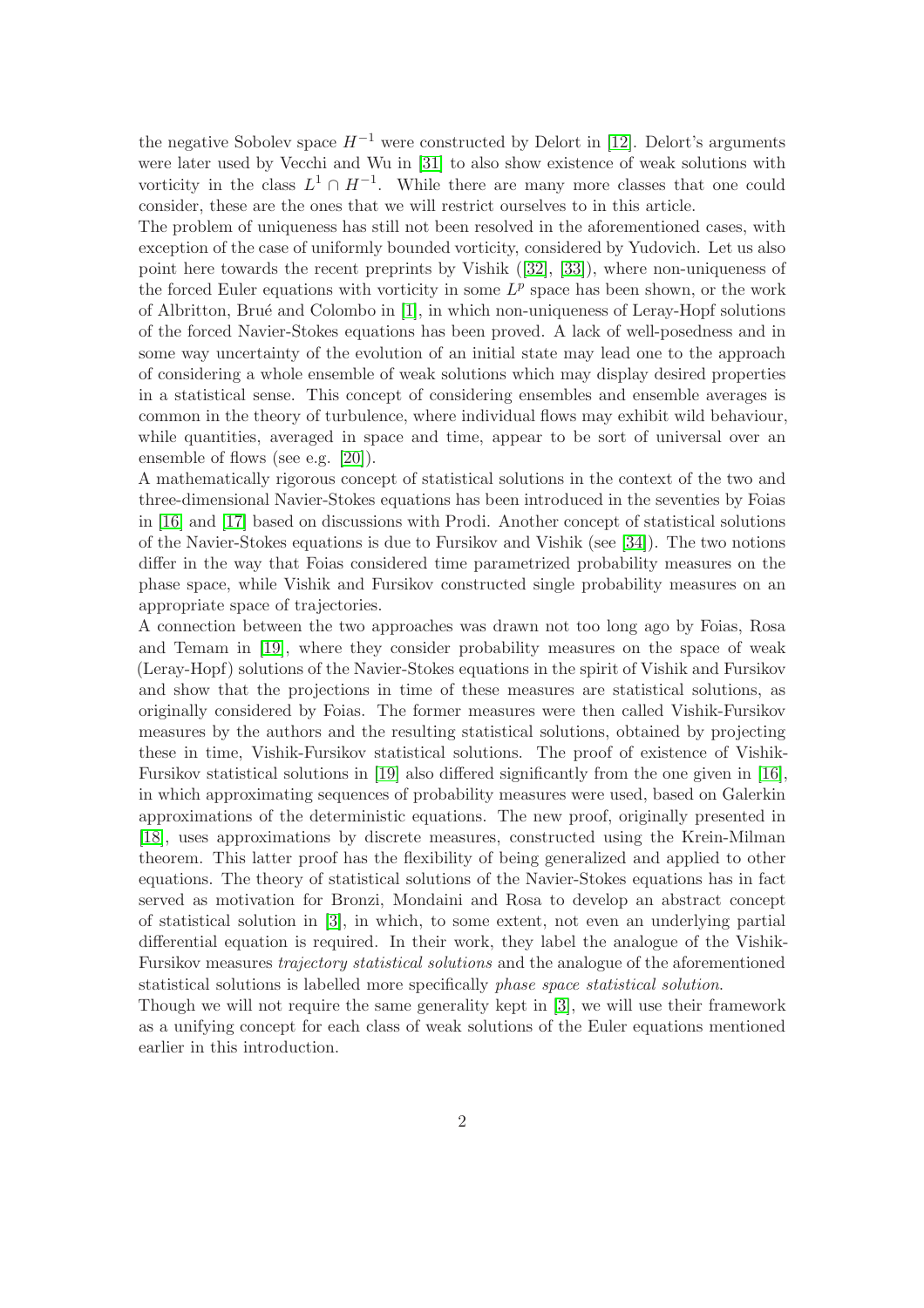The main results we prove in this work are essentially the following three: For each of the aforementioned classes of weak solutions of the Euler equations in the phase space  $X$ and every  $T > 0$ , given a distribution  $\mu_0$  on an appropriate space of initial data  $X_0 \subset X$ ,

I) there exists a trajectory statistical solution  $\rho$  satisfying  $\Pi_0 \rho = \mu_0$ , where  $\Pi_t$  is the time evaluation map at time t for every  $0 \le t \le T$ .

We also have energy type inequalities for the velocity and vorticity:

$$
\int_{C([0,T];X)} \|u_{kin}(t)\|_{L^2(\mathbb{R}^2)} d\rho(u) \le \int_X a^{|m(u_0)|} \|u_{0,kin}\|_{L^2(\mathbb{R}^2)} d\mu_0(u_0)
$$

for almost every  $0 \le t \le T$ , a constant  $a > 1$  and

<span id="page-2-0"></span>
$$
\int_{C([0,T];X)} \|\omega(u(t))\|_{X_{vort}} d\rho(u) \le \int_X \|\omega(u_0)\|_{X_{vort}} d\mu_0(u_0) \tag{1.1}
$$

for every  $0 \le t \le T$ . In case that  $X_{vort} = L^p$ ,  $1 < p \le \infty$ , equality holds in [\(1.1\)](#page-2-0). In the Yudovich class, this trajectory statistical solution is unique.

II) If  $\int_{X_0} \gamma(u_0)^2 d\mu_0(u_0) < \infty$ , where  $\gamma(u_0) := a^{|m(u_0)|} (1 + \|u_{0,kin}\|_{L^2(\mathbb{R}^2)})$ , then the projections  $\{\rho_t := \Pi_t \rho\}_{0 \le t \le T}$  form a phase space statistical solution with  $\rho_0 = \mu_0$ , so that

<span id="page-2-2"></span>
$$
\int_X \Phi(u) d\rho_t(u) = \int_X \Phi(u) d\rho_{t'}(u) + \int_{t'}^t \int_X \langle (u(s) \otimes u(s)), \nabla \Phi'(u) \rangle_{L^2(\mathbb{R}^2)} d\rho_s(u) ds
$$
\n(1.2)

for every  $0 \le t' \le T$  and every appropriate test functional  $\Phi$ . Moreover

$$
\int_X \|u_{kin}\|_{L^2(\mathbb{R}^2)} d\rho_t(u) \le \int_X a^{|m(u_0)|} \|u_{0,kin}\|_{L^2(\mathbb{R}^2)} d\mu_0(u_0)
$$

for almost every  $0 \le t \le T$  and

<span id="page-2-1"></span>
$$
\int_{X} \|\omega(u)\|_{X_{vort}} d\rho_t(u) \le \int_{X} \|\omega(u_0)\|_{X_{vort}} d\mu_0(u_0)
$$
\n(1.3)

for every  $0 \le t \le T$ . In case that  $X_{vort} = L^p$ ,  $1 < p \le \infty$ , equality holds in [\(1.3\)](#page-2-1)

III) the statistical solutions may be constructed in a weak sense as the inviscid limit of a sequence of statistical solutions of the Navier-Stokes equations, which attain the initial distribution  $\mu_0$  in the same sense.

For I), we remark that the case of weak solutions of the Navier-Stokes equations and of the Euler equations with uniformly bounded vorticity is special due to uniqueness of the weak solutions and we will treat their construction separately.

The idea of the abstract proof of existence of trajectory statistical solutions in [\[3\]](#page-42-0) will then, purely for didactic purposes, be displayed in the particularly simple situation of the vorticity being in  $L^p(\mathbb{R}^2)$ ,  $1 < p < \infty$ , where one may utilize strong compactness properties. We could, however, as we will do in all other cases, directly refer to the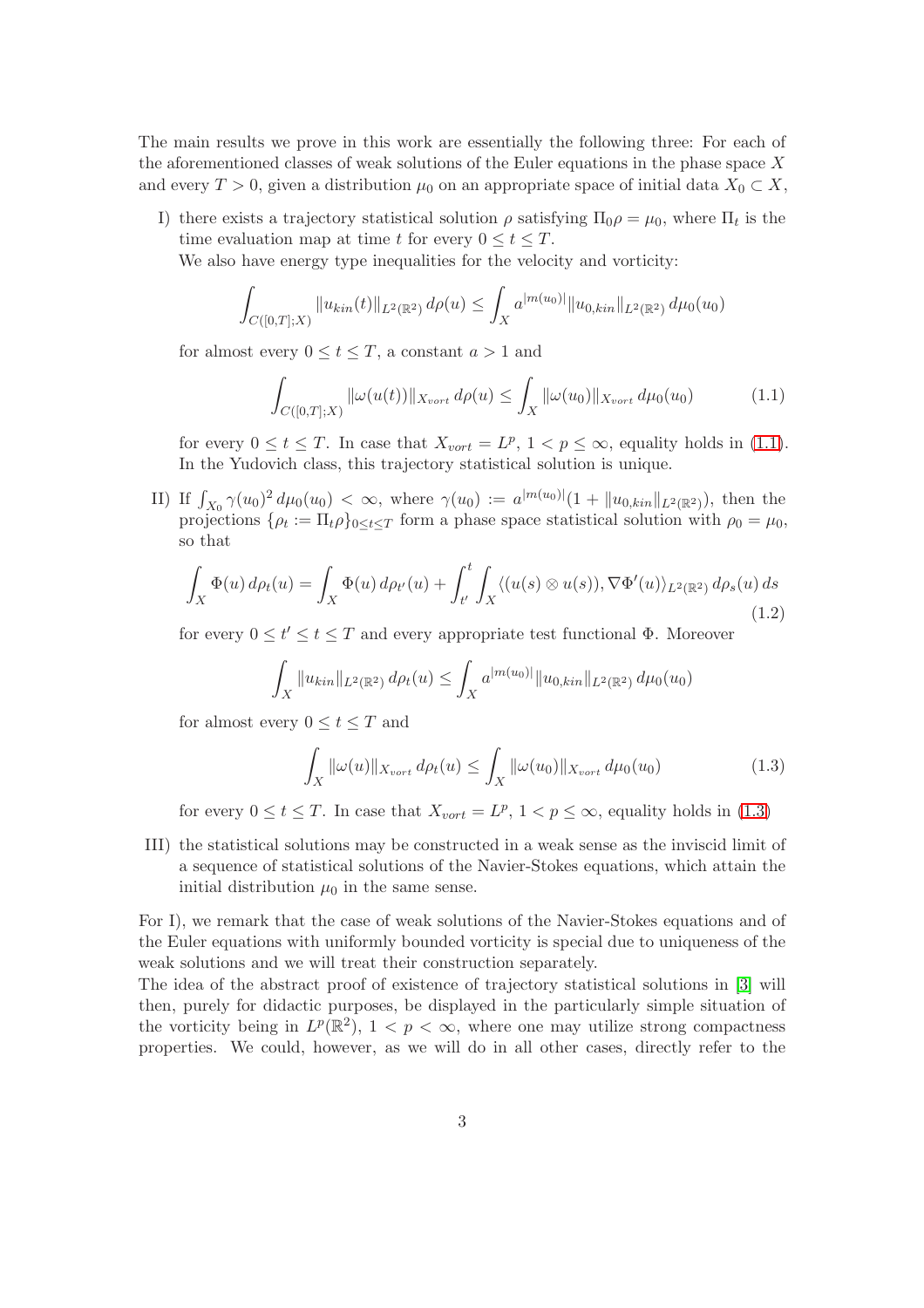existence results in [\[3\]](#page-42-0) and only check the required conditions.

Likewise, for existence of phase space statistical solutions as just stated in II), we will demonstrate the abstract arguments in [\[3\]](#page-42-0) for the specific case of vorticity being in  $L^{\infty}(\mathbb{R}^2)$  and note that all other cases may be treated similarly.

Since trajectory statistical solutions of the Navier-Stokes equations are essentially probability measures having support in the set of weak solutions of the Navier-Stokes equations, the discussion of the inviscid limit of those trajectory statistical solutions will be reduced to the study of the behaviour of the support and in essence, the deterministic inviscid limit. The inviscid limit results for phase space statistical solutions that we are going to state are then going to be the direct consequences of the results for trajectory statistical solutions.

We mention here that statistical solutions of the Euler equations have been considered in similar ways before by D. Chae in [\[4\]](#page-42-2) and [\[5\]](#page-42-3), P. Constantin and J. Wu in [\[9\]](#page-43-6) and J. Kelliher in [\[22\]](#page-44-5). Chae constructs (phase space) statistical solutions of the Euler equations on the two-dimensional torus in [\[4\]](#page-42-2) under an assumption on the mean enstrophy with respect to the initial distribution, which corresponds to the situation of solutions of the Euler equations with vorticity in  $L^p$  for  $p = 2$ . Our work here can be thought of as a generalization as we allow for any  $1 \leq p \leq \infty$ . A lesser difference lies in our article using  $\mathbb{R}^2$  as the underlying domain. More fundamentally, our work differs in the used constructions. Chae uses the rather sophisticated compactness arguments that were used in Foias' original article in [\[16\]](#page-43-2) to obtain statistical solutions of the Euler equations by means of a vanishing viscosity argument. These arguments include the Banach-Alaoglu theorem, applied to a family of functionals which are related to the statistical solutions of the Navier-Stokes equations, in combination with results from the theory of the Daniell integral and the theory of lifting to recover a suitable family of measures.

While we have also included an inviscid limit argument, our focus lies on the results and ideas from [\[3\]](#page-42-0), in which discrete approximations are used, given by the Krein-Milman theorem.

Constantin and Wu consider statistical solutions of the Navier-Stokes and of the Euler equations with uniformly bounded vorticity on  $\mathbb{R}^2$ , i.e. the case  $p = \infty$ . In contrast to this and the other articles previously mentioned, they work with the vorticity equation opposed to the velocity formulation. Also, they consider both phase space as well as trajectory statistical solutions for both the Euler and Navier-Stokes equations. Their proof of existence for trajectory statistical solutions of the Euler equations is in close proximity to the work of Vishik and Fursikov who also relied on Prokhorov's theorem to construct trajectory statistical solutions by an inviscid limit argument. For phase space statistical solutions, they used similar arguments as Chae to obtain these by an inviscid limit argument.

Kelliher also considers phase space statistical solutions of the Navier-Stokes and of the Euler equations in the Yudovich class but in their velocity formulation. The phase space statistical solution of the Euler equations is also obtained by an inviscid limit argument. However, while Constantin and Wu immediately employ the solution operator for the two-dimensional Navier-Stokes equations to construct corresponding statistical solutions, Kelliher first considers phase space statistical solutions of the Navier-Stokes equations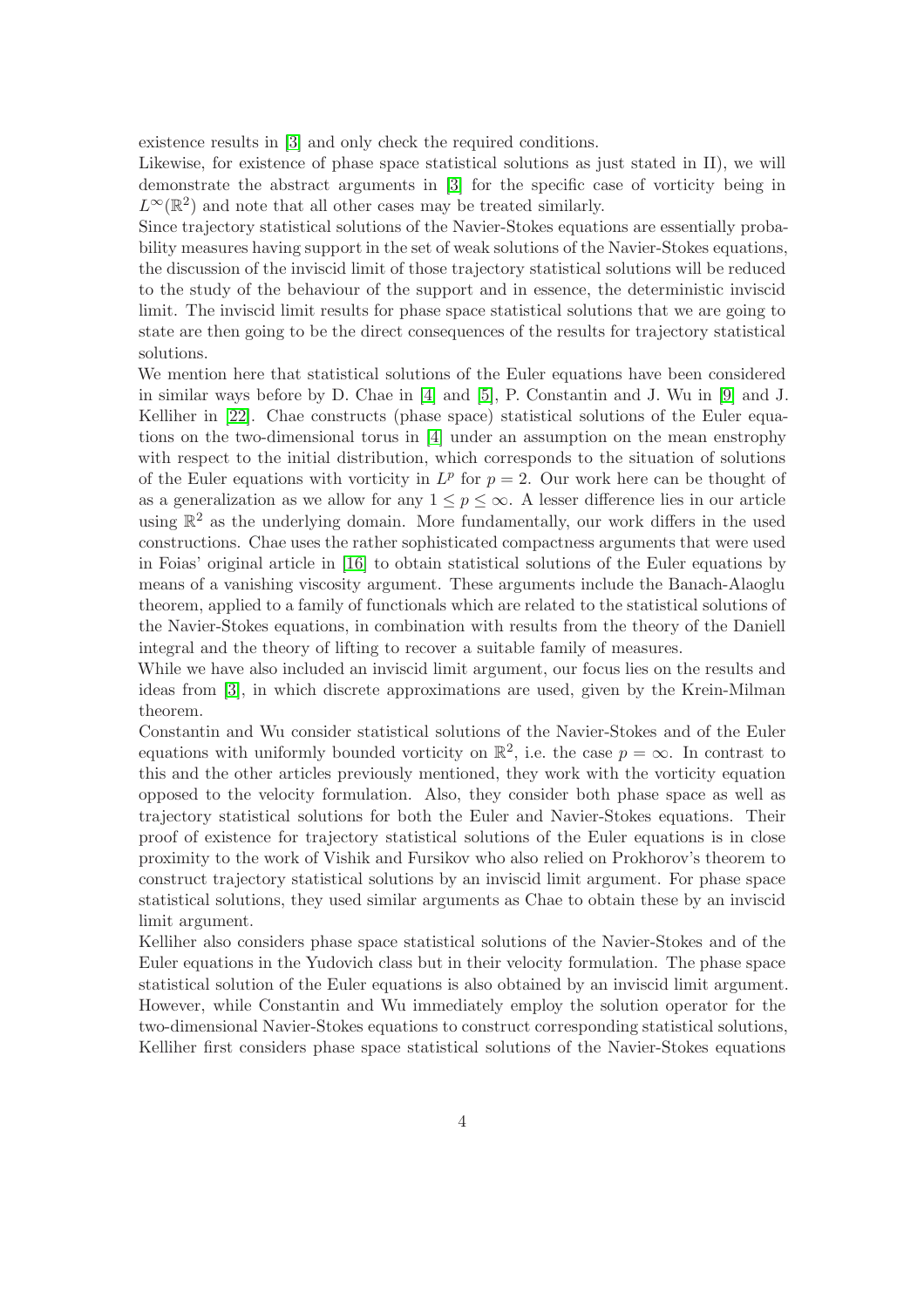on balls of finite radius as constructed by Foias and then constructs statistical solutions of the Navier-Stokes equations on  $\mathbb{R}^2$  by employing the theory of the expanding domain limit for the deterministic Navier-Stokes equations.

Unlike Chae or Constantin and Wu, who make assumptions on the  $L^2$  or  $H^1$  norm of the mean vorticity with respect to the initial distribution, we will, similarly to Kelliher, consider infinite energy solutions and require a bound on the mean total mass of vorticity and the  $L^2$  norm of the finite kinetic energy parts with respect to the initial distribution. This is necessary for the Foias-Liouville equation [\(1.2\)](#page-2-2) of phase space statistical solutions to be well-defined due to the connection between the (local)  $L^2$  norm and the total mass of vorticity.

We will begin by giving an overview of the well-known results of existence and uniqueness of weak solutions in each of the aforementioned classes and highlight certain properties. In the second part of the introduction, we briefly review the abstract framework of statistical solutions given in [\[3\]](#page-42-0).

In the main part, we construct statistical solutions in each class using the properties of weak solutions and by applying the ideas and results for abstract statistical solutions, both of which are described in the two preliminary sections.

#### <span id="page-4-1"></span>1.1 Preliminaries on the Euler and Navier-Stokes equations

We denote by  $L^p(\mathbb{R}^2)$  and  $L^p(\mathbb{R}^2;\mathbb{R}^2)$ ,  $1 \leq p \leq \infty$ , the standard Lebesgue spaces on  $\mathbb{R}^2$ with values in  $\mathbb R$  and  $\mathbb R^2$  respectively. The associated standard  $L^p$  Sobolev spaces of order s on  $\mathbb{R}^2$  will be denoted by  $W^{s,p}(\mathbb{R}^2)$  and  $W^{s,p}(\mathbb{R}^2;\mathbb{R}^2)$  for all  $s \in \mathbb{N}, 1 \le p \le \infty$ . For the specific case of  $p=2$ , we let  $H<sup>s</sup>(\mathbb{R}<sup>2</sup>) := W<sup>s,2</sup>(\mathbb{R}<sup>2</sup>)$  and  $H<sup>s</sup>(\mathbb{R}<sup>2</sup>; \mathbb{R}<sup>2</sup>) := W<sup>s,2</sup>(\mathbb{R}<sup>2</sup>; \mathbb{R}<sup>2</sup>)$ for all  $s \in \mathbb{N}$ . The dual of  $H^s(\mathbb{R}^2)$  and  $H^s(\mathbb{R}^2;\mathbb{R}^2)$  will be denoted by  $H^{-s}(\mathbb{R}^2)$  and  $H^{-s}(\mathbb{R}^2;\mathbb{R}^2)$  respectively.

Related spaces of local integrability or compact support will generally be denoted by the addition of the subscript loc or c respectively.

We say that a vector field  $v \in L^1_{loc}(\mathbb{R}^2;\mathbb{R}^2)$  is weakly divergence-free if for every  $\varphi$  in the class of smooth and compactly supported functions  $C_c^{\infty}(\mathbb{R}^2)$ , we have  $\int_{\mathbb{R}^2} v \cdot \nabla \varphi \, dx = 0$ . The subset of weakly divergence-free vector fields of  $L^2(\mathbb{R}^2;\mathbb{R}^2)$  will be denoted by H.

In our notation for the standard norms on these spaces, we will not differ between spaces of functions with values in  $\mathbb{R}$  or  $\mathbb{R}^2$ , e.g.  $\|\cdot\|_{L^2(\mathbb{R}^2)}$  will denote the norm on both  $L^2(\mathbb{R}^2)$ and  $L^2(\mathbb{R}^2;\mathbb{R}^2)$ .

<span id="page-4-0"></span>Let us also point out here that  $T > 0$  will be a fixed final time for all equations considered throughout this article.

**Definition 1.1.** A weakly divergence-free vector field  $u \in L^{\infty}(0,T;H_{loc})$  is called a weak solution of the Euler equations with initial data  $u_0 \in H_{loc}$  if for any  $v = (v^1, v^2)^t \in$  $C_c^{\infty}(\mathbb{R}^2;\mathbb{R}^2) \cap H$ , we have

$$
i)
$$

$$
\frac{d}{dt} \int_{\mathbb{R}^2} v \cdot u \, dx = \int_{\mathbb{R}^2} \nabla v : (u \otimes u) \, dx
$$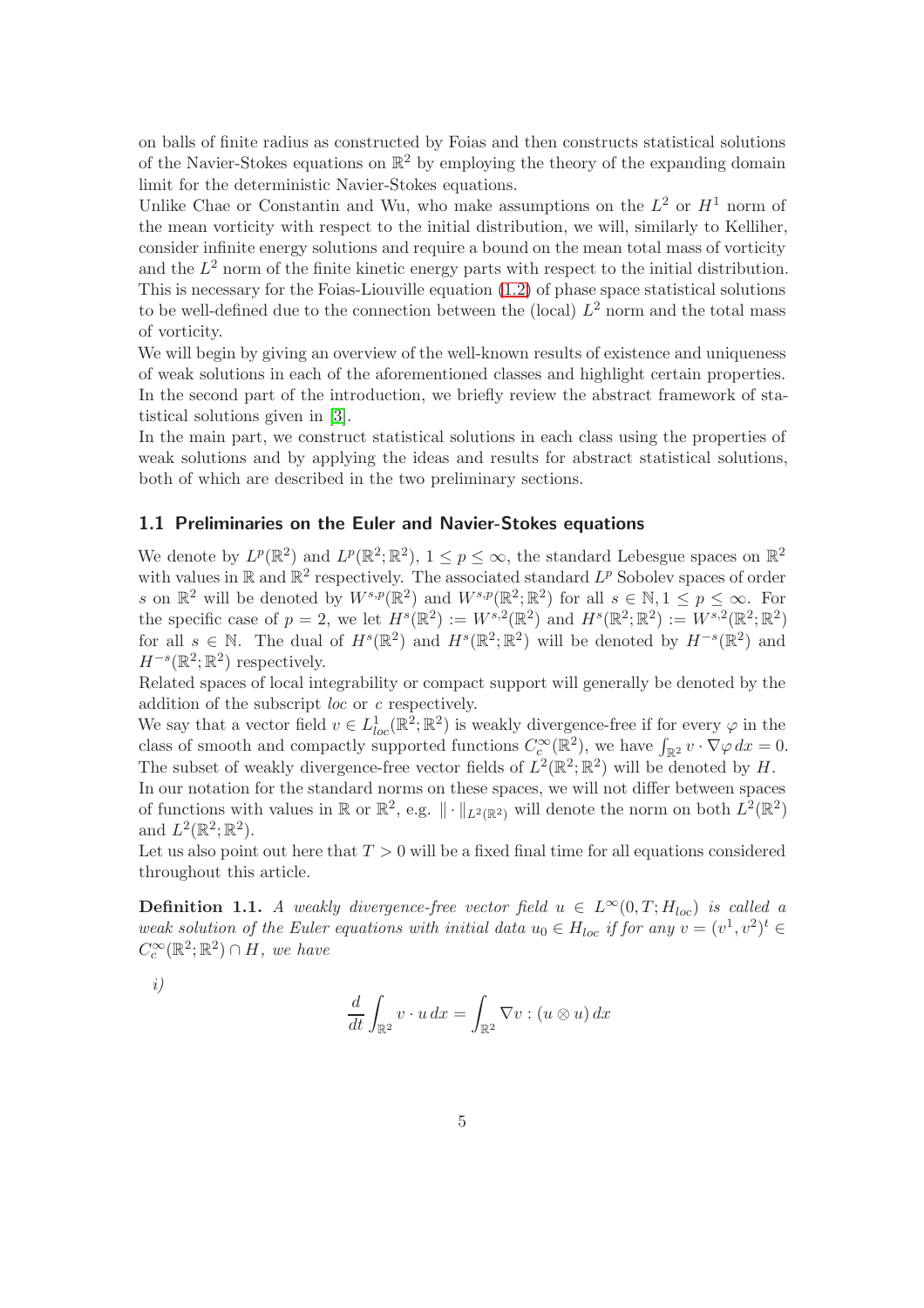in the sense of distributions on  $(0,T)$ , where  $(u \otimes u) = (u_i u_j)_{i,j=1,2}$ ,  $\nabla v = \left(\frac{\partial v^i}{\partial_j}\right)$  $\partial_j$  $\setminus$  $_{i,j=1,2}$  $\mathbb{R}^{2\times 2}$  and : denotes the Frobenius inner product between two matrices;

ii)  $u \in C([0,T]; H_{loc}^{-L}(\mathbb{R}^2; \mathbb{R}^2))$  for some  $L > 1$  and  $u(0) = u_0$  in  $H_{loc}^{-L}(\mathbb{R}^2; \mathbb{R}^2)$ .

<span id="page-5-0"></span>If  $u$  only satisfies i), then we simply say that  $u$  is a weak solution of the Euler equations.

**Definition 1.2.** A weakly divergence-free vector field  $u \in L^{\infty}(0,T;H_{loc})$ , for which  $\nabla u \in L^2(0,T; L^2(\mathbb{R}^{2\times2}))$ , is called a weak solution of the Navier-Stokes equations with viscosity  $\nu > 0$  and initial data  $u_0 \in H_{loc}$  if for any  $v = (v^1, v^2)^t \in C_c^{\infty}(\mathbb{R}^2; \mathbb{R}^2) \cap H$ , we have

i)

$$
\frac{d}{dt} \int_{\mathbb{R}^2} v \cdot u \, dx = \int_{\mathbb{R}^2} \nabla v : (u \otimes u) \, dx + \nu \int_{\mathbb{R}^2} \Delta v \cdot u \, dx
$$

in the sense of distributions on  $(0, T)$ ;

ii)  $u \in C([0, T]; H_{loc})$  and  $u(0) = u_0$  in  $H_{loc}$ .

If u only satisfies i), then we simply say that  $u$  is a weak solution of the Navier-Stokes equations (with viscosity  $\nu$ ).

As indicated here, throughout this article we will use  $\mathbb{R}^2$  as the underlying domain. This is oftentimes convenient for two reasons. First, one may ignore boundary conditions and effects. Second, the Biot-Savart law, which constitutes how to recover velocity from vorticity, has an explicit form. In general, for a vector field  $u = (u^1, u^2)^t \in L^1_{loc}(\mathbb{R}^2; \mathbb{R}^2)$ , we define the (distributional) vorticity  $\omega(u) = \partial_1 u^2 - \partial_2 u^1$ .

The downside is that for a velocity field with compactly supported vorticity and given by the Biot-Savart law to have finite kinetic energy, its total mass of vorticity necessarily needs to vanish. We take care of this by only considering those vector fields which have a radial-energy decomposition. Now following [\[7\]](#page-43-7)[Chapter 1], for any  $m \in \mathbb{R}$ , let  $E_m$  be the set of weakly divergence-free vector fields  $u \in H_{loc}$  such that there exists a *stationary* vector field  $\sigma \in C^{\infty}(\mathbb{R}^2; \mathbb{R}^2)$ , whose total mass of vorticity  $\int_{\mathbb{R}^2} \omega(\sigma)$  is equal to m, for which

$$
u-\sigma\in H.
$$

Here, a vector field  $\sigma \in C^{\infty}(\mathbb{R}^2; \mathbb{R}^2)$  is called stationary if there exists  $g \in C_c^{\infty}(\mathbb{R})$  such that

$$
\sigma(x) = \frac{x^{\perp}}{|x|^2} \int_0^{|x|} s g(s) \, ds = \frac{1}{|x|^2} \begin{pmatrix} -x^2 \\ x^1 \end{pmatrix} \int_0^{|x|} s g(s) \, ds, x = \begin{pmatrix} x^1 \\ x^2 \end{pmatrix} \in \mathbb{R}^2.
$$

The stationary vector fields are smooth exact solutions of the Euler equations and in the situation above,  $\omega(\sigma)(x) = g(|x|), x \in \mathbb{R}^2$ . A stationary vector field  $\sigma$  also satisfies the decay properties  $\sigma \in \mathcal{O}\left(\frac{1}{|x|}\right)$  $|x|$ ) and  $\nabla \sigma \in \mathcal{O}\left(\frac{1}{|x|}\right)$  $\frac{1}{|x|^2}$ . While this implies  $\nabla \sigma \in L^2(\mathbb{R}^{2 \times 2})$ , it is not enough for  $\sigma$  to be square integrable. However,  $\sigma$  is at least bounded and vanishes at infinity.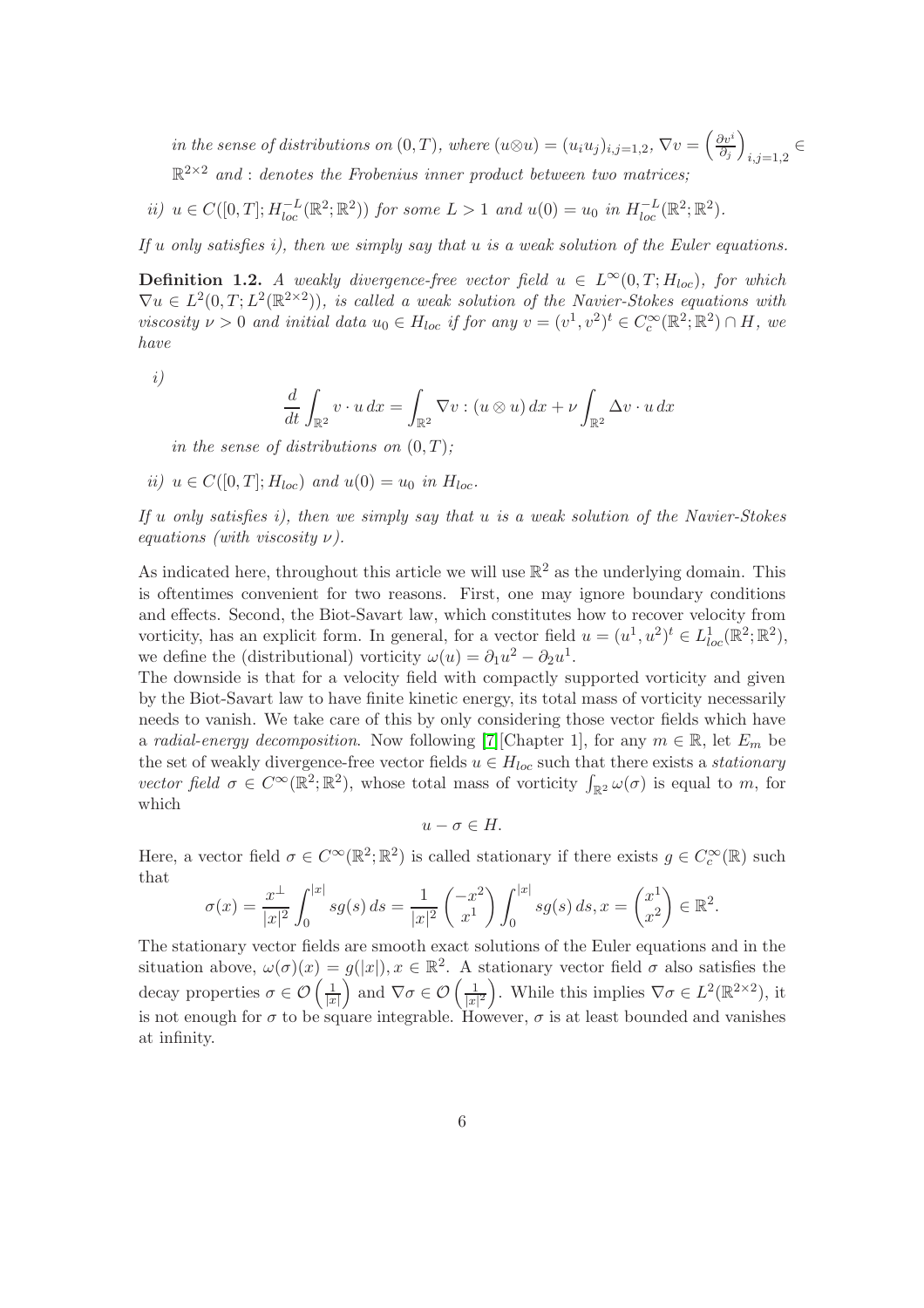Consequently,  $u = \sigma + (u - \sigma)$  as above is the sum of a smooth exact solution of the Euler equations with radially symmetric vorticity and a vector field of finite kinetic energy. As indicated before,  $\sigma \in H$  if and only if  $\int_{\mathbb{R}^2} \omega(\sigma) = 0$  so that  $E_m = \sigma + H$  is an affine space.

Throughout this article, we fix one stationary vector field  $\Sigma$  satisfying

<span id="page-6-1"></span>
$$
\int_{\mathbb{R}^2} \omega(\Sigma) dx = 1 \tag{1.4}
$$

so that  $E_m = (m\Sigma) + H$ . By fixing  $\Sigma$ , the decomposition

$$
u = m\Sigma + (u - m\Sigma)
$$

is now unique for any  $u \in \mathbb{E}$  and we will occasionally write  $u_{kin} := u - m\Sigma$  for the finite kinetic energy part of this decomposition and  $m(u) := \int_{\mathbb{R}^2} \omega(u - u_{kin})$  for the total mass of vorticity of the stationary field. Moreover, if  $\omega(u)$  is a finite Borel measure in  $H^{-1}(\mathbb{R}^2)$ so that  $(1+|x|)\omega(u)$  is also a finite Borel measure, then as a consequence of the proof of [\[7\]](#page-43-7) [Lemma 1.3.1], we may even tell  $m(u) = \int_{\mathbb{R}^2} \omega(u)$ .

We then also introduce the space

$$
\mathbb{E}:=\bigcup_{m\in\mathbb{R}}E_m.
$$

We note that E is in fact a separable Banach space with norm  $\|\cdot\|_{\mathbb{E}}$  given by  $\|u\|_{\mathbb{E}} =$  $|m(u)| + ||u_{kin}||_{L^2(\mathbb{R}^2)}$  for all  $u \in \mathbb{E}$ . By having fixed  $\Sigma$ , the radial energy decomposition is unique and  $\|\cdot\|_{\mathbb{R}}$  well-defined.

Let us also briefly recall that for a weak solution  $u \in L^{\infty}(0,T;H_{loc})$  of the Euler equations and  $v \in C_c^{\infty}(\mathbb{R}^2; \mathbb{R}^2) \cap H$ , the function  $t \mapsto \int_{\mathbb{R}^2} v \cdot u(t) dx$  is absolutely continuous on  $[0, T]$  with

$$
\frac{d}{dt} \int_{\mathbb{R}^2} v \cdot u(t) \, dx = \int_{\mathbb{R}^2} \nabla v : (u(t) \otimes u(t)) \, dx
$$

for almost every  $0 \le t \le T$ .

The following theorem contains the classic results of all four classes of functions in which we consider weak solutions of the Euler equations. By  $\mathcal{M}^+(\mathbb{R}^2)$  and  $\mathcal{M}(\mathbb{R}^2)$ , we mean the spaces of finite (non-negative) Borel measures on  $\mathbb{R}^2$ . Oftentimes, we will also identify the latter space with the dual of the separable Banach space  $C_0(\mathbb{R}^2)$  of continuous functions, vanishing at infinity.

<span id="page-6-0"></span>In the following, for two Banach spaces  $(X_1, \|\cdot\|_{X_1})$  and  $(X_2, \|\cdot\|_{X_2})$ , we define the norm  $\| \cdot \|_{X_1 \cap X_2} := \| \cdot \|_{X_1} + \| \cdot \|_{X_2}$  on  $X_1 \cap X_2$ .

**Theorem 1.3.** Let  $u_0 \in E_m$  for some  $m \in \mathbb{R}$  and fix  $1 < p < \infty$ .

A) Yudovich [\[35\]](#page-45-0): If  $\omega(u_0) \in L^1(\mathbb{R}^2) \cap L^{\infty}(\mathbb{R}^2)$ , then there exists a unique weak solution  $u \in C([0,T]; E_m)$  with vorticity  $\omega(u) \in L^{\infty}(0,T; L^1(\mathbb{R}^2) \cap L^{\infty}(\mathbb{R}^2))$  and initial data  $u_0$ .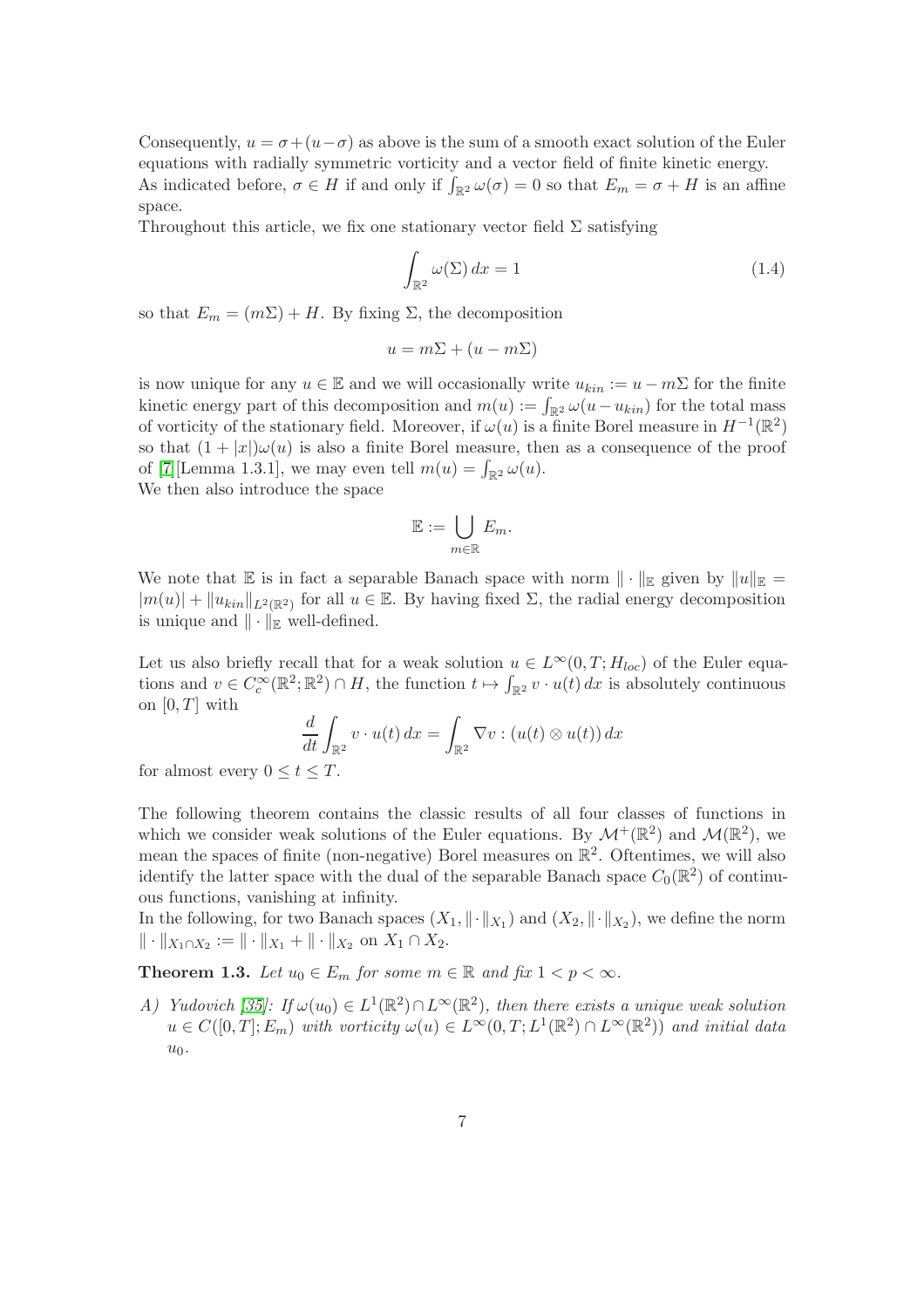- B) DiPerna and Majda [\[14\]](#page-43-0): If  $\omega(u_0) \in L^1(\mathbb{R}^2) \cap L^p(\mathbb{R}^2)$ , then there exists a weak solution  $u \in C([0, T]; H_{loc}) \cap L^{\infty}(0, T; W_{loc}^{1,p}(\mathbb{R}^2) \cap E_m)$  with vorticity  $\omega(u) \in L^{\infty}(0, T; L^{1}(\mathbb{R}^2) \cap$  $L^p(\mathbb{R}^2)$  and initial data  $u_0$ .
- C) Delort [\[12\]](#page-43-1): If  $\omega(u_0) \in \mathcal{M}_c^+(\mathbb{R}^2)$ , then there exists  $L > 1$  and a weak solution  $u \in C([0,T]; H^{-L}_{loc}(\mathbb{R}^2; \mathbb{R}^2)) \cap L^{\infty}(0,T; E_m)$  with vorticity  $\omega(u) \in L^{\infty}(0,T; \mathcal{M}^+(\mathbb{R}^2))$ and initial data  $u_0$ .
- D) Vecchi and Wu [\[31\]](#page-44-0): If  $\omega(u_0) \in L_c^1(\mathbb{R}^2)$ , then there exists  $L > 1$  and a weak solution  $u \in C([0,T]; H^{-L}_{loc}(\mathbb{R}^2; \mathbb{R}^2)) \cap L^{\infty}(0,T; E_m)$  with vorticity  $\omega(u) \in L^{\infty}(0,T; L^1(\mathbb{R}^2))$ and initial data  $u_0$ .

<span id="page-7-1"></span>**Remark 1.4.** Sometimes the condition of  $\omega(u_0)$  being in  $H^{-1}(\mathbb{R}^2)$  or  $H^{-1}_{loc}(\mathbb{R}^2)$  is imposed. This is already included in our assumption  $u_0 = m\sum + u_{0,kin} \in E_m$  in Theorem [1.3:](#page-6-0) Indeed,  $\omega(\Sigma)$  is an element of  $C_c^{\infty}(\mathbb{R}^2) \subset H^{-1}(\mathbb{R}^2)$  due to the very definition of stationary vector fields. Moreover, from  $u_{0,kin} \in H \subset L^2(\mathbb{R}^2;\mathbb{R}^2)$ , it follows immediately that  $\omega(u_{0,kin}) \in H^{-1}(\mathbb{R}^2).$ 

<span id="page-7-3"></span>In case of the Navier-Stokes equations, no assumptions on the vorticity are required to obtain unique weak solutions.

**Theorem 1.5.** Let  $u_0 \in E_m$  for some  $m \in \mathbb{R}$ . Then there exists a unique weak solution  $u \in C([0,T]; E_m)$  of the Navier-Stokes equations with initial data  $u_0$  and viscosity  $\nu > 0$ so that  $\nabla u \in L^2(0,T; L^2(\mathbb{R}^{2\times 2}))$ . Moreover,  $u_{kin}$  satisfies the energy inequality

$$
||u_{kin}||_{C([0,T];L^2(\mathbb{R}^2))} + \nu ||\nabla u_{kin}||_{L^2(0,T;L^2(\mathbb{R}^2))} \leq C ||u_{kin}(0)||_{L^2(\mathbb{R}^2)},\tag{1.5}
$$

<span id="page-7-4"></span>where C is a constant depending exponentially on T and m (see also  $(1.9)$ ).

**Lemma 1.6.** Let  $u \in \mathbb{E}$  be a vector field having a radial-energy decomposition with vorticity  $\omega(u) \in \mathcal{M}(\mathbb{R}^2)$ . Then u is given by the Biot-Savart law, that is

<span id="page-7-0"></span>
$$
u=K*\omega(u),
$$

where  $K(x) = \frac{1}{2\pi}$  $x^{\perp}$  $\frac{x^{\perp}}{|x|^2}$ ,  $x \in \mathbb{R}^2$ . In particular, vector fields in  $\mathbb E$  are uniquely determined by their vorticity.

This can be proved based on the observation that a vector field whose coefficients are tempered distributions is uniquely determined by its divergence and vorticity, up to a vector field whose coefficients are harmonic polynomials (see [\[7\]](#page-43-7)[Proposition 1.3.1]). Let us also recall the following theorem on classical solutions (see e.g. [\[7\]](#page-43-7)[Theorem 4.2.4] in case of the Euler equations):

<span id="page-7-2"></span>**Theorem 1.7.** Let  $m \in \mathbb{R}$  and  $r \geq 2$  be a natural number. For every  $u_0 \in E_m \cap$  $C^{r}(\mathbb{R}^2;\mathbb{R}^2)$  there exist unique solutions in  $C([0,T];E_m) \cap L^{\infty}(0,T;C^{r}(\mathbb{R}^2;\mathbb{R}^2))$  of the Euler or Navier-Stokes equations with initial data  $u_0$ .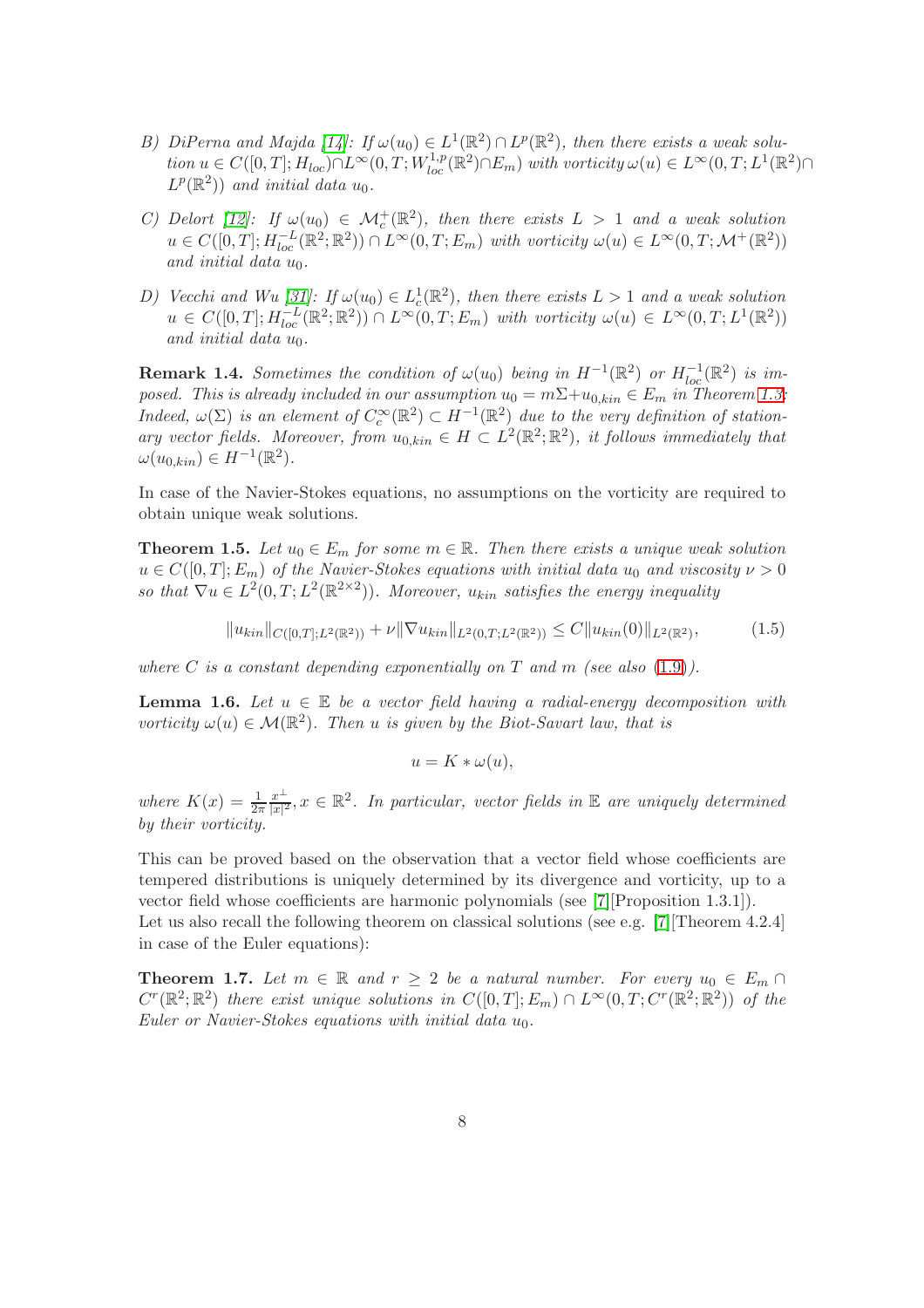One can even show that the weak solution of the Navier-Stokes equations becomes instantaneously smooth.

In general, for two smooth solutions  $u_1, u_2$  of the Euler or Navier-Stokes equations with radial-energy decompositions

<span id="page-8-0"></span>
$$
u_1 = \sigma_1 + v_1, u_2 = \sigma_2 + v_2,
$$

where  $\sigma_1, \sigma_2$  are stationary solutions and  $v_1 := u_1 - \sigma_1, v_2 := u_2 - \sigma_2 \in H$  are vector fields of finite kinetic energy, we have a relative energy inequality for the finite kinetic energy parts (see [\[25\]](#page-44-6)[Proposition 3.4])

$$
\sup_{0 \le t \le T} ||v_1 - v_2||_{L^2(\mathbb{R}^2)}\n\le \exp\left(\int_0^T ||\nabla v_2||_{L^{\infty}(\mathbb{R}^2)} + ||\nabla \sigma_1||_{L^{\infty}(\mathbb{R}^2)} dt\right) \left(||v_1(0) - v_2(0)||_{L^2(\mathbb{R}^2)}\right)\n+ \int_0^T ||\sigma_1 - \sigma_2||_{L^{\infty}(\mathbb{R}^2)} ||\nabla v_2(t)||_{L^2(\mathbb{R}^2)} + ||\nabla \sigma_1 - \nabla \sigma_2||_{L^{\infty}(\mathbb{R}^2)} ||v_2(t)||_{L^2(\mathbb{R}^2)} dt\right),
$$
\n(1.6)

which can be proved using the Gronwall inequality. For this, in [\[25\]](#page-44-6), the estimate

$$
\int_{\mathbb{R}^2} ((v_1 - v_2) \cdot \nabla v_2) \cdot (v_1 - v_2) \, dx \le ||v_1 - v_2||_{L^2(\mathbb{R}^2)}^2 ||\nabla v_2||_{L^\infty(\mathbb{R}^2)}
$$

was used. In the Navier-Stokes case, one can use Ladyzhenskaya's inequality to estimate

<span id="page-8-2"></span><span id="page-8-1"></span>
$$
\int_{\mathbb{R}^2} ((v_1 - v_2) \cdot \nabla v_2) \cdot (v_1 - v_2) dx
$$
\n
$$
\leq ||v_1 - v_2||_{L^4(\mathbb{R}^2)}^2 ||\nabla v_2||_{L^2(\mathbb{R}^2)}
$$
\n
$$
\leq C ||v_1 - v_2||_{L^2(\mathbb{R}^2)} ||\nabla (v_1 - v_2)||_{L^2(\mathbb{R}^2)} ||\nabla v_2||_{L^2(\mathbb{R}^2)}
$$
\n
$$
\leq C ||v_1 - v_2||_{L^2(\mathbb{R}^2)}^2 ||\nabla v_2||_{L^2(\mathbb{R}^2)}^2 + \frac{\nu}{2} ||\nabla (v_1 - v_2)||_{L^2(\mathbb{R}^2)}^2
$$
\n(1.7)

for a constant C depending on  $\nu$ , which we altered between the last and second last inequality, so that the term  $\exp\left(\int_0^T \|\nabla v_2\|_{L^\infty(\mathbb{R}^2)} + \|\nabla \sigma_1\|_{L^\infty(\mathbb{R}^2)} dt\right)$  on the right-hand side [\(1.6\)](#page-8-0) can be replaced by  $\exp\left(C \int_0^T \|\nabla v_2\|_{L^2(\mathbb{R}^2)}^2 + \|\nabla \sigma_1\|_{L^\infty(\mathbb{R}^2)} dt\right)$ . In case of the Navier-Stokes equations, one also obtains the gradient control

$$
\nu \int_0^T \|\nabla(v_1 - v_2)\|_{L^2(\mathbb{R}^2)}^2 dt
$$
\n
$$
\leq C \int_0^T \|v_1 - v_2\|_{L^2(\mathbb{R}^2)}^2 (\|\nabla v_2\|_{L^2(\mathbb{R}^2)}^2 + \|\nabla \sigma_1\|_{L^\infty(\mathbb{R}^2)})
$$
\n
$$
+ \|\nabla(\sigma_1 - \sigma_2)\|_{L^\infty(\mathbb{R}^2)} \|v_2\|_{L^2(\mathbb{R}^2)} + \|\sigma_1 - \sigma_2\|_{L^\infty(\mathbb{R}^2)} \|\nabla v_2\|_{L^2(\mathbb{R}^2)} dt.
$$
\n(1.8)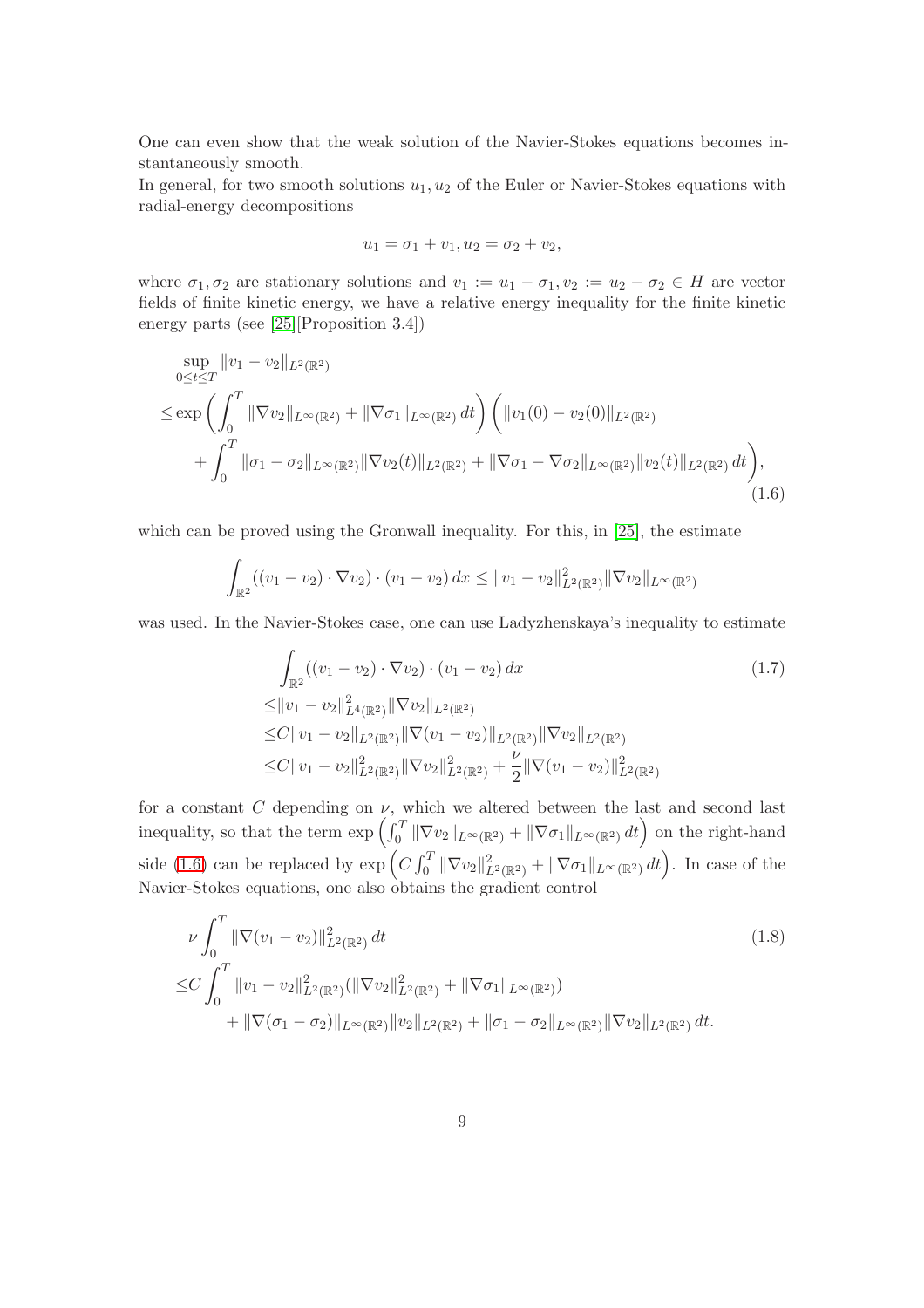In particular, letting  $u_2 = 0$  yields in [\(1.6\)](#page-8-0) for both equations the energy inequality

<span id="page-9-0"></span>
$$
\sup_{0 \le t \le T} ||v_1||_{L^2(\mathbb{R}^2)} \le \exp\left(T ||\nabla \sigma_1||_{L^\infty(\mathbb{R}^2)}\right) ||v_1(0)||_{L^2(\mathbb{R}^2)}\tag{1.9}
$$

for the finite kinetic energy part and, in combination with [\(1.8\)](#page-8-1), specifically for the Navier-Stokes equations, the energy inequality [\(1.5\)](#page-7-0).

We also see from  $(1.6)$ , using the variation  $(1.7)$ , whenever a sequence of weak solutions of the Navier-Stokes equations in  $C([0,T];\mathbb{E})$  has bounded gradients in  $L^2(0,T;L^2(\mathbb{R}^{2\times 2}))$ and whose initial data is Cauchy in  $\mathbb E$ , then that sequence is Cauchy in  $C([0, T]; \mathbb E)$ . We are going to use this fact later on to prove closedness in  $C([0,T];\mathbb{E})$  of the set of weak solutions of the Navier-Stokes equations with fixed viscosity.

We now fix  $u_0 \in \mathbb{E}$  and suppose that  $\omega(u_0)$  is in one of the classes described in The-orem [1.3.](#page-6-0) Then a weak solution  $u$  of the Euler or Navier-Stokes equations may be constructed by smoothing of the initial data and using the corresponding smooth solutions of the Euler or Navier-Stokes equations as approximating sequences. The weak solution  $u$  inherits several properties and a priori estimates from the smooth approximations, which we will list now and assume in the following sections. These are by no means granted. For instance in [\[29\]](#page-44-7), weak solutions with vortex-sheet initial data (case  $C$ ) in Theorem [1.3\)](#page-6-0) are constructed, using convex integration methods, whose vorticity will in general no longer be a bounded measure in positive time.

From [\(1.9\)](#page-9-0), we derive

<span id="page-9-3"></span>ess sup 
$$
||u_{kin}||_{L^2(\mathbb{R}^2)} \le \exp(T|m(u_0)||\nabla\Sigma||_{L^{\infty}(\mathbb{R}^2)}) ||u_{0,kin}||_{L^2(\mathbb{R}^2)}
$$
. (1.10)

We introduce the constant

<span id="page-9-2"></span><span id="page-9-1"></span>
$$
a := \exp(T \| \nabla \Sigma \|_{L^\infty(\mathbb{R}^2)}),\tag{1.11}
$$

whose dependency on T and  $\Sigma$  we omit in our notation as both are fixed throughout. Then

$$
||u(t)||_{L^{2}(B_{r}(x_{0}))} \leq ||m(u_{0})\Sigma||_{L^{2}(B_{r}(x_{0}))} + ||u_{kin}(t)||_{L^{2}(B_{r}(x_{0}))}
$$
\n
$$
\leq |m(u_{0})|(||\Sigma||_{L^{\infty}(\mathbb{R}^{2})}\sqrt{\pi}r) + a^{|m(u_{0})|}||u_{0,kin}||_{L^{2}(\mathbb{R}^{2})}
$$
\n
$$
\leq \left(\frac{||\Sigma||_{L^{\infty}(\mathbb{R}^{2})}\sqrt{\pi}r}{T||\nabla\Sigma||_{L^{\infty}(\mathbb{R}^{2})}} + ||u_{0,kin}||_{L^{2}(\mathbb{R}^{2})}\right)a^{|m(u_{0})|}
$$
\n
$$
\leq C \max\{1, r\}(1 + ||u_{0,kin}||_{L^{2}(\mathbb{R}^{2})})a^{|m(u_{0})|}
$$
\n
$$
= C \max\{1, r\}\gamma(u_{0})
$$
\n(1.12)

for any  $r > 0, x_0 \in \mathbb{R}^2$  and almost every  $0 \le t \le T$ , where C is a constant depending on T and  $\Sigma$  and  $\gamma(u_0) := (1 + ||u_{0,kin}||_{L^2(\mathbb{R}^2)})a^{|m(u_0)|}$ . We remark here that  $\gamma$  is continuous with respect to  $\|\cdot\|_{\mathbb{R}}$ , depends exponentially on  $m(u_0)$  and, in a sense, linearly on  $u_{0,kin}$ . There exists  $L \in \mathbb{N}$  and a constant  $C = C(L)$  such that

<span id="page-9-4"></span>
$$
\underset{0 \le t \le T}{\text{ess sup}} \|\partial_t u\|_{H^{-L}(\mathbb{R}^2)} \le \int_{\mathbb{R}^2} |\omega(u_0)|,\tag{1.13}
$$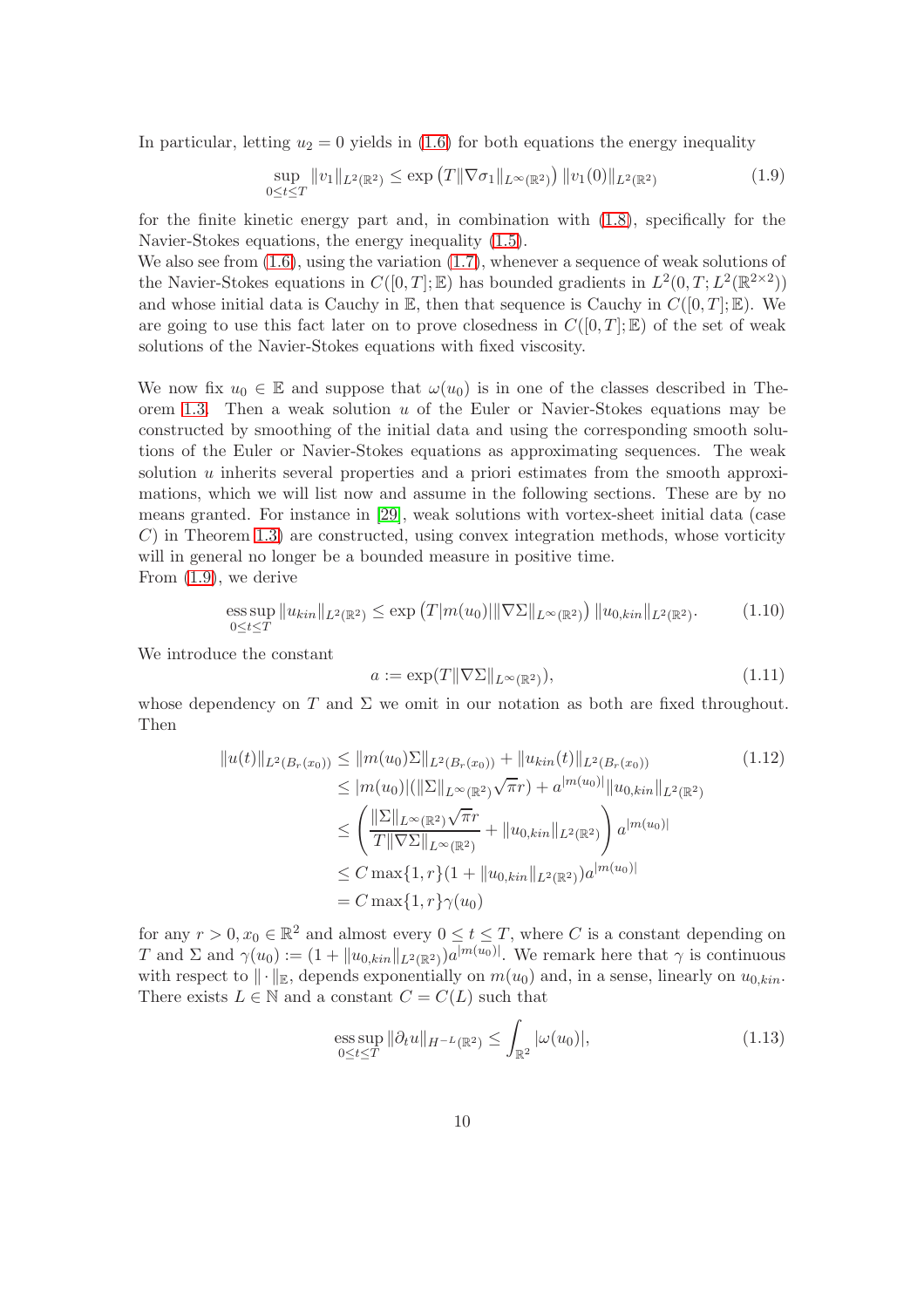where the term on the right-hand side denotes the total variation norm of  $\omega(u_0)$ . The proof of this in [\[21\]](#page-44-8)[Theorem 2.1] works for both equations. This will usually guarantee equicontinuity of the velocity in  $H^{-L}(\mathbb{R}^2; \mathbb{R}^2)$ .

We may also infer continuity of the vorticity  $\omega(u)$  for both equations depending on the class of initial vorticity that is considered. If

$$
\begin{cases} \omega(u_0) \in (L^1 \cap L^{\infty})(\mathbb{R}^2), \text{ then } \omega(u) \in C([0,T]; L^q(\mathbb{R}^2)) \text{ for every } 1 \le q < \infty \\ \omega(u_0) \in (L^1 \cap L^p)(\mathbb{R}^2) \text{ for some } 1 < p < \infty, \text{ then } \omega(u) \in C([0,T]; L^p(\mathbb{R}^2)) \\ \omega(u_0) \in L_c^1(\mathbb{R}^2) \text{ or } \omega(u_0) \in \mathcal{M}_c^+(\mathbb{R}^2), \text{ then } \omega(u) \in C_w([0,T]; \mathcal{M}(\mathbb{R}^2)). \end{cases}
$$

The last condition means that for any  $\psi \in C_0(\mathbb{R}^2)$ ,  $t \mapsto \int_{\mathbb{R}^2} \psi \, d\omega(u)(t)$  is continuous. We are also interested in conservation of the  $L^p(\mathbb{R}^2)$  norm of the vorticity for the Euler equations. For this, we consider weak solutions whose vorticity  $\omega(u)$  is a renormalized solution of the vorticity equation of the Euler equations, i.e. in the sense of distributions

$$
\partial_t \beta(\omega) + u \cdot \nabla \beta(\omega) = 0
$$

is satisfied for all  $\beta \in C^1(\mathbb{R}^2)$  that are bounded and vanishing near 0 with  $u = K * \omega$ given by the Biot-Savart law (see for instance [\[13\]](#page-43-8) and [\[15\]](#page-43-9) for more details).

At least for vorticity in  $L^p(\mathbb{R}^2)$ ,  $p > 1$ , we may smoothly implement this into the pre-sented work here. We remark though that [\[10\]](#page-43-10) suggests that this also works in the  $L^1(\mathbb{R}^2)$ case with some adaptations.

For  $p \geq 2$ , the vorticity of every weak solution is already renormalized [\[15\]](#page-43-9). For  $1 < p < 2$ , the vorticities of weak solutions obtained by (smooth) approximations of the Euler or Navier-Stokes equations in the inviscid limit are also renormalized ([\[15\]](#page-43-9),[\[11\]](#page-43-11)) and convergence holds in the strong sense ([\[8\]](#page-43-12), [\[23\]](#page-44-9)).

<span id="page-10-2"></span>**Lemma 1.8.** Suppose that  $(\omega^n)_{n \in \mathbb{N}} \subset C([0,T]; L^p(\mathbb{R}^2))$ ,  $1 < p < \infty$ , is a sequence of renormalized solutions of the vorticity formulation of the Euler equations or a sequence of vorticities of solutions  $(u^n = K * \omega^n)_{n \in \mathbb{N}}$  of the Navier-Stokes equations with viscosity  $\nu^n \to 0$  ( $n \to \infty$ ). If  $\omega^n(0) \to \omega_0$  in  $L^p(\mathbb{R}^2)$ , then a subsequence of  $(\omega^n)_{n \in \mathbb{N}}$  converges in  $C([0,T];L^p(\mathbb{R}^2))$  to a renormalized solution of the Euler equations with initial data  $\omega_0$ .

Renormalized solutions conserve all  $L^q(\mathbb{R}^2)$  norms,  $1 \le q \le \infty$ , of the vorticity, i.e.

<span id="page-10-0"></span>
$$
\|\omega(u)(t)\|_{L^{q}(\mathbb{R}^2)} = \|\omega(u_0)\|_{L^{q}(\mathbb{R}^2)}
$$
\n(1.14)

for every  $0 \le t \le T$  (with both sides possibly being  $\infty$ ). In case of the Navier-Stokes equations, these quantities may at least not increase, i.e.  $(1.14)$  holds by replacing  $=$ with  $\leq$ . Moreover, for solutions with initial vorticity in  $L_c^1(\mathbb{R}^2)$  or  $\mathcal{M}_c^+(\mathbb{R}^2)$ , i.e cases C) and  $D$ ) in Theorem [1.3,](#page-6-0) we have

<span id="page-10-1"></span>
$$
\begin{cases}\n\int_{\mathbb{R}^2} \omega(u)(t) \le \int_{\mathbb{R}^2} \omega(u_0) & : C) \\
\int_{\mathbb{R}^2} |\omega(u)(t)| \, dx \le \int_{\mathbb{R}^2} |\omega(u_0)| \, dx & : D)\n\end{cases}
$$
\n(1.15)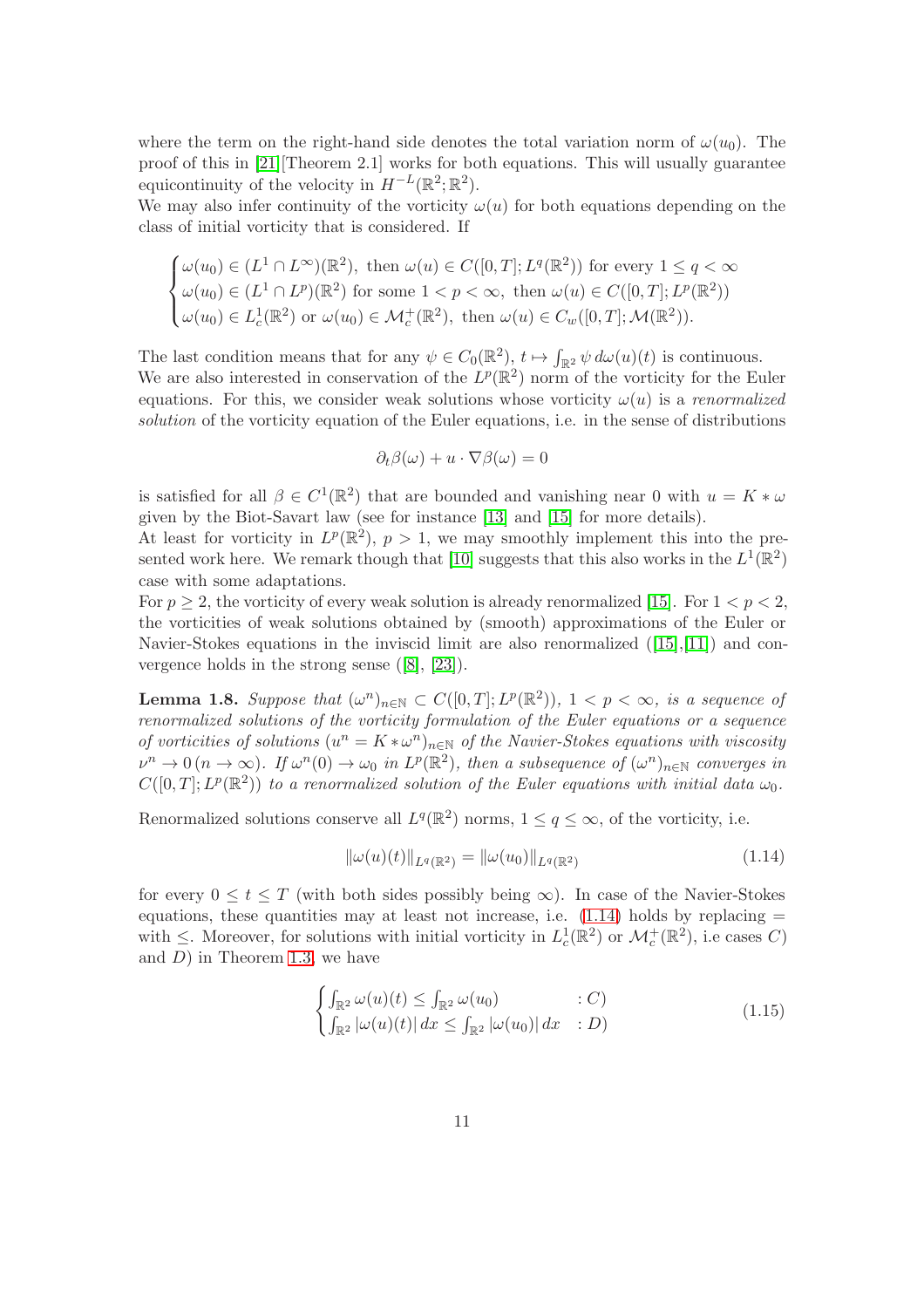for all  $0 \le t \le T$  in case of both equations.

For the initial data considered in case B), i.e. when  $\omega(u_0) \in L^1(\mathbb{R}^2) \cap L^p(\mathbb{R}^2)$  for some  $1 < p < \infty$ , we have

ess sup 
$$
\|\nabla u(t)\|_{L^p(\mathbb{R}^2)} \leq C(p) \|\omega(u_0)\|_{L^p(\mathbb{R}^2)}
$$
,  
0 $\leq t \leq T$ 

which comes from a Calderón-Zygmund argument. Splitting the Biot-Savart kernel into a sum in  $L^1(\mathbb{R}^2) + L^\infty(\mathbb{R}^2)$ , Young's convolution inequality shows that  $u = K * \omega(u) \in$  $L^p(\mathbb{R}^2) + L^{\infty}(\mathbb{R}^2) \hookrightarrow L^p_{loc}(\mathbb{R}^2)$ . Hence, for any ball  $B_r(x_0) \subset \mathbb{R}^2$  of radius  $r > 0$ , there exists a constant  $C = C(r, p)$  so that

<span id="page-11-2"></span>
$$
||u||_{L^p(B_r(x_0))} \leq C(r,p)||\omega(u_0)||_{L^1(\mathbb{R}^2)\cap L^p(\mathbb{R}^2)}
$$

and consequently also

ess sup 
$$
||u||_{W^{1,p}(B_r(x_0))} \leq C(r,p)||\omega(u_0)||_{L^1(\mathbb{R}^2)\cap L^p(\mathbb{R}^2)}
$$
. (1.16)

For the case of  $\omega(u_0)$  just being an element of  $\mathcal{M}_c^+(\mathbb{R}^2)$  or  $L_c^1(\mathbb{R}^2)$ , we will later use the following theorem, which may be derived from Theorem 6.3.1 in [\[7\]](#page-43-7). A measure  $\mu \in \mathcal{M}(\mathbb{R}^2)$  is called continuous if it has no atoms, i.e.  $\mu({x}) = 0$  for every  $x \in \mathbb{R}^2$ . By Lemma 6.3.2 in [\[7\]](#page-43-7),  $\mu$  being an element of  $H^{-1}(\mathbb{R}^2)$  is a sufficient condition for  $\mu$  to be continuous. Compare this to Remark [1.4.](#page-7-1)

We also recall the Hahn decomposition  $\mu = \mu^+ - \mu^-$ , where  $\mu^+$  and  $\mu^-$  are positive, finite measures in  $\mathcal{M}^+(\mathbb{R}^2)$ . Then  $|\mu| := \mu^+ + \mu^-$  denotes the associated total variation measure.

<span id="page-11-0"></span>**Theorem 1.9.** Let  $(u^n)_{n\in\mathbb{N}} \subset L^{\infty}(0,T;\mathbb{E})$  be a sequence of weak solutions of the Euler or Navier-Stokes equations, converging weakly-\* to some  $u \in L^{\infty}(0,T;\mathbb{E})$  and suppose that the vorticities  $(\omega(u^n))_{n\in\mathbb{N}}$  converge weakly-\* to  $\omega(u)$  in  $L^{\infty}(0,T;\mathcal{M}(\mathbb{R}^2))$ . If  $(|\omega(u^n)|)_{n\in\mathbb{N}}$ converges weakly-\* to some  $\omega^+$  in  $L^{\infty}(0,T; \mathcal{M}(\mathbb{R}^2))$ , where  $\omega^+(t)$  is continuous for almost every  $0 \le t \le T$ , then u is a weak solution of the Euler equations.

Later on, when we consider case  $C$ ) in Theorem [1.3](#page-6-0) of the initial vorticity being in  $\mathcal{M}_c^+(\mathbb{R}^2)$ , this will be very easy to check since for any  $\mu \in \mathcal{M}^+(\mathbb{R}^2)$ ,  $|\mu| = \mu$ .

In case  $D$ ) in Theorem [1.7,](#page-7-2) some more care is required. The following property that we may demand for the weak solution  $u$  of the Euler or Navier-Stokes equations, which has also been the key in the original arguments by Vecchi and Wu in [\[31\]](#page-44-0), will be of great help showing the non-concentration assumptions of Theorem [1.9:](#page-11-0)

<span id="page-11-1"></span>
$$
\sup_{0 \le t \le T} \int_{B_r(x_0)} |\omega(u)| \, dx \le \sup_{|E| = \pi r^2} \int_E |\omega(u_0)| \, dx,\tag{1.17}
$$

for all  $r > 0$  and  $x_0 \in \mathbb{R}^2$ , where on the right-hand side, we consider the supremum over the set of all Borel measurable sets  $E$  in  $\mathbb{R}^2$  whose Lebesgue measure  $|E|$  is equal to  $\pi r^2$ . For smooth solutions of the Euler equations, this follows from the fact that the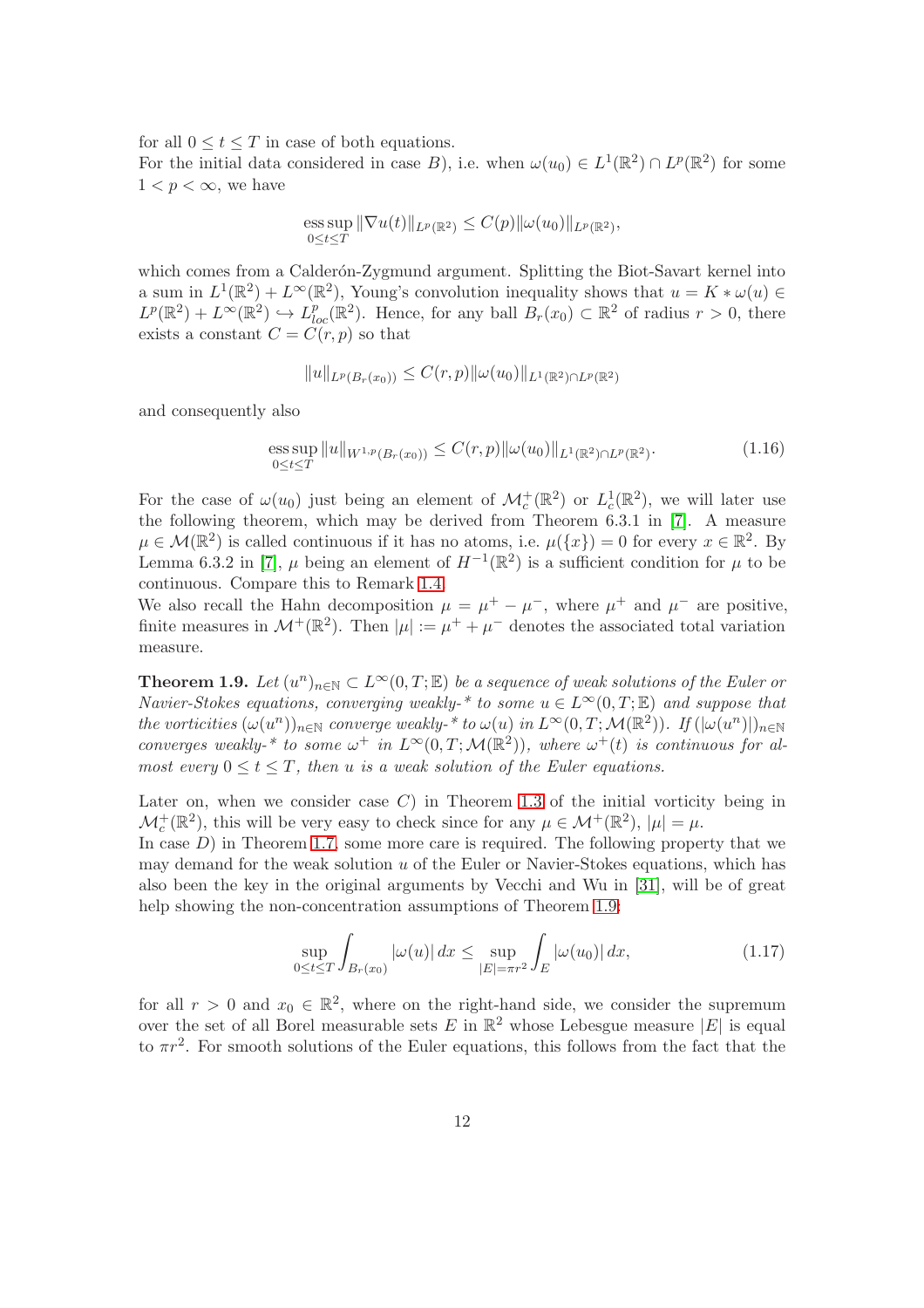vorticity is being transported by the velocity. As pointed out in the proof of Theorem 3.5 in [\[28\]](#page-44-10), in case of the Navier-Stokes equations, one may derive this by constructing the Navier-Stokes solution via viscous-splitting, i.e. approximation of iteratively solving the Euler and heat equation over time scales of vanishing size (see the discussion on p. 1089 in [\[28\]](#page-44-10) and [\[24\]](#page-44-11)[Section 3.4] for an introduction to viscous splitting), both of which leave the estimate [\(1.17\)](#page-11-1) intact.

#### <span id="page-12-1"></span>1.2 Preliminaries on the abstract framework of statistical solutions

The Borel- $\sigma$ -algebra on a topological space X will be denoted by  $\mathcal{B}(X)$ . For an interval  $I \subset \mathbb{R}$ , the Lebesgue- $\sigma$ -algebra on I will be denoted by  $\mathcal{L}(I)$ . Then the space of continuous functions between  $I$  and  $X$ , endowed with the compact-open topology, will be denoted by  $C_{loc}(I;X)$ .

<span id="page-12-0"></span>**Definition 1.10.** Let X be a Hausdorff space,  $I \subset \mathbb{R}$  some arbitrary interval and let  $U \subset \mathcal{X} := C_{loc}(I;X)$ . A Borel probability measure  $\rho$  on X is called a U-trajectory statistical solution (over I) if

i)  $\rho$  is inner regular, i.e.

Definition [1.10.](#page-12-0)

$$
\rho(A) = \sup_{\substack{K \subset A \\ K \text{ compact in } X}} \rho(K)
$$

for every Borel measurable subset A of  $\mathcal{X}$ ;

- ii) there exists  $V \subset U$  which is Borel measurable in X such that  $\rho(V) = 1$ . In this case, we say that  $\rho$  is carried by  $\mathcal U$ .
- **Remark 1.11.** i) The set U can be thought of as the set of solutions of a partial differential equation with phase space X. Also, the carrier  $U$  does not necessarily have to Borel measurable.
- ii) The assumption of inner regularity is owed to the generality in which statistical solutions are discussed in [\[3\]](#page-42-0). There, a special topology on the space of finite Borel measures  $\mathcal{M}(X)$  is used, introduced by F. Topsoe in [\[30\]](#page-44-12), which the authors label weak-\* semicontinuity topology. This topology turns the subspace of inner regular measures in  $\mathcal{M}(X)$  into a Hausdorff space. For a completely regular Hausdorff space X, this topology coincides with the standard weak-\* topology on  $\mathcal{M}(X)$ . Moreover, on Polish spaces, i.e. completely metrizable spaces, every finite Borel measure is already inner regular  $(26/Theorem 3.2)$ . Most of the spaces considered here are Polish spaces and consequently, we will usually ignore condition i) in

Let us also recall here the precise definition of the support of a Borel measure. Let X be a topological space and for every  $x \in X$ , we denote by  $\mathcal{O}_x$  the set of all open neighbourhoods of x. For a measure  $\mu$  on the Borel- $\sigma$ -algebra of X, the support of  $\mu$  is defined as

$$
supp \,\mu = \{x \in X : \forall O \in \mathcal{O}_x : \mu(O) > 0\}.
$$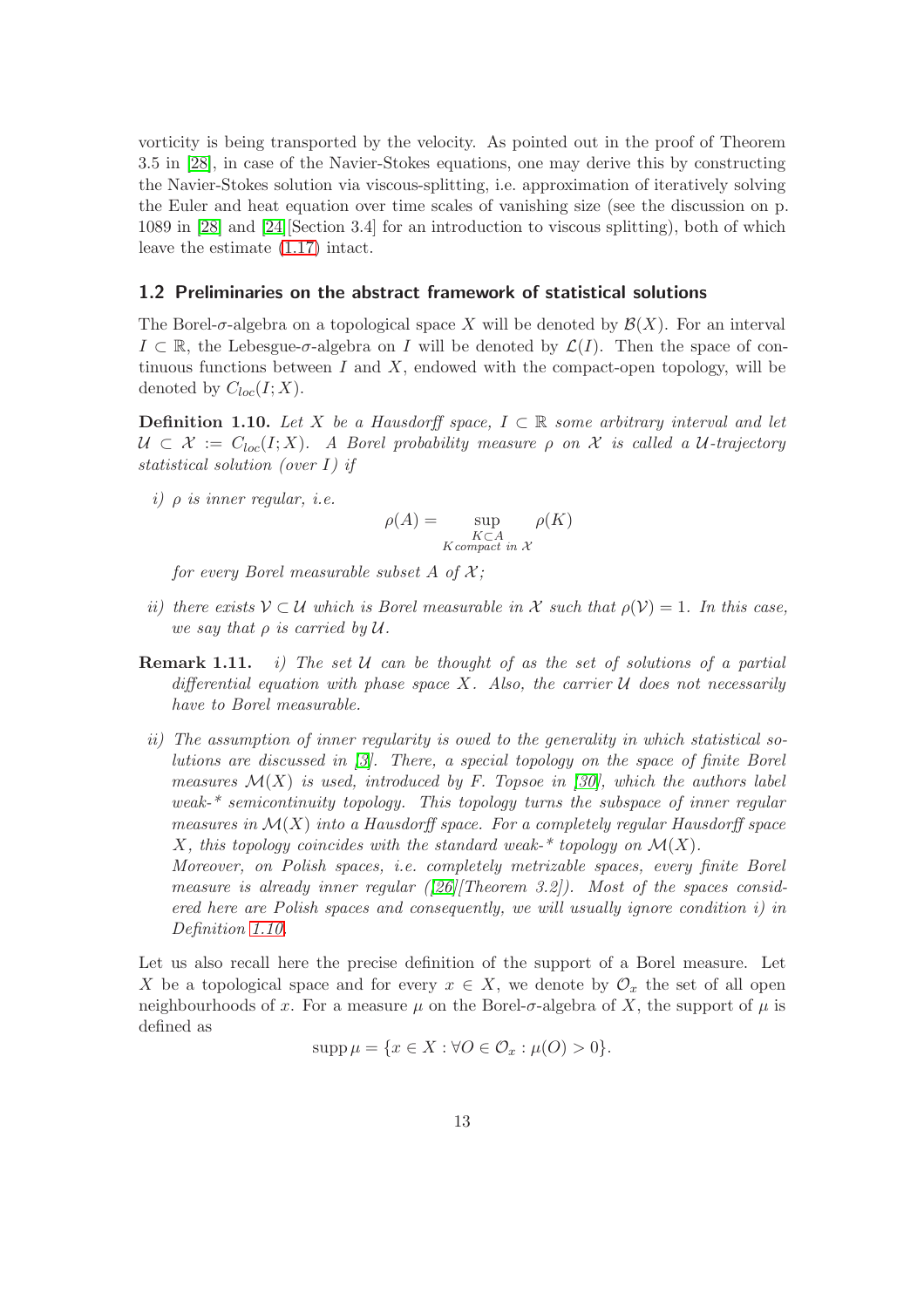The support of a measure is closed. Indeed, its complement is the union of all open sets of measure 0.

<span id="page-13-0"></span>One can also consider time parametrized measures. The notations used in the following definition are explained below.

**Definition 1.12.** Let  $X, Z$  be Hausdorff spaces and let Y be a topological vector space such that  $Z \subset X \subset Y'_{w*}$  with continuous injections. Let  $I \subset \mathbb{R}$  be an arbitrary interval and consider a function  $F: I \times Z \to Y'$ .

A family  $\{\rho_t\}_{t\in I}$  of Borel probability measures on X is called a statistical solution (in phase space) of the evolution equation  $u_t = F(t, u)$ , over the interval I, if

i) the mapping

$$
t \mapsto \int_X \varphi(u) \, d\rho_t(u)
$$

belongs to  $C_b(I)$ , the space of bounded continuous functions on I, for every  $\varphi \in$  $C_b(X)$ :

- *ii*) for almost every  $t \in I$ ,  $\rho_t$  is carried by Z and  $u \mapsto \langle F(t, u), v \rangle_{Y', Y}$  is  $\rho_t$ -integrable for every  $v \in Y$ ;
- iii) the mapping

<span id="page-13-1"></span>
$$
t \mapsto \int_X \langle F(t, u), v \rangle_{Y', Y} d\rho_t(u)
$$

belongs to  $L_{loc}^1(I)$  for every  $v \in Y$ ;

iv) for any cylindrical test function  $\Phi \in Y'$ , we have

$$
\int_X \Phi(u) d\rho_t(u) = \int_X \Phi(u) d\rho_{t'}(u) + \int_{t'}^t \int_X \langle F(s, u), \Phi'(u) \rangle_{Y',Y} d\rho_s(u) ds \quad (1.18)
$$

for all  $t, t' \in I$ .

Here,  $\langle \cdot, \cdot \rangle_{Y',Y}$  denotes the duality product between Y and its topological dual Y'. Moreover,  $Y'_{w*}$  specifically denotes Y' endowed with the weak-\* topology.

A function  $\Phi: Y' \to \mathbb{R}$  is called cylindrical test function in Y' if there exists  $\phi \in C_c^1(\mathbb{R}^k)$ for some  $k \in \mathbb{N}$  and  $v_1, ..., v_k \in Y$  such that

$$
\Phi(u) = \phi(\langle u, v_1 \rangle_{Y',Y}, ..., \langle u, v_k \rangle_{Y',Y})
$$

for all  $u \in Y'$ .

For such a cylindrical test function  $\Phi$  and  $w \in Y'$ , one may compute the Gâteaux derivative  $\Phi'(u)$  of  $\Phi$  at  $u \in Y'$  in direction of  $w \in Y'$  by

$$
\langle w, \Phi'(u) \rangle_{Y',Y''} = \sum_{j=1}^k \partial_j \phi(\langle u, v_1 \rangle_{Y',Y}, \dots, \langle u, v_k \rangle_{Y',Y}) \langle w, v_j \rangle_{Y',Y}
$$

$$
= \langle w, \sum_{j=1}^k \partial_j \phi(\langle u, v_1 \rangle_{Y',Y}, \dots, \langle u, v_k \rangle_{Y',Y}) v_j \rangle_{Y',Y}.
$$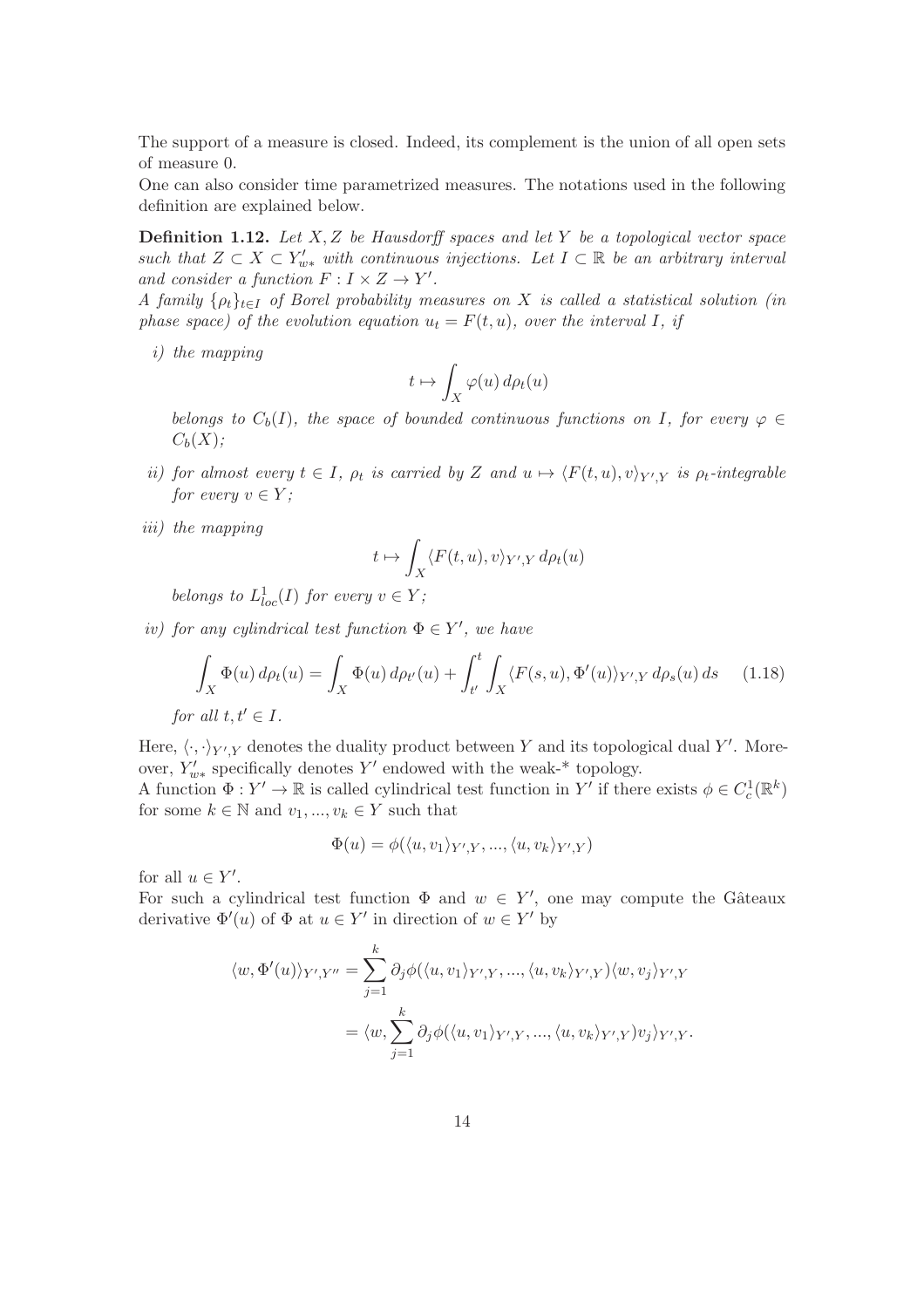Consequently, we identify  $\Phi'(u)$  with  $\sum_{j=1}^k \partial_j \phi(\langle u, v_1 \rangle_{Y',Y}, ..., \langle u, v_k \rangle_{Y',Y})v_j$  as an element in Y. Moreover, we see from this representation that  $\Phi'$  is continuous on  $Y'_{w*}$ .

<span id="page-14-0"></span>In [\[3\]](#page-42-0), we are provided with existence results for both trajectory statistical solutions and statistical solutions in phase space.

**Theorem 1.13.** Let  $X$  be a Hausdorff space and let  $I$  be some arbitrary interval, which is closed and bounded on the left with endpoint  $t_0$ . Let  $\mathcal{U} \subset \mathcal{X} := C_{loc}(I;X)$  and suppose

(H1)  $\Pi_{t_0} \mathcal{U} = X$ , where  $\Pi_{t_0} : \mathcal{X} \to X$ ,  $u \mapsto u(t_0)$  is the time evaluation mapping at the initial time  $t_0$ ;

there exists a family  $\mathcal{K}'(X)$  of compact subsets of X such that

- (H2) every inner regular Borel probability measure  $\mu_0$  on X (see Definition [1.10\)](#page-12-0) is inner regular with respect to  $\mathcal{K}'(X)$ , i.e.  $\sup_{K \in \mathcal{K}(X)} \mu_0(K)$  for every Borel measurable set  $A$  in  $X$ ;
- (H3) for every  $K \in \mathcal{K}'(X)$ , the set  $\Pi_{t_0}^{-1}(K) \cap \mathcal{U}$  is compact in  $\mathcal{X}$ .

Then, for any inner regular Borel probability measure  $\mu_0$  on X, there exists a U-trajectory statistical solution  $\rho$  over I such that  $\Pi_{t0} \rho = \mu_0$ , i.e.  $\rho(\Pi_{t0}^{-1}(A)) = \mu_0(A)$  for every Borel measurable subset A of X.

- **Remark 1.14.** *i)* (H1) means that for each initial value in X, we may find a trajectory in  $U$  to the corresponding initial value problem on  $I$ .
- ii) (H2) allows one to pull back to the case of inner regular initial distributions of compact support as arbitrary inner regular initial distributions may be approximated through exhaustion of their support by sets in  $\mathcal{K}'(X)$ .
- iii) (H3) states that the set of solution trajectories with initial data in  $K \in \mathcal{K}'(X)$  is compact. This can usually be shown by adapting the compactness proofs that yield existence of solutions in the first place and will also be our strategy later.

In case that the conditions of Theorem [1.13](#page-14-0) only hold for a subset of inner regular Borel probability measures or, in a related way, continuity of the solutions only holds in a coarser topology, there is another version of this existence theorem available, which is going to be the content of the following theorem.

<span id="page-14-1"></span>**Theorem 1.15.** Let  $X$  be a Hausdorff space and let  $I$  be some arbitrary interval, which is closed and bounded on the left with endpoint  $t_0$ . Let  $\mathcal{U} \subset \mathcal{X} := C_{loc}(I;X)$  and let  $X_0$ be a Borel subset of X. Suppose that

(H1')  $\Pi_{t_0} \mathcal{U} \supset X_0$ ;

there exists a family  $\mathcal{K}'(X_0)$  of compact subsets of  $X_0$  such that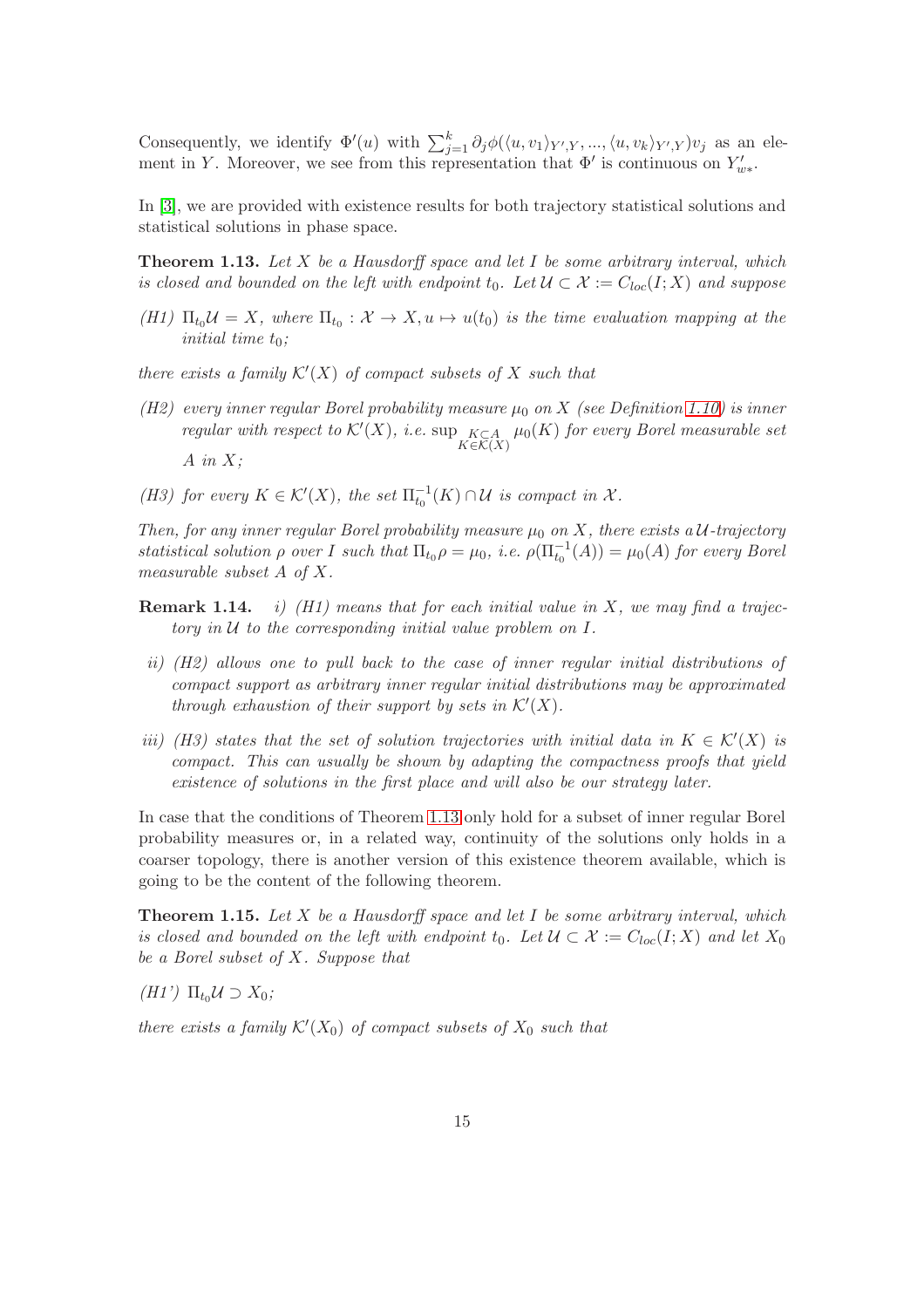(H2') every inner regular Borel probability measure  $\mu_0$  on X (see Definition [1.10\)](#page-12-0), which is carried by  $X_0$ , is inner regular with respect to  $\mathcal{K}'(X_0)$ , i.e.  $\mu_0(A) =$  $\sup_{K \in \mathcal{K}'(X_0)} \mu_0(K)$  for every Borel measurable  $A \subset X$ ;

(H3') for every  $K \in \mathcal{K}'(X_0)$ , the set  $\Pi_{t_0}^{-1}(K) \cap \mathcal{U}$  is compact in  $\mathcal{X}$ .

Then, for any inner regular Borel probability measure  $\mu_0$  on X, which is carried by  $X_0$ , there exists a U-trajectory statistical solution  $\rho$  over I such that  $\Pi_{t_0} \rho = \mu_0$ ,

We are going to use this theorem later in the first way described right before Theorem [1.15.](#page-14-1) X will be a very general space, whose natural topology is the one in which we have continuity of our solutions, e.g.  $H_{loc}^{-L}(\mathbb{R}^2;\mathbb{R}^2)$  (see Definition [1.1\)](#page-4-0), whereas  $X_0$ incorporates the assumptions on the initial velocity and vorticity that are required to obtain solutions in each specific class, so that  $(H1')$  is satisfied.

Different choices of X or  $X_0$  are absolutely possible though. Let us also point here towards Remark 3.7 in [\[3\]](#page-42-0): In case of the Navier-Stokes equations on a bounded do-main, one could use Theorem [1.13](#page-14-0) with the choice of  $X = H_w$ , i.e. H endowed with the weak topology, as weak Leray-Hopf solutions are continuous with respect to this topology. Alternatively, one could apply Theorem [1.15](#page-14-1) with the choice of  $X_0 = H_w$  and  $X = D(A^{-1/2})$ , i.e. viewing Leray-Hopf solutions as continuous functions with values in the domain of sufficiently large negative powers of the Stokes operator.

For the existence result of statistical solutions in phase space, let us give some explanation beforehand in which sense the evolution equation  $u_t = F(t, u)$  is to be understood. As before, let  $I \subset \mathbb{R}$  be some arbitrary interval, Y a topological vector space and X, Z Hausdorff spaces such that  $Z \subset X \subset Y'_{w*}$  with continuous injections. As in [\[3\]](#page-42-0), we say that  $u: I \to Y'$  has a certain property P weak-\* scalarwise if for every  $v \in Y$ , the function  $I \to \mathbb{R}, t \mapsto \langle u(t), v \rangle_{Y',Y}$ , has the property P. Then we define  $\mathcal{Z}$  to be the space of functions  $u: I \to X$  such that  $u(t) \in Z$  for almost every  $t \in I$ . Let  $\mathcal{Y}_1$  be the space of functions  $u \in \mathcal{X} := C_{loc}(I;X)$  that are weak-\* scalarwise absolutely continuous such that there exists  $w: I \to X$  which is weak-\* scalarwise locally integrable and satisfies  $\frac{d}{dt}\langle u(t), v \rangle_{Y',Y} = \langle w(t), v \rangle_{Y',Y}$  for almost every  $t \in I$  and for all  $v \in Y$ .

<span id="page-15-0"></span>**Theorem 1.16.** Let  $X, Z$  be Hausdorff spaces and Y be a topological vector space such that  $Z \subset X \subset Y'_{w*}$  with continuous injections. Let  $I \subset \mathbb{R}$  be an arbitrary interval and consider a function  $F: I \times Z \to Y'$  as well as  $\mathcal{U} \subset \mathcal{X} := C_{loc}(I;X)$ . Suppose that  $\rho$  is a U-statistical solution with  $\rho(\mathcal{V}) = 1$  for some  $\mathcal{V} \subset \mathcal{U}$ , which is Borel measurable in X. We assume

- i)  $\mathcal{B}(Z) \subset \mathcal{B}(X);$
- ii)  $U \subset \mathcal{X}_1 := \mathcal{Z} \cap \mathcal{Y}_1$ ;
- *iii*)  $F: I \times Z \to Y'$  *is*  $(\mathcal{L}(I) \otimes \mathcal{B}(Z))\text{-}\mathcal{B}(Y')$  measurable such that •  $t \mapsto F(t, u(t))$  is weak-\* scalarwise locally integrable on I for  $u \in \mathcal{X}_1$ ;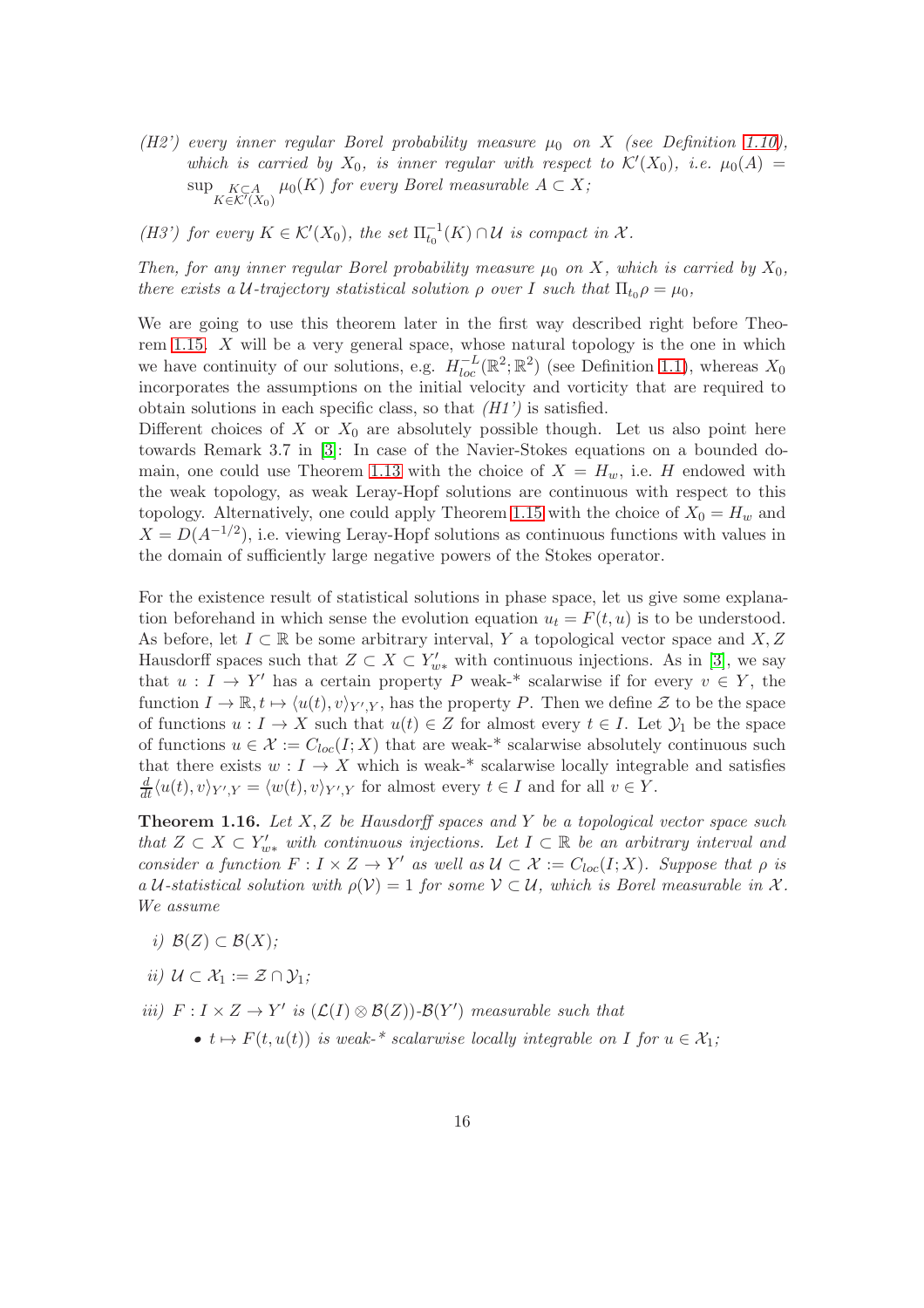•  $u_t = F(t, u)$  in the weak sense for every  $u \in \mathcal{U}$ , i.e.

$$
\frac{d}{dt}\langle u(t),v\rangle_{Y',Y} = \langle F(t,u(t)),v\rangle_{Y',Y}
$$

in the sense of distributions on I, for all  $v \in Y$ ;

iv) the mapping

$$
t \mapsto \int_{\mathcal{V}} |\langle F(t, u(t)), v \rangle_{Y',Y}| \, d\rho(u)
$$

belongs to  $L_{loc}^1(I)$  for every  $v \in Y$ .

Then

$$
t \mapsto \int_{\mathcal{V}} \varphi(u(t)) \, d\rho(u) \in C_b(I)
$$

for every  $\varphi \in C_b(X)$  and for every cylinder functional  $\Phi$  in Y' and  $t', t \in I$ , we have

$$
\int_{\mathcal{V}} \Phi(u(t)) d\rho(u) = \int_{\mathcal{V}} \Phi(u(t')) d\rho(u) + \int_{t'}^{t} \int_{\mathcal{V}} \langle F(s, u(s)), \Phi'(u(s)) \rangle_{Y',Y} d\rho(u).
$$

In particular, the family of projections  $\{\rho_t\}_{t\in I}$ ,  $\rho_t = \Pi_t \rho$ , is a statistical solution in phase space of the equation  $u_t = F(t, u)$  over I.

The statistical solutions in phase space as constructed in Theorem [1.16](#page-15-0) by projecting trajectory statistical solutions in time will also be called projected statistical solutions in phase space. It may not always be clear whether every statistical solution in phase space is already a projected statistical solution in phase space.

<span id="page-16-0"></span>In combination with Theorem [1.13](#page-14-0) and Theorem [1.15,](#page-14-1) we obtain the following results.

**Theorem 1.17.** Let  $X$  and  $Z$  be Hausdorff spaces and  $Y$  be a topological vector space such that  $Z \subset X \subset Y'_{w*}$  with continuous injections. Let  $I \subset \mathbb{R}$  be an arbitrary interval, which is closed and bounded on the left with left endpoint  $t_0$ , and let  $\mathcal{U} \subset \mathcal{X} := C_{loc}(I;X)$ satisfy the hypotheses  $(H1)$ ,  $(H2)$  and  $(H3)$  of Theorem [1.13.](#page-14-0) We assume

$$
(H4) \ \mathcal{B}(Z) \subset \mathcal{B}(X);
$$

- (H5)  $U \subset \mathcal{X}_1 := \mathcal{Z} \cap \mathcal{Y}_1$  (see the explanation above Theorem [1.16\)](#page-15-0) and  $F : I \times Z \to Y'$ is  $(\mathcal{L}(I) \otimes \mathcal{B}(Z))$ - $\mathcal{B}(Y')$  measurable such that
	- $t \mapsto F(t, u(t))$  is weak-\* scalarwise locally integrable on I for  $u \in \mathcal{X}_1$ ;
	- $u_t = F(t, u)$  in the weak sense for every  $u \in \mathcal{U}$ , i.e.

$$
\frac{d}{dt}\langle u(t), v \rangle_{Y',Y} = \langle F(t, u(t)), v \rangle_{Y',Y}
$$

in the sense of distributions on I, for all  $v \in Y$ ;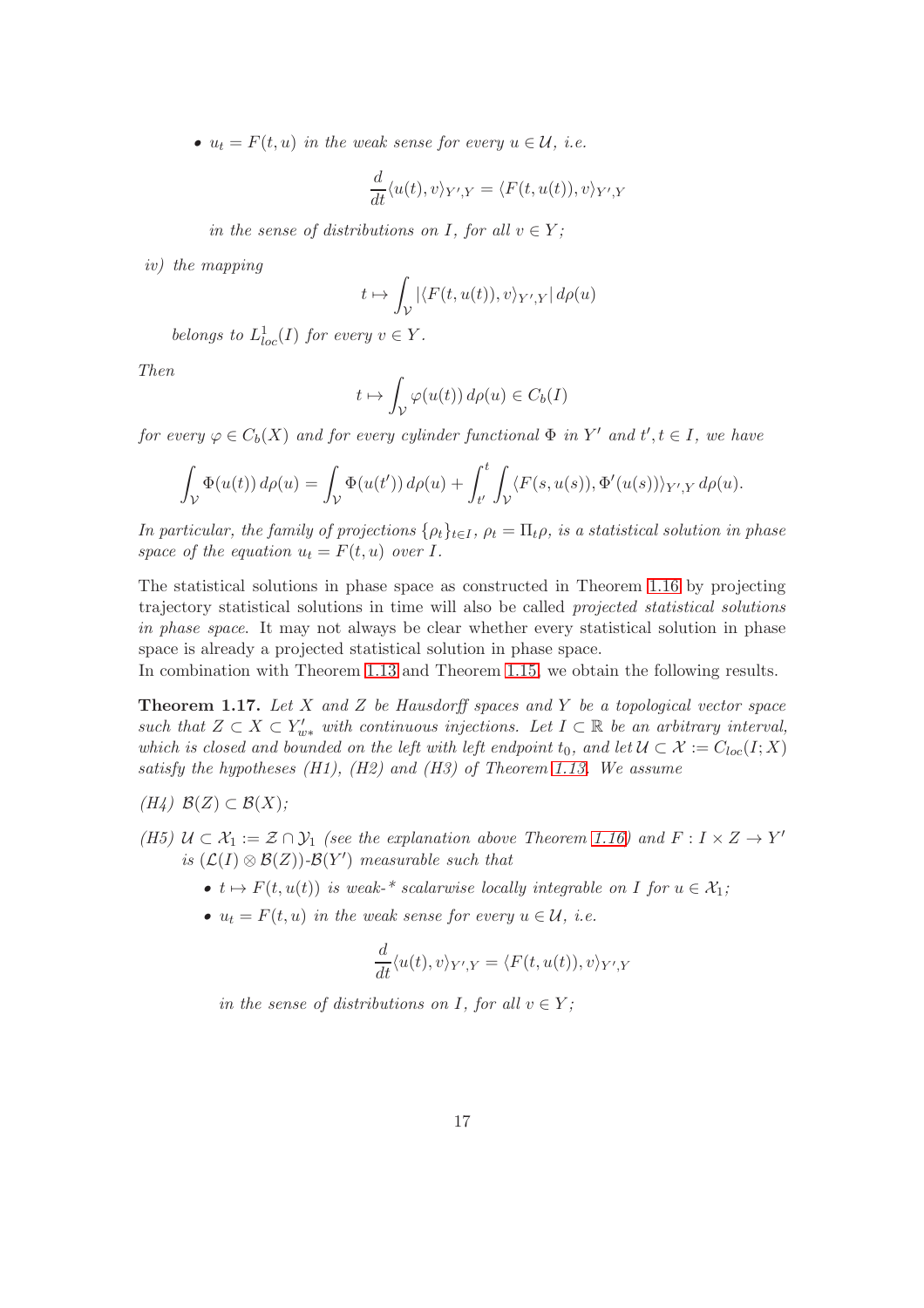(H6) there exists a function  $\gamma: I \times X \times Y \to \mathbb{R}$  such that for every  $v \in Y$  the mapping  $(t, u) \mapsto \gamma(t, u, v)$  is  $\mathcal{L}(I) \otimes \mathcal{B}(X)$  measurable and

$$
\int_{t_0}^t |\langle F(s, u(s)), v \rangle_{Y',Y}| ds \le \gamma(t, u(t_0), v)
$$

for all  $t \in I, u \in \mathcal{U}$ .

Then, for any inner regular Borel probability measure  $\mu_0$  on X, satisfying

<span id="page-17-0"></span>
$$
\int_X \gamma(t, u_0, v) d\mu_0(u_0) < \infty \tag{1.19}
$$

for almost every  $t \in I$  and all  $v \in Y$ , there exists a projected statistical solution  $\{\rho_t\}_{t \in I}$ such that  $\rho_{t_0} = \mu_0$ .

<span id="page-17-1"></span>**Theorem 1.18.** Consider the framework of Theorem [1.17](#page-16-0) and let  $X_0$  be a Borel subset of X. Suppose, however, that U satisfies the conditions  $(H1')$ ,  $(H2')$  and  $(H3')$  in Theorem [1.15](#page-14-1) instead of  $(H1)$ ,  $(H2)$  and  $(H3)$ . If also  $(H4)$ ,  $(H5)$  and  $(H6)$  from The-orem [1.17](#page-16-0) hold, then for any inner regular Borel probability measure  $\mu_0$  on X which is carried by  $X_0$  and satisfies [\(1.19\)](#page-17-0), there exists a projected statistical solution  $\{\rho_t\}_{t\in I}$ such that  $\rho_{t_0} = \mu_0$ .

We remark that  $\gamma$ , as defined by us in [\(1.12\)](#page-9-1), has a slightly different form compared to  $\gamma$  in [\(1.19\)](#page-17-0), but it will play the same role.

### 2 Trajectory statistical solutions of the Euler equations

In this section, we are going to construct trajectory statistical solutions of the Euler equations in each of the discussed classes of Section [1.1](#page-4-1) and of the Navier-Stokes equations. We will begin by discussing trajectory statistical solutions in the class of weak solutions as in  $A$ ) in Theorem [1.3,](#page-6-0) i.e. weak solutions of the Euler equations with uniformly bounded vorticity and in the class of weak solutions of the Navier-Stokes equations. These two cases are somewhat similar as we do have unique solutions. Moreover, we will not need the existence results from Section [1.2](#page-12-1) but instead construct the trajectory statistical solutions in a more straightforward way as pushforward measures of the initial distribution under the corresponding solution operator. Our only task here is to check the required measurability properties.

In the second part of this section, we consider the remaining classes of solutions  $B$ ) - D) in Theorem [1.3.](#page-6-0) Even though each case there has its own intricacies, all of them may be handled similarly by making use of the existence result Theorem [1.15.](#page-14-1) We will in fact demonstrate the idea behind Theorem [1.13](#page-14-0) and Theorem [1.15](#page-14-1) in the particular case of B), when the vorticity is in  $L^p(\mathbb{R}^2)$ ,  $1 < p < \infty$ .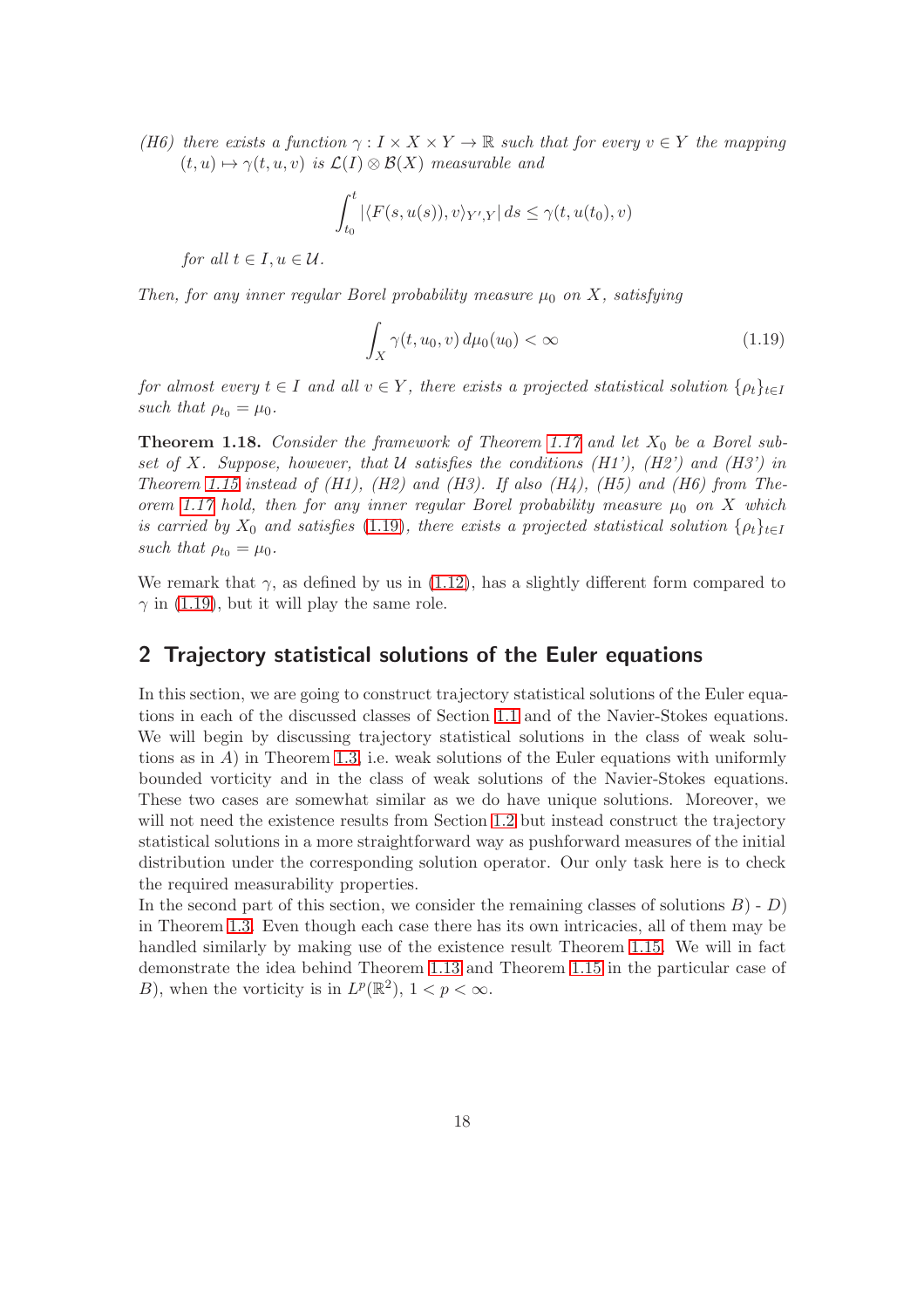## <span id="page-18-1"></span>2.1 Vorticity in  $L^\infty(\mathbb{R}^2)$  and the Navier-Stokes class

We consider the spaces

- $X^{\infty} = X_{NS}^{\nu} = \mathbb{E};$
- $X_0^{\infty} = \{u_0 \in \mathbb{E} : \omega(u_0) \in L^1(\mathbb{R}^2) \cap L^{\infty}(\mathbb{R}^2) \};$
- $\mathcal{U}^{\infty}$ , the space of weak solutions of the Euler equations  $u \in C([0,T];\mathbb{E})$  with vorticity  $\omega(u) \in C([0,T]; L^q(\mathbb{R}^2)) \cap L^{\infty}(0,T; L^1(\mathbb{R}^2) \cap L^{\infty}(\mathbb{R}^2))$ ,  $1 \le q < \infty$ , and initial data in  $X_0^{\infty}$ ;
- $\mathcal{U}_{NS}^{\nu}$ , the space of weak solutions of the Navier-Stokes equations  $u \in C([0,T];\mathbb{E})$ such that  $\nabla u \in L^2(0,T; L^2(\mathbb{R}^{2\times2}))$  with initial data in  $\mathbb E$  and viscosity  $\nu$ ,

where  $\nu > 0$  will be a fixed constant in the following, unless stated otherwise.

- **Remark 2.1.** *i)* We introduced  $X^{\infty} = X_{NS}^{\nu} = \mathbb{E}$  here to indicate the connection to Definition [1.10.](#page-12-0) However, hoping to keep things clearer, we will usually not use this notation but rather write out  $\mathbb{E}$ , so it is particularly clear which norm or topology is considered.
- ii) Unlike in the next subsection, properties such as  $(1.14)$  need not be explicitly demanded in the definition of  $\mathcal{U}^{\infty}$  since all weak solutions in  $\mathcal{U}^{\infty}$  have vorticities that are renormalized solutions of the vorticity formulation of the Euler equations.

There exists a solution operator  $S^{\infty}: X_0^{\infty} \to \mathcal{U}^{\infty} \subset C([0,T]; \mathbb{E})$  so that for any  $u_0 \in X_0^{\infty}$ ,  $S^{\infty}(u_0)$  is the unique weak solution of the Euler equations with initial data  $u_0$  as given by Theorem [1.3.](#page-6-0) Likewise, there exists an operator  $S_{NS}^{\nu} : \mathbb{E} \to \mathcal{U}_{NS}^{\nu} \subset C([0,T]; \mathbb{E})$  so that  $S_{NS}(u_0)$  is the unique weak solution of the Navier-Stokes equations with initial data  $u_0$  and viscosity  $\nu$  as given by Theorem [1.5.](#page-7-3)

For instance in the latter case, given an initial distribution  $\mu_0$ , the natural way to describe the distribution  $\rho_{NS}^{\nu}$  of the solutions in  $\mathcal{U}_{NS}^{\nu}$  with respect to  $\mu_0$  would be to define  $\rho_{NS}^{\nu}$ as the pushforward measure  $S_{NS}^{\nu} \mu_0$ , that is  $\rho_{NS}^{\nu}(A) = \mu_0((S_{NS}^{\nu})^{-1}(A))$  for all Borel measurable sets A in  $C([0,T];\mathbb{E})$ . This would immediately imply that  $\rho_{NS}^{\nu}$  is carried by  $\mathcal{U}_{NS}^{\nu}$  in the sense of Definition [1.10](#page-12-0) if we could find a measurable subset of  $\mathcal{U}_{NS}^{\nu}$  in  $C([0,T];\mathbb{E})$  with measure 1, or just show that  $\mathcal{U}_{NS}^{\nu}$  is measurable itself. This definition, however, requires that  $S_{NS}^{\nu}$  is Borel measurable.

<span id="page-18-0"></span>We begin by proving the Borel measurability of  $X_0^{\infty}$  in  $\mathbb{E}$ .

**Lemma 2.2.** The space  $X_0^{\infty}$  is Borel measurable in  $\mathbb{E}$ .

*Proof.* Letting  $A_k = \{u \in X_0^{\infty} : ||\omega(u)||_{L^1(\mathbb{R}^2)}, ||\omega(u)||_{L^{\infty}(\mathbb{R}^2)} \leq k\}$  for all  $k \in \mathbb{N}$ , we may write

$$
X_0^{\infty} = \bigcup_{k \in \mathbb{N}} A_k.
$$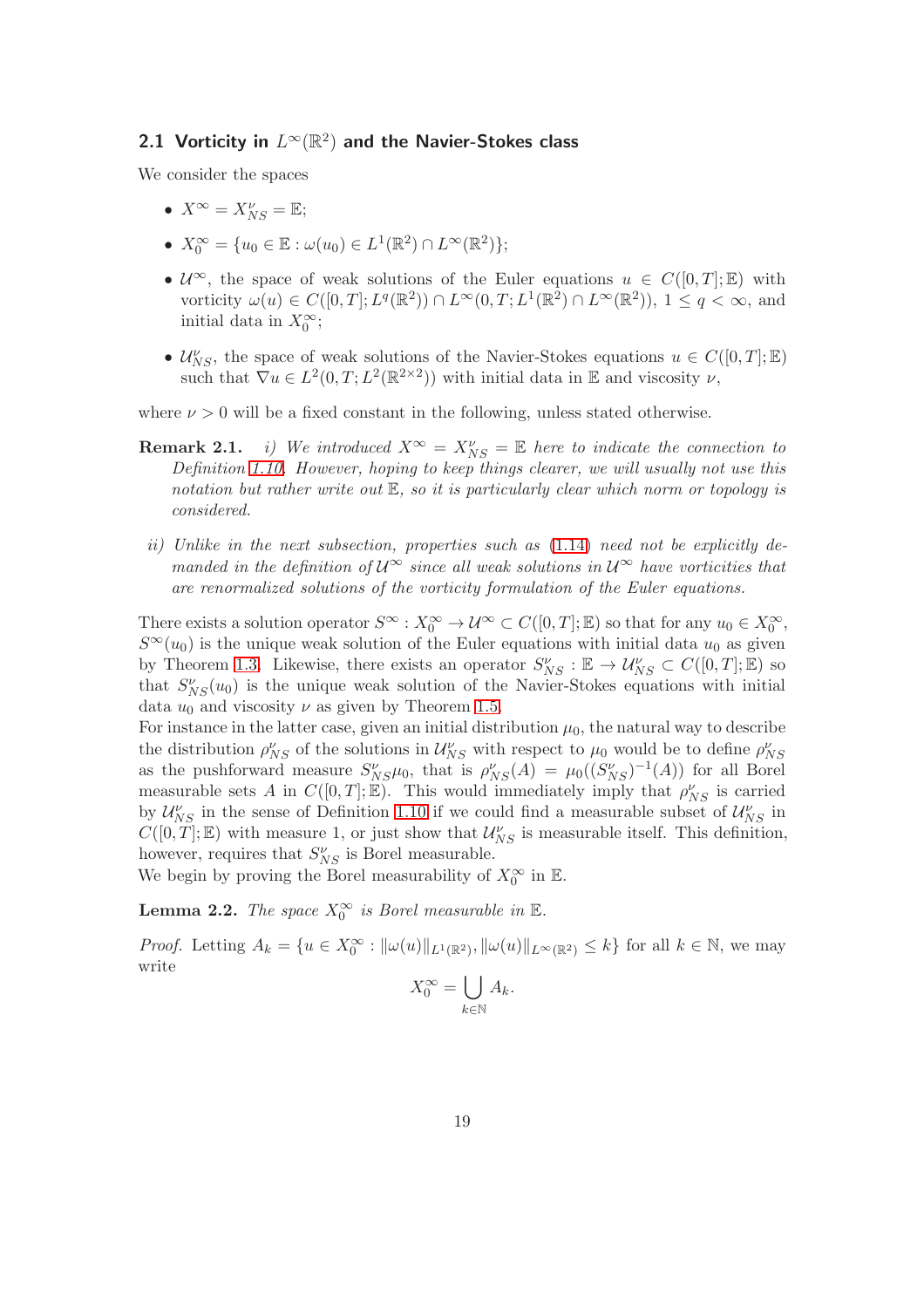Therefore, to prove the lemma, it suffices to prove that  $A_k$  is closed in  $\mathbb{E}$ . Let  $(u^n)_{n\in\mathbb{N}}$ be a sequence in  $A_k$  which converges in E to some u. Due to the definition of  $A_k$  and weak-\* compactness, we may also find subsequences for which

$$
\omega(u^n) \stackrel{*}{\rightharpoonup} \omega(u) \ (n \to \infty) \ \text{in} \ \mathcal{M}(\mathbb{R}^2),
$$
  

$$
\omega(u^n) \stackrel{*}{\rightharpoonup} \omega(u) \ (n \to \infty) \ \text{in} \ L^{\infty}(\mathbb{R}^2).
$$

The fact that on the right-hand side we could write  $\omega(u)$  instead of some unspecific element in the according spaces follows from the convergence of  $(u^n)_{n\in\mathbb{N}}$  in E. Now with  $\omega(u)$  being an element of  $L^{\infty}(\mathbb{R}^2) \subset L^1_{loc}(\mathbb{R}^2)$ , we obtain from weak-\* convergence in the sense of measures that for any  $r > 0$ 

$$
\|\omega(u)\|_{L^1(B_r(0))} \le \liminf_{n \to \infty} \|\omega(u^n)\|_{L^1(B_r(0))} \le k,
$$

so that  $\|\omega(u)\|_{L^1(\mathbb{R}^2)} \leq k$ . By also concluding from weak-\* convergence in  $L^\infty(\mathbb{R}^2)$  that  $\|\omega(u)\|_{L^{\infty}(\mathbb{R}^2)} \leq k$ , we obtain  $u \in A_k$ . П

Before proceeding with the following lemma, let us define the smoothing operators  $(\mathcal{J}^{\varepsilon})_{\varepsilon>0}$ : Fix a non-negative  $\eta \in C_c^{\infty}(\mathbb{R}^2)$  having support in the closed unit ball  $\overline{B}_1(0)$ and satisfying  $\int_{\mathbb{R}^2} \eta \, dx = 1$ . Then define  $\eta^{\varepsilon}(x) = \frac{1}{\varepsilon^2} \eta \left( \frac{x}{\varepsilon} \right)$  $(\frac{x}{\varepsilon})$ ,  $x \in \mathbb{R}^2$ , and finally let

$$
\mathcal{J}^\varepsilon f:=\eta^\varepsilon*f
$$

<span id="page-19-0"></span>for all  $f \in L^1_{loc}(\mathbb{R}^2)$ .

**Lemma 2.3.** The operator  $S^{\infty}$  is  $\mathcal{B}(X_0^{\infty})$ - $\mathcal{B}(C([0,T];\mathbb{E}))$  measurable, the operator  $S_{NS}^{\nu}$ is  $\mathcal{B}(\mathbb{E})$ - $\mathcal{B}(C([0,T];\mathbb{E}))$  measurable.

*Proof.* We prove the stated measurability of  $S^{\infty}$ , where we begin by introducing the following operators (for the definition of  $\Sigma$ , see [\(1.4\)](#page-6-1)):

- $G: X_0^{\infty} \to \mathbb{R} \times H$ ,  $u_0 \mapsto (m(u_0), u_{0,kin});$
- $S^{\mathbb{R} \times H} : \mathbb{R} \times H \to \mathcal{U}^{\infty}, (m, v) \mapsto S^{\infty}(m\Sigma + v).$

We are going to argue that  $S^{\infty}$  can be written as the pointwise limit  $(\varepsilon \to 0)$  of

$$
S^{\varepsilon,\infty}:X_0^\infty\to \mathcal{U}^\infty, S^{\varepsilon,\infty}=(S^{\mathbb{R}\times H}\circ (\mathrm{Id}_\mathbb{R},\mathcal{J}^\varepsilon))\circ G, \varepsilon>0,
$$

which we now prove to be measurable as a composition of measurable functions. The definition of  $\|\cdot\|_{\mathbb{E}}$  immediately implies that G is even continuous.

As for the measurability of  $S^{\mathbb{R} \times H} \circ (\mathrm{Id}_{\mathbb{R}}, \mathcal{J}^{\varepsilon})$ , we note that for any  $(m, v) \in \mathbb{R} \times H$ , the function  $u = (S^{\mathbb{R} \times H} \circ (\mathrm{Id}_{\mathbb{R}}, \mathcal{J}^{\varepsilon})) (m, v)$  is the smooth solution of the Euler equations in  $\mathcal{U}^{\infty}$  with smooth initial data  $m\Sigma + \mathcal{J}^{\varepsilon}v \in E_m$  (see Theorem [1.7\)](#page-7-2).

The stability estimate [\(1.6\)](#page-8-0) for smooth solutions of the Euler equations yields the continuity of  $S^{\mathbb{R} \times H} \circ (\mathrm{Id}_{\mathbb{R}}, \mathcal{J}^{\varepsilon})$  between the spaces  $\mathbb{R} \times H$  and  $C([0, T]; \mathbb{E})$ .

The pointwise convergence of  $S^{\varepsilon,\infty}$  to  $S^{\infty}$  is now a classic argument by which the weak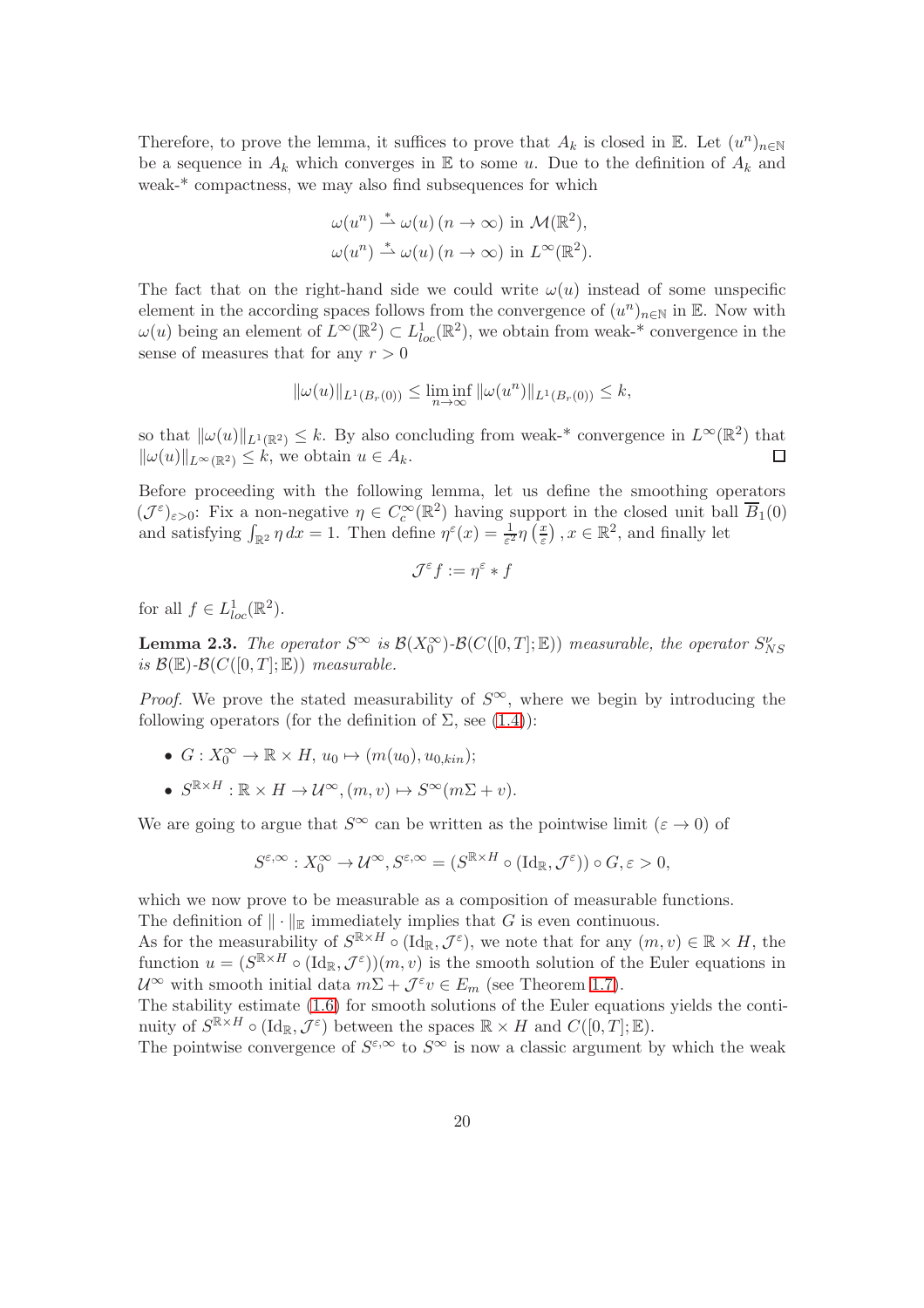solutions in the Yudovich class may actually be constructed. See for instance [\[7\]](#page-43-7)[Chapter 5], where it is proved that for  $m \in \mathbb{R}$  and any  $u_0 \in E_m$ , the solutions with smoothed initial data  $(\mathcal{J}^{\varepsilon}u_0)_{\varepsilon>0}$  are Cauchy in  $C([0,T];E_m)$ . The fact that in the definition of  $S^{\varepsilon,\infty}$  we only smoothed the initial finite kinetic energy part does not make a difference because  $\|\mathcal{J}^{\varepsilon}\Sigma - \Sigma\|_{L^2(\mathbb{R}^2)} \to 0$  ( $\varepsilon \to 0$ ) (see [\[7\]](#page-43-7)[Lemma 5.1.2]).

The measurability of  $S_{NS}^{\nu'}$  may be proved analogously as we chose  $X_{NS}^{\nu} = X^{\infty} = \mathbb{E}$  and the important ingredient in the proof above being the stability estimate [\(1.6\)](#page-8-0), which also holds in the Navier-Stokes case. П

<span id="page-20-0"></span>**Lemma 2.4.** The space  $\mathcal{U}^{\infty}$  is Borel measurable in  $C([0,T];\mathbb{E})$ , the space  $\mathcal{U}_{NS}^{\nu}$  is closed in  $C([0,T];\mathbb{E}).$ 

*Proof.* We may write  $\mathcal{U}^{\infty} = \bigcup_{k=1}^{\infty} A_k$  with  $A_k = \{u \in \mathcal{U}^{\infty} : ||\omega(u(0))||_{L^1(\mathbb{R}^2) \cap L^{\infty}(\mathbb{R}^2)} \leq k\}$ for every  $k \in \mathbb{N}$ . Then we show that each set  $A_k$ ,  $k \in \mathbb{N}$ , is closed in  $C([0,T];\mathbb{E})$ . Fix  $k \in \mathbb{N}$  and let  $(u^n)_{n \in \mathbb{N}} \subset A_k$  be a sequence converging to some u in  $C([0,T]; \mathbb{E})$ . This also implies convergence in  $C([0,T]; H_{loc})$ , which is strong enough to conclude that u is a weak solution of the Euler equations with initial data  $u(0)$ . From the definition of  $A_k$ , we may derive similarly to Lemma [2.2](#page-18-0) that  $u(0) \in X_0^{\infty}$  satisfies  $\|\omega(u(0))\|_{L^1(\mathbb{R}^2) \cap L^{\infty}(\mathbb{R}^2)} \leq k$ . Moreover, by [\(1.14\)](#page-10-0),  $\|\omega(u)\|_{L^1(\mathbb{R}^2)\cap L^\infty(\mathbb{R}^2)}$  remains essentially bounded in time by k, so that  $\omega(u) \in L^{\infty}(0,T; L^{1}(\mathbb{R}^{2}) \cap L^{\infty}(\mathbb{R}^{2}))$  and we conclude  $u \in A_{k}$ .

Now we show the closedness of  $\mathcal{U}_{NS}^{\nu}$  in  $C([0,T];\mathbb{E})$ . Let  $(u^n)_{n\in\mathbb{N}}\subset \mathcal{U}_{NS}^{\nu}$  be a sequence converging to some u in  $C([0,T];\mathbb{E})$ . Due to  $(1.5)$ ,  $(\nabla u^n)_{n\in\mathbb{N}}$  is also bounded in  $L^2(0,T;L^2(\mathbb{R}^{2\times2}))$ , from which we may derive weak-\* convergence of  $(\nabla u^n)_{n\in\mathbb{N}}$  to  $\nabla u$ in  $L^2(0,T;L^2(\mathbb{R}^{2\times2}))$  so that u is in the desired space of functions. Both of these types of convergence suffice to pass to the limit in each term in the weak formulation of the Navier-Stokes equations so that  $u$  is once again a weak solution of the two-dimensional Navier-Stokes equations with viscosity  $\nu$ .  $\Box$ 

As outlined at the beginning of this section, we now obtain an existence result for  $\mathcal{U}^{\infty}$ trajectory statistical solutions, which we will state in a moment. Here, we would like to add that this trajectory statistical solution has a certain dissipation property of the vorticity as in [\(1.14\)](#page-10-0). Proving this will require the following lemma.

<span id="page-20-1"></span>**Lemma 2.5.** The mappings  $X_0^{\infty} \to \mathbb{R}, u \mapsto ||\omega(u)||_{L^p(\mathbb{R}^2)}$  are Borel measurable for every  $1 \leq p \leq \infty$ . In particular, they are also Borel measurable when extended by  $\infty$  to  $\mathbb{E}$ .

*Proof.* Recall from Lemma [2.2](#page-18-0) that  $X_0^{\infty}$  is Borel measurable in  $\mathbb{E}$ .

For every  $1 \leq p < \infty$ ,  $u \mapsto ||\omega(u)||_{L^p(\mathbb{R}^2)}$  can be written as the pointwise limit  $(\varepsilon \to 0)$ of the functions  $u \mapsto ||\mathcal{J}^{\varepsilon}\omega(u)||_{L^p(B_{1/\varepsilon}(0))}$ . For each  $\varepsilon > 0$ , these functions can be seen to be continuous on  $X_0^{\infty}$  with respect to  $\|\cdot\|_{\mathbb{E}}$ . But then also  $u \mapsto \|\omega(u)\|_{L^{\infty}(\mathbb{R}^2)}$ is Borel measurable as the pointwise limit  $(p \to \infty)$  of the Borel measurable maps  $u \mapsto \|\omega(u)\|_{L^p(\mathbb{R}^2)}.$ 

<span id="page-20-2"></span>In the following,  $\Pi_0^{\mathbb{E}}: C([0,T]; \mathbb{E}) \to \mathbb{E}$  is the time evaluation mapping at time  $t = 0$ . We are also going to use the constant  $a$  as given in  $(1.11)$ .

 $\Box$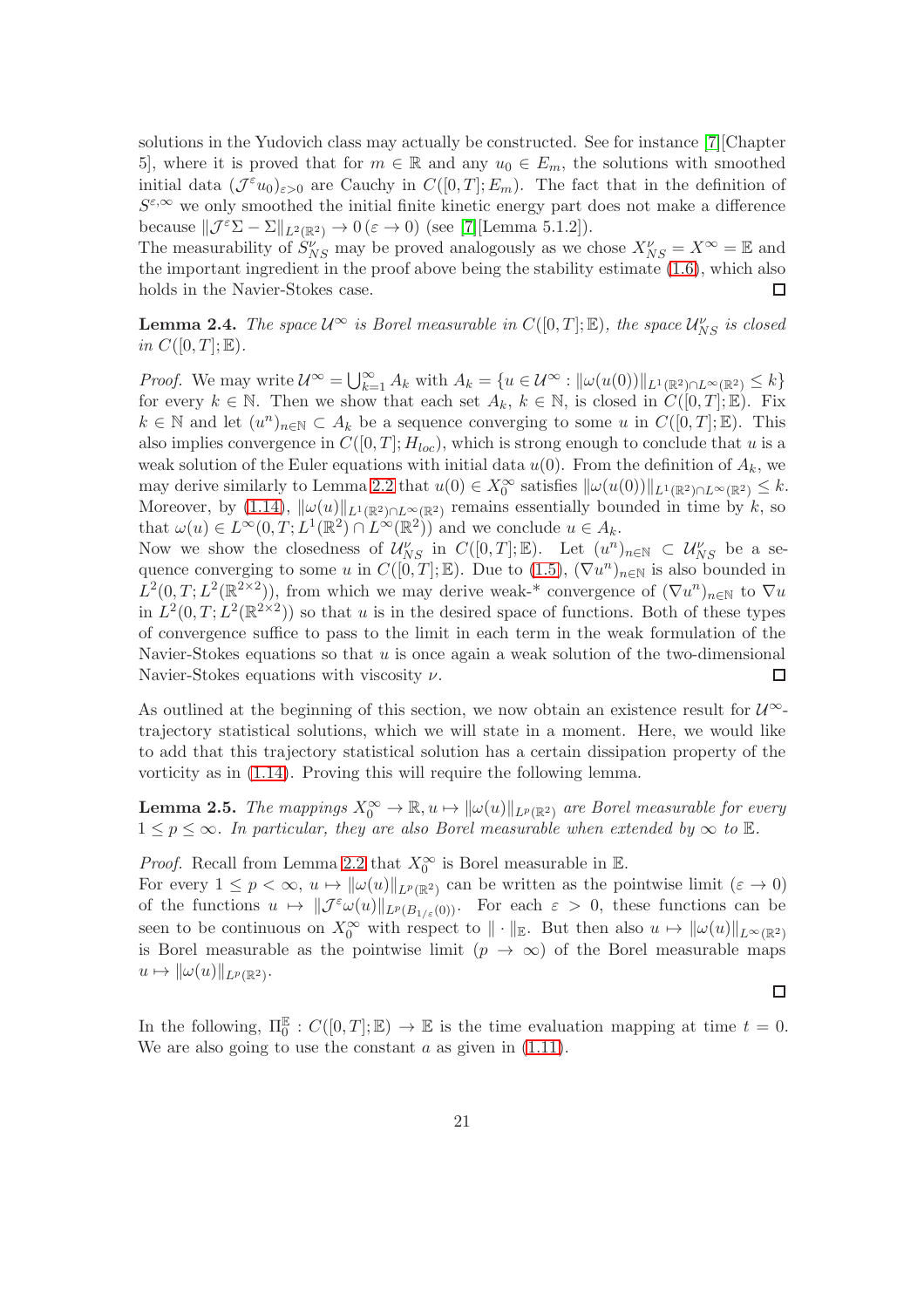**Theorem 2.6.** Let  $\mu_0$  be a Borel probability measure on  $X_0^{\infty}$ . The Borel probability measure  $\rho^{\infty}$  on  $C([0,T];\mathbb{E})$ , given by

$$
\rho^{\infty}(A) = S^{\infty}\mu_0(A) := \mu_0((S^{\infty})^{-1}(A))
$$

for all Borel measurable sets A in  $C([0,T];\mathbb{E})$ , is the well-defined and unique  $\mathcal{U}^{\infty}$ - $\begin{equation*} \textit{trajectory statistical solution satisfying} \ \Pi_0^{\mathbb{E}} \rho^\infty = \mu_0. \ \textit{If} \int_{\mathbb{E}} a^{|m(u_0)|} \| u_{0,kin} \|_{L^2(\mathbb{R}^2)} \ d\mu_0(u_0) < \infty \end{equation*}$  $\infty$ , then

<span id="page-21-1"></span>
$$
\int_{C([0,T];\mathbb{E})} \|u_{kin}(t)\|_{L^2(\mathbb{R}^2)} d\rho^{\infty}(u) \le \int_{\mathbb{E}} a^{|m(u_0)|} \|u_{0,kin}\|_{L^2(\mathbb{R}^2)} d\mu_0(u_0) \tag{2.1}
$$

for every  $0 \le t \le T$ .

Moreover, if  $\mu_0$  satisfies  $\int_{\mathbb{E}} ||\omega(u_0)||_{L^1(\mathbb{R}^2) \cap L^\infty(\mathbb{R}^2)} d\mu_0(u_0) < \infty$ , then also

$$
\int_{C([0,T];\mathbb{E})} \|\omega(u(t))\|_{L^1(\mathbb{R}^2)\cap L^\infty(\mathbb{R}^2)} d\rho^\infty(u) = \int_{\mathbb{E}} \|\omega(u_0)\|_{L^1(\mathbb{R}^2)\cap L^\infty(\mathbb{R}^2)} d\mu_0(u_0) \qquad (2.2)
$$

for every  $0 \le t \le T$ .

*Proof.* Due to the measurability of  $S^{\infty}$ , which was proved in Lemma [2.3,](#page-19-0)  $\rho^{\infty}$  is welldefined, clearly carried by  $\mathcal{U}^{\infty}$ , which is measurable due to Lemma [2.4](#page-20-0) and satisfies

<span id="page-21-0"></span>
$$
\Pi_0^{\mathbb{E}} \rho^{\infty} = (\Pi_0^{\mathbb{E}} \circ S^{\infty}) \mu_0 = \mu_0
$$

since  $\Pi_0^{\mathbb{E}} \circ S^{\infty} = \mathrm{Id}_{X_0^{\infty}}$ .

We now prove  $(2.2)$ . The energy inequality  $(2.1)$  follows analogously based on  $(1.10)$ . Let  $U : [0, T] \times C([0, T]; \mathbb{E}) \to \mathbb{E}, (t, u) \mapsto u(t)$  be the evaluation mapping. As U is continuous, it is also  $\mathcal{L}([0,T]) \otimes \mathcal{B}(C([0,T];\mathbb{E})) - \mathcal{B}(\mathbb{E})$  measurable. Using Lemma [2.3,](#page-19-0)  $U \circ (\mathrm{Id}_{[0,T]},S^\infty)$  is  $\mathcal{L}([0,T]) \otimes \mathcal{B}(\mathbb{E})\text{-}\mathcal{B}(\mathbb{E})$  measurable.

The fact that then also  $(t, u_0) \mapsto ||\omega(S^{\infty}(u_0))(t)||_{L^1(\mathbb{R}^2) \cap L^{\infty}(\mathbb{R}^2)}$  is  $\mathcal{L}([0, T]) \otimes \mathcal{B}(\mathbb{E})$  measurable follows from Lemma [2.5.](#page-20-1)

Let  $u_0 \in X_0^{\infty}$ . Recall from [\(1.14\)](#page-10-0) that for every  $0 \le t \le T$ , we have

$$
\|\omega(S^\infty(u_0))(t)\|_{L^1(\mathbb R^2)\cap L^\infty(\mathbb R^2)}=\|\omega(u_0)\|_{L^1(\mathbb R^2)\cap L^\infty(\mathbb R^2)}.
$$

Integrating this equality with respect to  $\mu_0$  immediately yields [\(2.2\)](#page-21-0).

To finish the proof, we show the claimed uniqueness. Let  $\mu$  be any  $\mathcal{U}^{\infty}$ -trajectory statistical solution with initial distribution  $\mu_0$  in the sense that  $\Pi_0^{\mathbb{E}}\mu = \mu_0$ . Let  $Q \in \mathcal{B}(C([0,T]; \mathbb{E}))$ . As  $\mu$  is carried by the measurable set  $\mathcal{U}^{\infty}$ , we have

$$
\mu(Q) = \mu(Q \cap \mathcal{U}^{\infty}) = \mu((\Pi_0^{\mathbb{E}})^{-1}(\Pi_0^{\mathbb{E}}(Q \cap \mathcal{U}^{\infty})) \cap \mathcal{U}^{\infty})
$$
  
= 
$$
\mu((\Pi_0^{\mathbb{E}})^{-1}(\Pi_0^{\mathbb{E}}(Q \cap \mathcal{U}^{\infty}))) = \mu_0(\Pi_0^{\mathbb{E}}(Q \cap \mathcal{U}^{\infty})),
$$

where we used that  $\Pi_0^{\mathbb{E}}(Q \cap \mathcal{U}^{\infty}) = (S^{\infty})^{-1}(Q \cap \mathcal{U}^{\infty})$  is measurable in  $X^{\infty} = \mathbb{E}$  by Lemma [2.3](#page-19-0) and Lemma [2.4.](#page-20-0) This particularly shows that  $\mu$  is equal to  $S^{\infty}\mu_0 = \rho^{\infty}$ .  $\Box$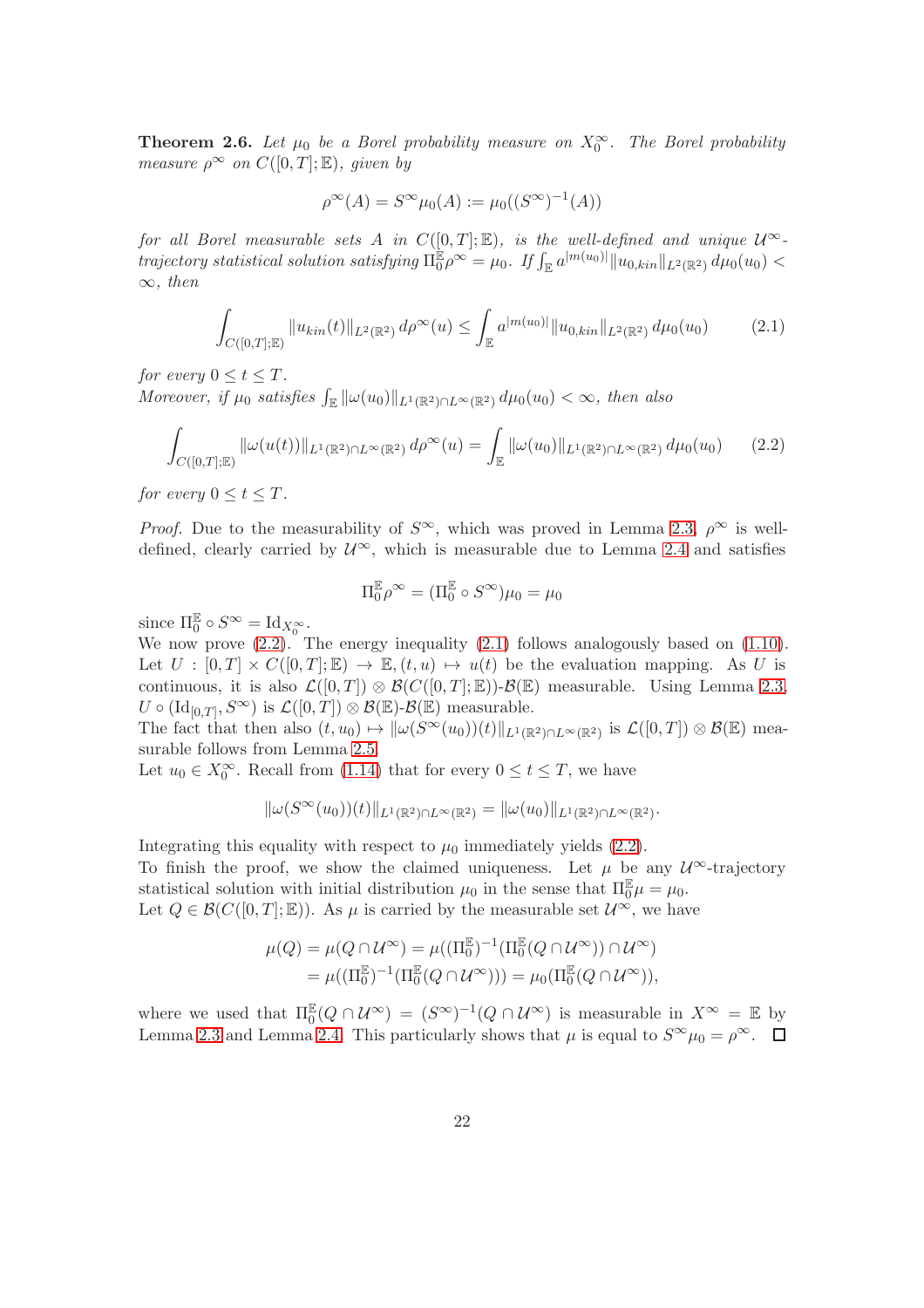<span id="page-22-0"></span>We likewise obtain the following theorem on existence of  $\mathcal{U}_{NS}^{\nu}$ -trajectory statistical solutions.

**Theorem 2.7.** Let  $\mu_0$  be a Borel probability measure on E. The Borel probability measure  $\rho_{NS}^{\nu}$  on  $C([0,T];\mathbb{E})$ , given by

$$
\rho_{NS}^{\nu}(A) = S_{NS}^{\nu}\mu_0(A) := \mu_0((S_{NS}^{\nu})^{-1}(A))
$$

for all Borel measurable sets A in  $C([0,T]; \mathbb{E})$ , is the well-defined and unique  $\mathcal{U}_{NS}^{\nu}$ trajectory statistical solution satisfying  $\Pi_0 \rho_{NS}^{\nu} = \mu_0$ .

**Remark 2.8.** Similarly to [\(2.1\)](#page-21-1), one can also obtain an energy inequality for trajectory statistical solutions of the Navier-Stokes equations as well as other properties, derived from the deterministic equations. We omit the discussion here as these properties are neither original nor do we need them in the following. Instead, we refer the reader for instance to Sections 6 and 7 in [\[22\]](#page-44-5).

To close this section, we briefly argue in what way the  $\mathcal{U}^{\infty}$ -trajectory statistical solution in Theorem [2.6](#page-20-2) can also be obtained in the inviscid limit of the  $\mathcal{U}_{NS}^{\nu}$ -trajectory statistical solution in Theorem [2.7](#page-22-0) as  $(\nu \rightarrow 0)$ .

<span id="page-22-1"></span>The following theorem due to Chemin (see [\[6\]](#page-43-13)) in the deterministic case will make things quite convenient.

**Theorem 2.9.** Let  $u_0 \in X_0^{\infty}$ . Then

$$
\lim_{\nu \to 0} S_{NS}^{\nu}(u_0) = S^{\infty}(u_0) \text{ in } C([0, T]; \mathbb{E}).
$$

<span id="page-22-2"></span>Then, by a simple application of the dominated convergence theorem, we obtain the following result from Theorem [2.9.](#page-22-1)

**Theorem 2.10.** Let  $\mu_0$  be a Borel probablity measure on  $X_0^{\infty}$ . Then  $(S_{NS}^{\nu}\mu_0)_{\nu>0}$  converges to  $S^{\infty}\mu_0$  as  $(\nu \to 0)$  in the sense that for every real-valued, bounded continuous function  $\Phi$  on  $C([0,T];\mathbb{E}),$ 

$$
\int_{C([0,T];\mathbb{E})} \Phi(u) dS_{NS}^{\nu} \mu_0(u) \to \int_{C([0,T];\mathbb{E})} \Phi(u) dS^{\infty} \mu_0(u) (\nu \to 0).
$$

# 2.2 Vorticity in  $L^p(\mathbb{R}^2)$ ,  $1 \leq p < \infty$ , and in  $\mathcal{M}^+(\mathbb{R}^2)$

In this subsection, we construct trajectory statistical solutions for the class of weak solutions of the Euler equations with vorticity in  $L^p(\mathbb{R}^2)$ ,  $1 \leq p < \infty$ , and in the space  $\mathcal{M}^+({\mathbb R}^2)$  of finite, non-negative Borel measures, considered by Delort. We fix  $1 < p < \infty$  and define the spaces

• 
$$
X^p = H_{loc}, X^{VS} = X^1 = H_{loc}^{-L}(\mathbb{R}^2; \mathbb{R}^2);
$$

•  $X_0^p = \{u_0 \in \mathbb{E} : \omega(u_0) \in L^1(\mathbb{R}^2) \cap L^p(\mathbb{R}^2) \};$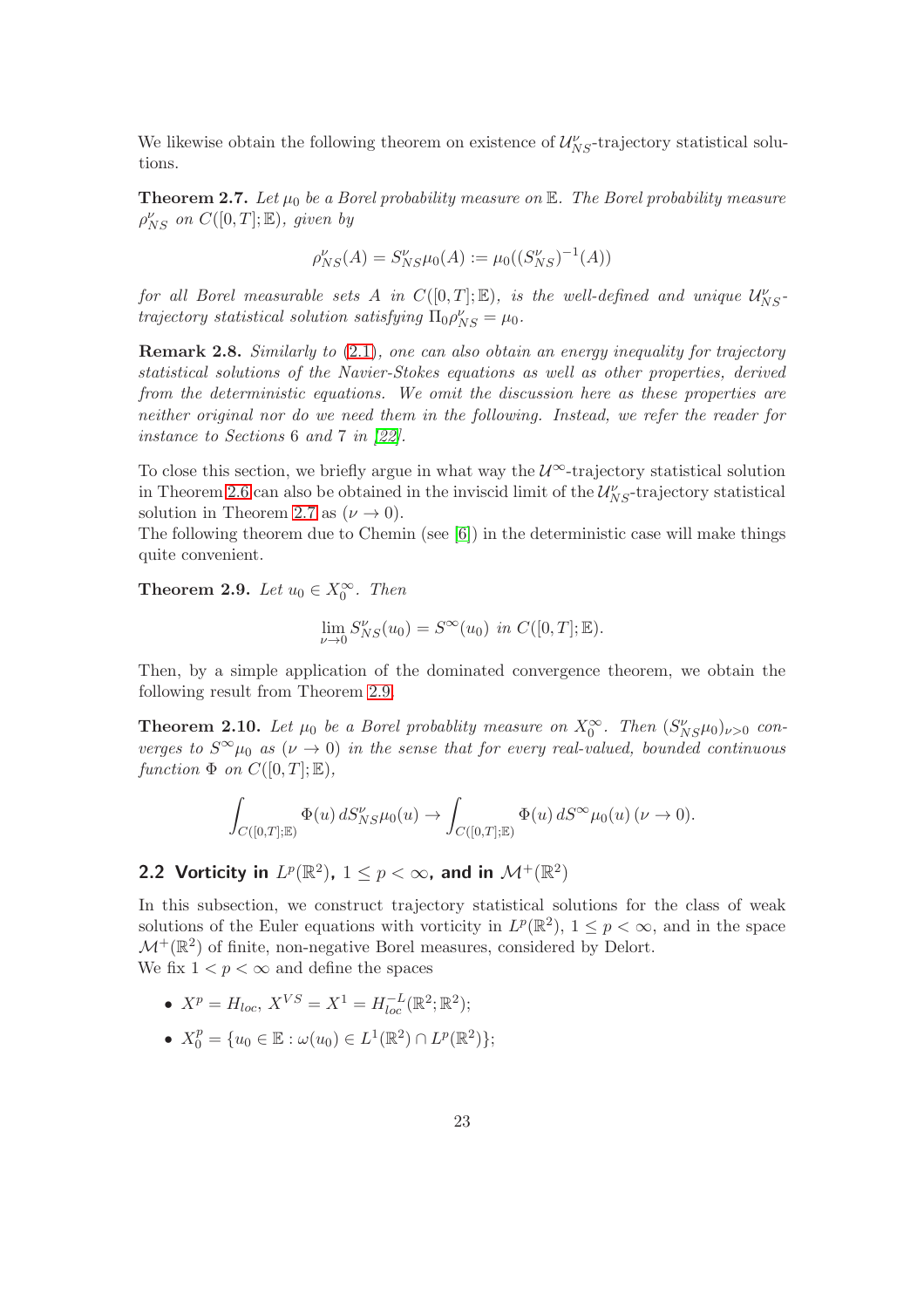- $X_0^{VS} = \{u_0 \in \mathbb{E} : \omega(u_0) \in \mathcal{M}_c^+(\mathbb{R}^2) \};$
- $X_0^1 = \{u_0 \in \mathbb{E} : \omega(u_0) \in L_c^1(\mathbb{R}^2) \};$
- $\mathcal{U}^p$ , the set of weak solutions of the Euler equations  $u \in C([0,T]; X^p) \cap L^{\infty}(0,T;$  $W^{1,p}_{loc}(\mathbb{R}^2;\mathbb{R}^2) \cap \mathbb{E}$  whose vorticity  $\omega(u) \in C([0,T];L^p(\mathbb{R}^2))$  is a renormalized solution of the vorticity formulation of the Euler equations having initial data in  $X_0^p$  $\mathbf{0}$ and satisfying [\(1.10\)](#page-9-3), [\(1.13\)](#page-9-4) and [\(1.16\)](#page-11-2);
- $\mathcal{U}^{VS}$ , the set of weak solutions of the Euler equations  $u \in C([0,T]; X^{VS}) \cap L^{\infty}(0,T; \mathbb{E})$ with vorticity  $\omega(u) \in C_w([0,T]; \mathcal{M}(\mathbb{R}^2)) \cap L^\infty(0,T; \mathcal{M}^+(\mathbb{R}^2))$  and initial data in  $X_0^{VS}$  satisfying [\(1.10\)](#page-9-3), [\(1.13\)](#page-9-4) and [\(1.15\)](#page-10-1);
- $\mathcal{U}^1$ , the set of weak solutions of the Euler equations  $u \in C([0,T]; X^1) \cap L^{\infty}(0,T; \mathbb{E})$ with vorticity  $\omega(u) \in C_w([0,T]; \mathcal{M}(\mathbb{R}^2)) \cap L^\infty(0,T; L^1(\mathbb{R}^2))$  and initial data in  $X_0^1$ satisfying [\(1.10\)](#page-9-3), [\(1.13\)](#page-9-4), [\(1.15\)](#page-10-1) and [\(1.17\)](#page-11-1).

As in the previous subsection, we will typically write out  $H_{loc}$  or  $H_{loc}^{-L}(\mathbb{R}^2;\mathbb{R}^2)$  in the following instead of  $X^p, X^{VS}$  or  $X^1$  in order to make it clearer which topology we consider.

We will treat these cases simultaneously whenever it is possible and seems reasonable. Should certain aspects vary too much though, then we will state and prove the results separate from one another. For the occasions where we consider all cases at once or formulate statements which hold in each case, we may write  $X, X_0$  and  $\mathcal U$  as placeholders. Unlike the weak solutions considered in the previous subsection, the weak solutions considered here may no longer be unique and we will make use of the abstract existence result Theorem [1.15.](#page-14-1) Even though it would not be necessary, we will in fact demonstrate the nice arguments used in the proof of Theorem [1.15](#page-14-1) in the particularly simple situation when the vorticity is in  $L^p(\mathbb{R}^2)$ .

<span id="page-23-0"></span>To begin with, let us prove a few measurability properties of these spaces.

**Lemma 2.11.** The Borel- $\sigma$ -algebras on E generated by the topology induced by  $\|\cdot\|_{\mathbb{E}}$ and the (subspace-) topologies of  $H_{loc}$  and  $H_{loc}^{-L}(\mathbb{R}^2;\mathbb{R}^2)$  coincide. Moreover, the set  $\mathbb E$  is Borel measurable itself in  $H_{loc}$  and  $H_{loc}^{-L}(\mathbb{R}^2;\mathbb{R}^2)$ .

*Proof.* We will only explicitly prove the case of  $H_{loc}$ . Showing measurability of  $E$  in  $H_{loc}^{-L}(\mathbb{R}^2;\mathbb{R}^2)$  and equality between the Borel- $\sigma$ -algebras as stated in the lemma can be done in the exact same way by simply replacing  $H_{loc}$  with  $H_{loc}^{-L}(\mathbb{R}^2;\mathbb{R}^2)$  in the following. Due to the continuous embedding  $\mathbb{E} \hookrightarrow H_{loc}$ , relatively open sets in  $\mathbb E$  with respect to the topology of  $H_{loc}$  are also  $\|\cdot\|_{\mathbb{E}}$  open. This implies one inclusion between the two Borel- $\sigma$ -algebras.

Next, we note that since  $\mathbb E$  is a separable Banach space, the Borel- $\sigma$ -algebra on  $\mathbb E$  generated by the norm topology and the weak topology coincide. The latter is also generated by the weakly compact subsets, as  $\mathbb{E} = \bigcup_{k=1}^{\infty} \overline{B_k^{\mathbb{E}}}$  $\frac{dx}{k}(0)$  with the weak topology is  $\sigma$ -compact. Therefore, to prove the other inclusion stated in the lemma, we show that weakly compact subsets of  $E$  are closed in  $H_{loc}$ . Both points just mentioned will then also yield the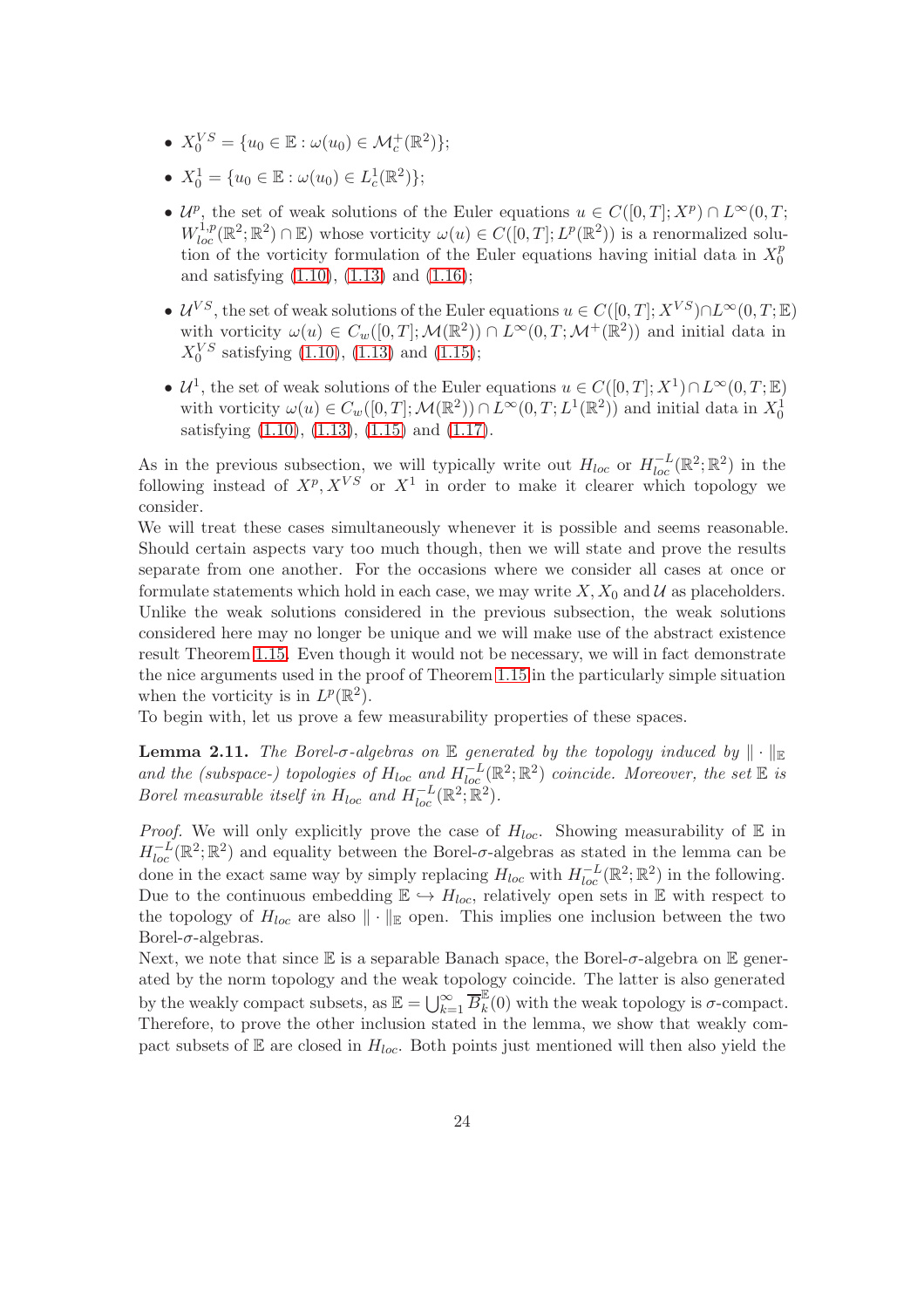measurability of  $E$  in  $H_{loc}$ .

Let K be such a weakly compact subset in  $\mathbb E$  and consider a sequence  $(u^n)_{n\in\mathbb N}$  in K which converges to some  $u \in H_{loc}$  with respect to the metric of  $H_{loc}$ . By the Eberlein-Smulian theorem, K is also weakly sequentially compact and, after passing to a subsequence of  $(u^n)_{n\in\mathbb{N}}$ , there exists some  $v \in K$  such that  $u^n \to v (n \to \infty)$  in E. Weak convergence of  $(u^n)_{n\in\mathbb{N}} = (m(u^n)\Sigma + u_{kin}^n)_{n\in\mathbb{N}}$  in E is equivalent to  $(m(u^n))_{n\in\mathbb{N}}$  converging in R and  $(u_{kin}^n)_{n\in\mathbb{N}}$  converging weakly in H. Consequently,  $(u^n)_{n\in\mathbb{N}}$  converges weakly in  $L^2(B)$  to v for every bounded measurable subset  $B \subset \mathbb{R}^2$ .

By testing with some  $\varphi \in C_c^{\infty}(\mathbb{R}^2)$ , the two types of convergence yield  $u = v$ , which particularly implies  $u \in K$  and thereby the closedness of K.  $\Box$ 

<span id="page-24-2"></span>Recall that in Theorem [1.15,](#page-14-1) a fundamental assumption was the measurability of  $X_0$  in X, which we are going to check in the following lemmata.

**Lemma 2.12.** The spaces  $X_0^p$  $\sum_{i=0}^{p}$ ,  $1 < p < \infty$ , and  $X_0^{VS}$  are Borel measurable in E. In particular, they are also Borel measurable subsets of  $H_{loc}$  and  $H_{loc}^{-L}(\mathbb{R}^2;\mathbb{R}^2)$ .

Proof. Both cases may be proved similarly to Lemma [2.2](#page-18-0) by writing

$$
X_0^p = \bigcup_{k=1}^{\infty} \{ u \in X_0^p : ||\omega(u)||_{L^1(\mathbb{R}^2)}, ||\omega(u)||_{L^p} \le k \}
$$

and

$$
X_0^{VS} = \bigcup_{k=1}^{\infty} \{ u \in X_0^{VS} : \operatorname{supp} \omega(u) \subset \overline{B}_k(0) \}.
$$

The remaining part of measurability of  $X_0^p$  $\frac{p}{0}$  and  $X_0^{VS}$  in  $H_{loc}$  and  $H_{loc}^{-L}(\mathbb{R}^2;\mathbb{R}^2)$  now follows from Lemma [2.11.](#page-23-0) П

Showing the measurability of  $X_0^1$  in  $\mathbb E$  or  $H_{loc}^{-L}(\mathbb R^2;\mathbb R^2)$  is a bit more difficult and has to be treated differently, compared to the previous cases, due to the lack of reflexivity of  $L^1(\mathbb{R}^2)$ . We first prove the following lemma.

<span id="page-24-1"></span>**Lemma 2.13.** The spaces  $L^1(\mathbb{R}^2)$  and  $L^1_c(\mathbb{R}^2)$  are Borel measurable in  $\mathcal{M}(\mathbb{R}^2)$  endowed with the weak-\* topology.

Proof. We first note that from the definition of the total variation norm via the duality  $\mathcal{M}(\mathbb{R}^2) \cong C_0(\mathbb{R}^2)'$ , it follows that the total variation norm is weakly lower semicontinuous as a mapping from  $\mathcal{M}(\mathbb{R}^2)$ , endowed with the weak-\* topology, into the real numbers. Consequently, open balls with respect to the total variation norm are measurable with respect to the Borel- $\sigma$ -algebra generated by the weak- $*$  topology.

Let  $(f^n)_{n\in\mathbb{N}}$  be a dense subset of  $L^1(\mathbb{R}^2)$ . To conclude the proof of measurability of  $L^1(\mathbb{R}^2)$ , it now suffices to show

<span id="page-24-0"></span>
$$
L^{1}(\mathbb{R}^{2}) = \bigcap_{k \in \mathbb{N}} \bigcup_{n \in \mathbb{N}} \left\{ \mu \in \mathcal{M}(\mathbb{R}^{2}) : \int_{\mathbb{R}^{2}} |f^{n} - \mu| < \frac{1}{k} \right\}.
$$
\n
$$
(2.3)
$$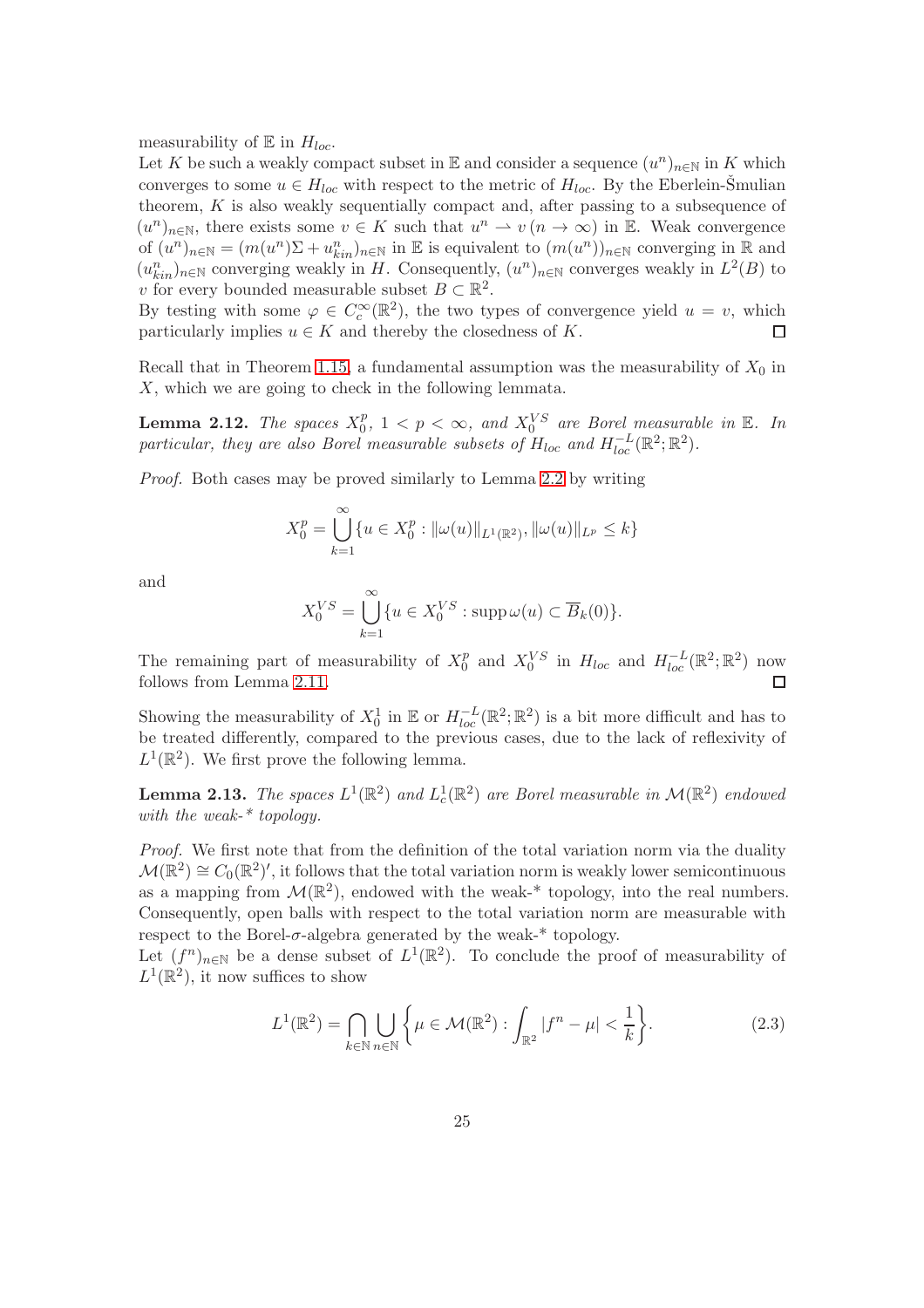Indeed, a measure  $\mu \in \mathcal{M}(\mathbb{R}^2)$  is an element of the set on the right-hand side if and only if there exists a strictly increasing sequence  $(n_m)_{m\in\mathbb{N}}\subset\mathbb{N}$  such that  $f^{n_m}\to\mu$   $(m\to\infty)$ with respect to the total variation norm. In particular,  $(f^{n_m})_{m\in\mathbb{N}}$  is a Cauchy sequence in  $\mathcal{M}(\mathbb{R}^2)$  with respect to the total variation norm. As the total variation norm and the  $L^1(\mathbb{R}^2)$  norm coincide on  $L^1(\mathbb{R}^2) \subset \mathcal{M}(\mathbb{R}^2)$ ,  $(f^{n_m})_{m \in \mathbb{N}}$  is also a Cauchy-sequence in  $L^1(\mathbb{R}^2)$ . Due to the completeness of  $L^1(\mathbb{R}^2)$ , necessarily  $\mu \in L^1(\mathbb{R}^2)$ . The other inclusion in [\(2.3\)](#page-24-0) follows from the density of  $(f^n)_{n\in\mathbb{N}}$ .

As for  $L_c^1(\mathbb{R}^2)$ , we may write

$$
L_c^1(\mathbb{R}^2) = L^1(\mathbb{R}^2) \cap \bigcup_{k=1}^{\infty} \{ \omega \in \mathcal{M}(\mathbb{R}^2) : \operatorname{supp} \omega \subset \overline{B}_k(0) \},\
$$

where each set in the countable union is closed in  $\mathcal{M}(\mathbb{R}^2)$  with respect to the weak-\* topology.  $\Box$ 

<span id="page-25-0"></span>**Lemma 2.14.** The space  $X_0^1$  is Borel measurable in  $\mathbb{E}$ . In particular, it is also a Borel measurable subset of  $H^{-L}_{loc}(\mathbb{R}^2;\mathbb{R}^2)$ .

*Proof.* In this proof, measurability in  $\mathcal{M}(\mathbb{R}^2)$  is always meant with respect to the Borel- $\sigma$ -algebra generated by the weak-\* topology as in the previous lemma.

We introduce the mapping  $\Psi : \{u \in \mathbb{E} : \omega(u) \in \mathcal{M}(\mathbb{R}^2) \} \to \mathcal{M}(\mathbb{R}^2), u \mapsto \omega(u)$ .

Consider the closed and hence measurable subsets  $\mathbb{E}_k = \{u \in \mathbb{E} : \omega(u) \in \mathcal{M}(\mathbb{R}^2), \int_{\mathbb{R}^2} |\omega(u)| \le$ k} of E for every  $k \in \mathbb{N}$  and denote by  $\Psi_k$  the restrictions of  $\Psi$  to  $\mathbb{E}_k$  for all  $k \in \mathbb{N}$ . We argue that every mapping  $\Psi_k$  is continuous: Let  $(u^n)_{n\in\mathbb{N}}$  be a sequence in  $\mathbb{E}_k$  converging to some  $u \in \mathbb{E}$ . Then  $(\omega(u^n))_{n \in \mathbb{N}}$  is a sequence in the closed total variation ball of radius  $k$ , centred at 0. By the Banach-Alaoglu theorem there exists a subsequence, again denoted by  $(\omega(u^n))_{n\in\mathbb{N}}$ , converging weakly-\* to some  $\omega \in \mathcal{M}(\mathbb{R}^2)$ . From convergence in E, it follows that necessarily  $\omega = \omega(u)$  and the weak-\* convergence already holds for the sequence itself, i.e.  $\lim_{n\to\infty} \Psi_k(u^n) = \Psi_k(u)$  with respect to the weak-\* topology. Finally,  $X_0^1 = \bigcup_{k \in \mathbb{N}} X_0^1 \cap \mathbb{E}_k = \bigcup_{k \in \mathbb{N}} \Psi_k^{-1}$  $\binom{-1}{k}(L_c^1(\mathbb{R}^2))$  is measurable by Lemma [2.13.](#page-24-1)  $\Box$ 

To meet the requirements of Theorem [1.13,](#page-14-0) we will need to construct families  $\mathcal{K}'(X_0)$ of compact subsets of the space of initial data such that solutions having initial data in one of those compact sets are compact in the whole set of solutions. We remark here that this required closedness in particular includes that the limits need not only be weak solutions of the Euler equations, but also satisfy the a priori estimates that we impose in the definition of  $\mathcal{U}^p$ ,  $\mathcal{U}^{VS}$  and  $\mathcal{U}^1$ . Estimating the left-hand side may usually be done by an argument of weak or weak-\* lower semicontinuity. Estimating the right-hand side, which involves the initial data, is a different matter. In the construction of weak solutions, convergence of the right-hand side involving the initial data is usually obvious from the approximation scheme, e.g. smoothing of the initial data. For general sequences of solutions as considered here, it is not clear. In the case of the three-dimensional Navier-Stokes equations considered for instance in [\[19\]](#page-43-4), the same problem arises as it is not clear whether weak limits of Leray-Hopf solutions satisfy the energy inequality.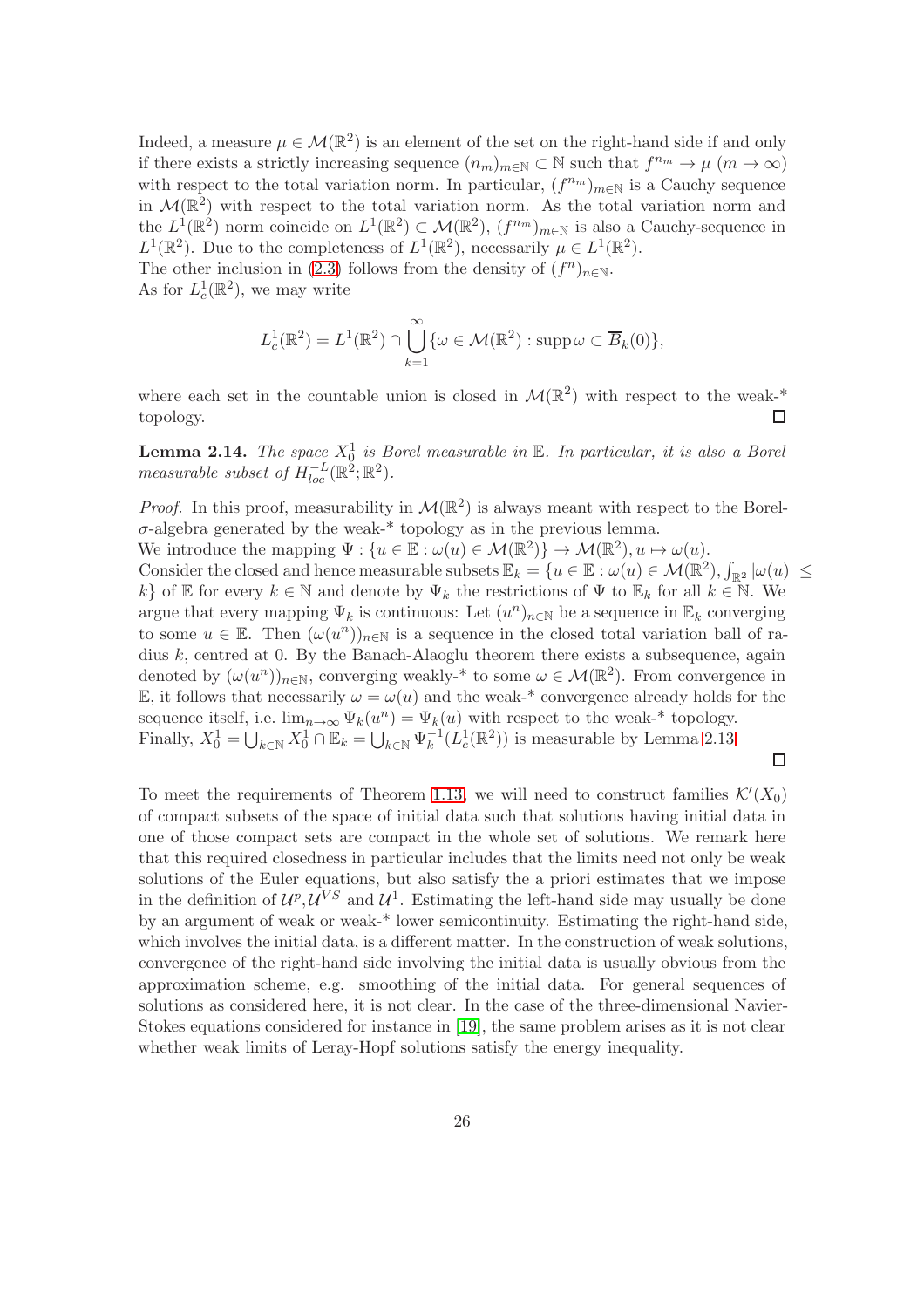Therefore, the sets in  $\mathcal{K}'(X_0)$  particularly need to be compact in a compatible way with the a priori estimates demanded above.

Interestingly enough, no infinite dimensional Banach space may be exhausted by compact subsets, which can be seen by a Baire category argument. Yet in a measure theoretic way this is possible, if the space is Polish, in the sense that every Borel measure is inner regular (see Theorem 3.2 in [\[26\]](#page-44-13)). This fact will be heavily exploited later on.

For the precise definition of those families of compact sets, we introduce the operator  $\text{curl}^p: X_0^p \to L^1(\mathbb{R}^2) \cap L^p(\mathbb{R}^2), u_0 \mapsto \omega(u_0)$ , as well as the operator  $\text{curl}^1: X_0^1 \to$  $L^1(\mathbb{R}^2), u_0 \mapsto \omega(u_0).$ 

Using the smoothing operator as in Lemma [2.5,](#page-20-1) it is not hard to see that  $\text{curl}^p$  and  $\text{curl}^1$ are measurable as pointwise limits of continuous functions and may then also be seen as measurable maps on  $\mathbb{E}$ , extended by  $\infty$ , due to Lemma [2.12](#page-24-2) and Lemma [2.14.](#page-25-0) Now we define

- $\mathcal{K}'(X_0^p)$  $\binom{p}{0}$  to be the family consisting of all sets of the form  $S \cap (\text{curl}^p)^{-1}(K)$ , where  $S \subset X_0^p$  $_{0}^{p}$  is compact in E and K is a compact set in  $L^{1}(\mathbb{R}^{2}) \cap L^{p}(\mathbb{R}^{2})$ ;
- $\mathcal{K}'(X_0^{VS})$  to be the family consisting of all subsets of  $X_0^{VS}$  which are compact in E;
- $\mathcal{K}'(X_0^1)$  to be the family consisting of all sets of the form  $S \cap (\text{curl}^1)^{-1}(K)$ , where  $S \subset X_0^1$  is compact in  $\mathbb E$  and  $K$  is a compact set in  $L^1(\mathbb{R}^2)$ .

For a compact set K in  $L^1(\mathbb{R}^2) \cap L^p(\mathbb{R}^2)$ ,  $(\text{curl}^p)^{-1}(K)$  is a subset of  $X_0^p$  $_0^p$ , (relatively) closed in E, which implies that with S as above,  $S \cap (\text{curl}^p)^{-1}(K)$  is a subset of  $X_0^p$  which is compact in E. Due to the continuous embedding  $\mathbb{E} \hookrightarrow H_{loc}$ , the sets in  $\mathcal{K}'(\check{X}_0^p)$  $\binom{p}{0}$  are indeed compact in  $H_{loc}$ .

Likewise, one may argue that  $\mathcal{K}'(X_0^1)$  consists of sets in  $X_0^1$  which are compact in  $\mathbb{E} \hookrightarrow$  $H^{-L}_{loc}(\mathbb{R}^2;\mathbb{R}^2).$ 

Compactness of the sets in  $\mathcal{K}'(X_0^{VS})$  in  $\mathbb{E} \hookrightarrow H_{loc}^{-L}(\mathbb{R}^2;\mathbb{R}^2)$  follows directly from the definition.

<span id="page-26-0"></span>We now show that these families satisfy  $(H2')$  in Theorem [1.15.](#page-14-1)

**Lemma 2.15.** Let  $\mu_0$  be a Borel probability measure on  $X_0$ . Then  $\mu_0$  is inner regular with respect to the family  $\mathcal{K}'(X_0)$ .

*Proof.* We begin with the easiest case of  $\mu_0$  being a Borel probability measure on  $X_0^{VS}$ . By Lemma [2.11](#page-23-0) and Lemma [2.12,](#page-24-2)  $\mu_0$  can be seen as a Borel probability measure on E. Since E is a Polish space,  $\mu_0$  is inner regular with respect to the  $\|\cdot\|_{\mathbb{E}}$  compact sets in  $X_0^{VS}$ , which form by definition  $\mathcal{K}'(X_0^{VS})$ .

Now we consider the case of  $\mu_0$  being a Borel probability measure on  $X_0^p$  $_0^p$ . Let A be a Borel subset of  $X_0^p$  $_0^p$ . Due to Lemma [2.11](#page-23-0) and Lemma [2.12,](#page-24-2) we may also view  $\mu_0$  as a measure on  $\mathbb{E}$ , which is a Polish space. In this sense,  $\mu_0$  is already inner regular and we obtain

$$
\mu_0(A) = \sup_{\substack{S \subset A \\ S \text{ compact in } \mathbb{E}}} \mu_0(S) = \sup_{\substack{S \subset A \\ S \text{ compact in } \mathbb{E}}} \mu_0((\text{curl}^p)^{-1}(\text{curl}^p(S)))
$$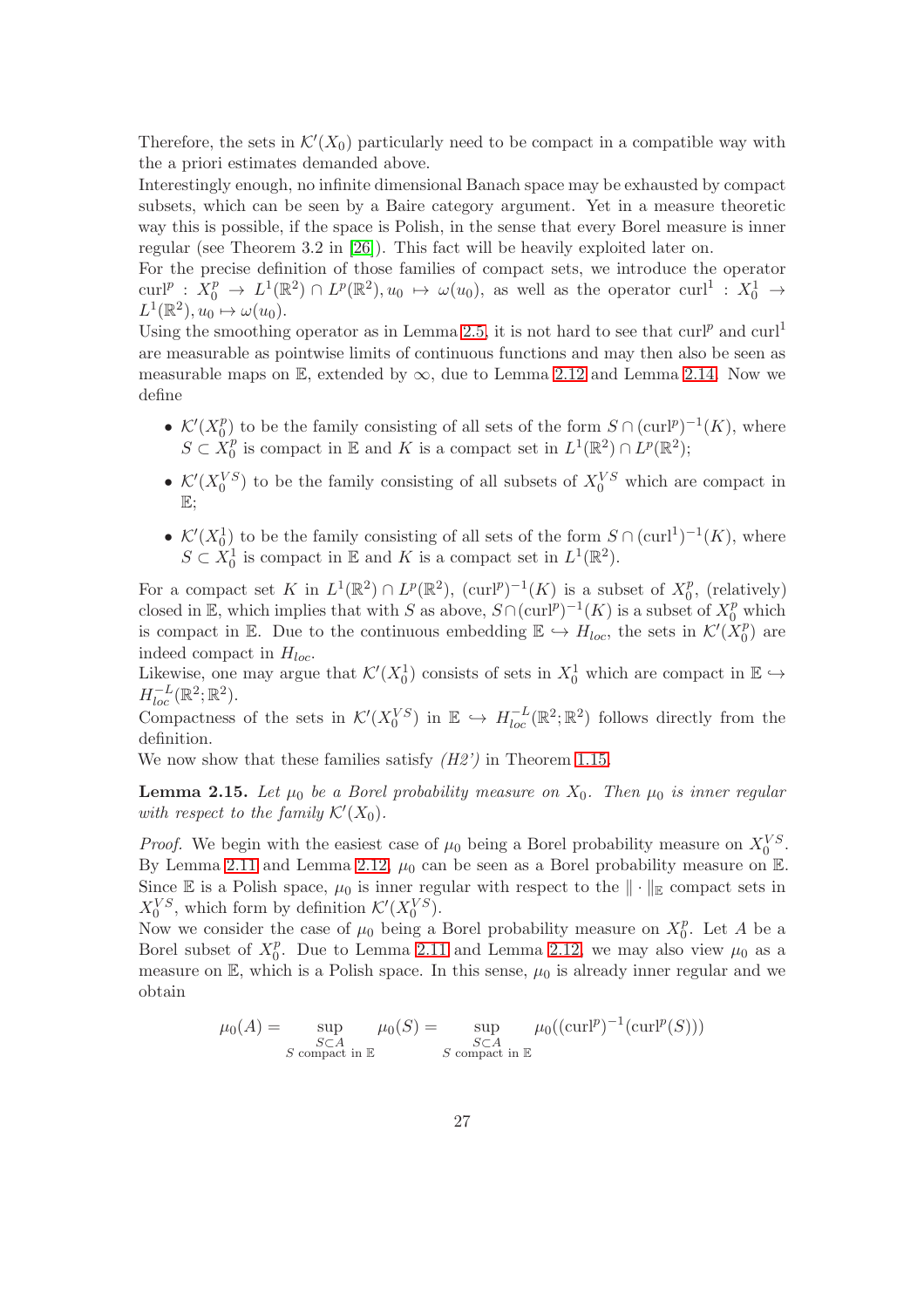We would now like to argue that for any compact subset S in  $\mathbb{E}$ ,  $\mathrm{curl}^p(S)$  is Borel measurable in  $L^1(\mathbb{R}^2) \cap L^p(\mathbb{R}^2)$ . First of all, let  $T: L^1(\mathbb{R}^2) \cap L^p(\mathbb{R}^2) \to L^1_{loc}(\mathbb{R}^2; \mathbb{R}^2)$  be the Biot-Savart operator (see Lemma [1.6\)](#page-7-4). Note that  $T$  is continuous even considered as an operator on  $L^1(\mathbb{R}^2)$  as it is a convolution operator with a kernel that may be written as a sum in  $L^1(\mathbb{R}^2) + L^{\infty}(\mathbb{R}^2)$ . By Lemma [1.6,](#page-7-4) we have

<span id="page-27-0"></span>
$$
curl^{p}(S) = T^{-1}(S).
$$
\n(2.4)

Since convergence in  $E$  implies convergence in  $H_{loc}$ , which again implies convergence in  $L^1_{loc}(\mathbb{R}^2;\mathbb{R}^2)$ , S is not only compact with respect to  $\|\cdot\|_{\mathbb{E}}$  but also with respect to the topology of  $L^1_{log}(\mathbb{R}^2;\mathbb{R}^2)$ . Due to  $(2.4)$ ,  $curl^p(S)$  is closed and hence Borel measurable in  $L^1(\mathbb{R}^2) \cap L^p(\mathbb{R}^2).$ 

We may then introduce the pushforward measure  $\mu_0^p$  $D_0^p := \operatorname{curl}^p \mu_0$  on  $L^1(\mathbb{R}^2) \cap L^p(\mathbb{R}^2)$ . As a Borel probability measure on a Polish space,  $\mu_0^p$  $_0^p$  is also inner regular.

Continuing where we left of with our computation of  $\mu_0(A)$ , we now have

$$
\mu_0(A) = \sup_{S \subset A} \mu_0^p(\text{curl}^p(S))
$$
\n
$$
= \sup_{S \subset A} \sup_{S \subset \text{compact in } \mathbb{E}} \mu_0^p(K)
$$
\n
$$
= \sup_{S \subset A} \sup_{K \subset \text{curl}^p(S)} \mu_0^p(K)
$$
\n
$$
= \sup_{S \subset A} \sup_{S \subset \text{compact in } L^1(\mathbb{R}^2) \cap L^p(\mathbb{R}^2)} \mu_0((\text{curl}^p)^{-1}(K) \cap S)
$$
\n
$$
= \sup_{S \subset A} \sup_{\text{compact in } \mathbb{E}_K} \mu_0((\text{curl}^p)^{-1}(K) \cap S)
$$
\n
$$
\leq \sup_{S \cap (\text{curl}^p)^{-1}(K) \subset A} \mu_0((\text{curl}^p)^{-1}(K) \cap S)
$$
\n
$$
= K \text{ compact in } \mathbb{E}
$$
\n
$$
K \text{ compact in } L^1(\mathbb{R}^2) \cap L^p(\mathbb{R}^2)
$$
\n
$$
\leq \mu_0(A),
$$

as desired. The remaining case of  $\mu_0$  being a Borel probability measure on  $X_0^1$  may be proved analogously to the previous one due to the similarity between the definition of  $\mathcal{K}'(X^p_0)$  $\binom{p}{0}$  and  $\mathcal{K}'(X_0^1)$  and due to the fact that the Biot-Savart operator T above is still continuous when changing its domain to  $L^1(\mathbb{R}^2)$ .  $\Box$ 

Next, we prove that our families of compact sets also satisfy  $(H3')$  in Theorem [1.15.](#page-14-1) For this, let  $\Pi_0^{X^p}: C([0,T]; H_{loc}) \to H_{loc}$  and  $\Pi_0^{X^1}, \Pi_0^{X^{VS}}: C([0,T]; H_{loc}^{-L}(\mathbb{R}^2; \mathbb{R}^2)) \to$  $H_{loc}^{-L}(\mathbb{R}^2;\mathbb{R}^2)$  be the time evaluation maps between the given spaces at time  $t = 0$ . When we discuss all cases simultaneously, we will simply write  $\Pi_0^X$ .

<span id="page-27-1"></span>**Lemma 2.16.** Let S be a subset of  $X_0^p$  which is compact in  $\mathbb E$  and let K be a compact subset of  $L^1(\mathbb{R}^2) \cap L^p(\mathbb{R}^2)$  such that  $S \cap (\text{curl}^p)^{-1}(K)$  is an element of  $\mathcal{K}'(X_0^p)$  $\binom{p}{0}$ . Then the set  $\kappa^p := (\Pi_0^{X^p})^{-1}(S \cap (\text{curl}^p)^{-1}(K)) \cap \mathcal{U}^p$  is compact in  $C([0,T]; H_{loc})$ .

*Proof.* Consider an arbitrary sequence  $(u^n)_{n \in \mathbb{N}} \subset \kappa^p$ . From [\(1.16\)](#page-11-2), we obtain uniform boundedness of  $(u^n)_{n\in\mathbb{N}}$  in  $L^{\infty}(0,T;W_{loc}^{1,p}(\mathbb{R}^2;\mathbb{R}^2))$ . Moreover  $(\partial_t u^n)_{n\in\mathbb{N}}$  is uniformly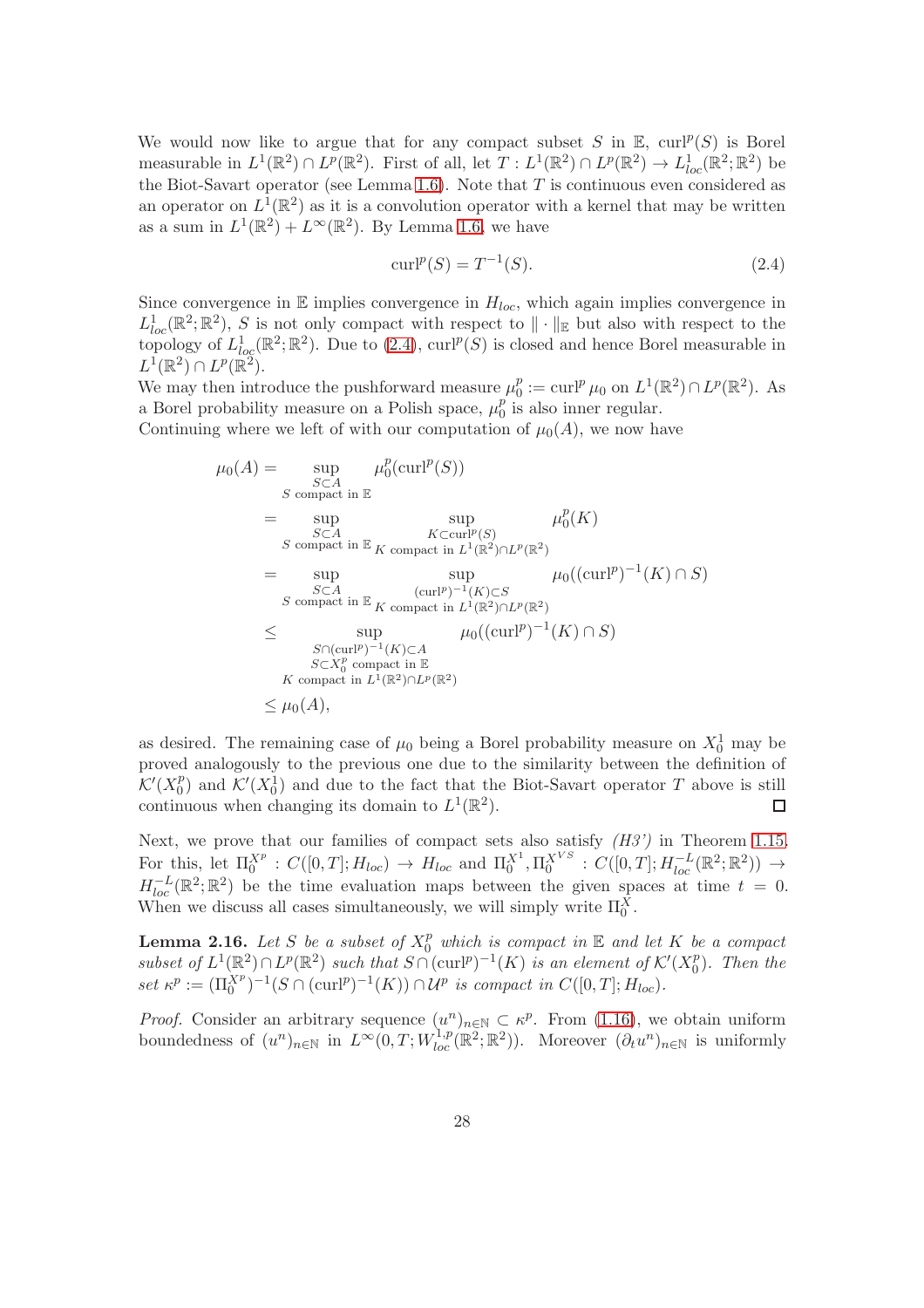bounded in  $L^{\infty}(0,T;H^{-L}(\mathbb{R}^2;\mathbb{R}^2))$  for some  $L > 1$  by [\(1.13\)](#page-9-4). Due to the compact embeddings

$$
W_{loc}^{1,p}(\mathbb{R}^2;\mathbb{R}^2)\cap H_{loc}\hookrightarrow H_{loc}\hookrightarrow H_{loc}^{-L}(\mathbb{R}^2;\mathbb{R}^2),
$$

the Aubin-Lions lemma and a diagonal sequence argument imply convergence of a subsequence of  $(u^n)_{n\in\mathbb{N}}$  in  $C([0,T]; H_{loc})$  to some u, so it only remains to show that  $u \in \kappa^p$ . As each field in the sequence  $(u^n)_{n\in\mathbb{N}}$  satisfies the weak velocity formulation of the Euler equations given in [\(1.1\)](#page-4-0), the precompactness in  $C([0,T]; H_{loc})$  allows us to pass to the limit in all terms, in particular the quadratic one, so that  $u$  is also a weak solution of the Euler equations.

Moreover, from compactness of S in E and from compactness of K in  $L^1(\mathbb{R}^2) \cap L^p(\mathbb{R}^2)$ , we may assume

$$
u^{n}(0) \to u(0) \ (n \to \infty) \text{ in } \mathbb{E}
$$
  

$$
\omega(u^{n})(0) \to \omega(u)(0) \ (n \to \infty) \text{ in } L^{1}(\mathbb{R}^{2}) \cap L^{p}(\mathbb{R}^{2}).
$$

Therefore,  $u(0) \in K$  and properties [\(1.10\)](#page-9-3), [\(1.13\)](#page-9-4) and [\(1.16\)](#page-11-2), demanded in the definition of  $\mathcal{U}^p$ , can be seen to be satisfied by u from combining this strong convergence of the initial data along with an argument of weak or weak-\* lower semicontinuity involving  $(u^n)_{n\in\mathbb{N}}$  and  $(\omega(u^n))_{n\in\mathbb{N}}$  in the respective space. Also, the strong convergence of the initial vorticities shows that after passing yet to another subsequence that  $\omega(u)$  is a renormalized solution of the vorticity formulation of the Euler equations (see Lemma [1.8\)](#page-10-2). In particular,  $u \in \kappa^p$ .  $\Box$ 

<span id="page-28-0"></span>**Lemma 2.17.** Let K be a compact set in the family  $\mathcal{K}'(X_0^{VS})$ . Then the set  $\kappa^{VS}$  :=  $(\Pi_0^{X^{VS}})^{-1}(K) \cap \mathcal{U}^{VS}$  is compact in  $C([0,T]; H^{-L}_{loc}(\mathbb{R}^2; \mathbb{R}^2)).$ 

*Proof.* Let  $(u^n)_{n\in\mathbb{N}}\subset \kappa^{VS}$  be a sequence. Since  $\omega(u^n)(0)\in \mathcal{M}_c^+(\mathbb{R}^2)$  for every  $n\in\mathbb{N}$ N, by our comments preceding Theorem [1.3,](#page-6-0)  $u_0^n = m(u_0^n)\Sigma + u_{0,kin}^n$  with  $m(u_0^n) =$  $\int_{\mathbb{R}^2} \omega(u_0^n)$ . Therefore, by compactness of K in E, this implies that (a subsequence of) the total mass of initial vorticity converges. Hence,  $(\partial_t u^n)_{n\in\mathbb{N}}$  is uniformly bounded in  $L^{\infty}(0,T;H^{-L}(\mathbb{R}^2;\mathbb{R}^2))$  due to [\(1.13\)](#page-9-4). The bound on the local kinetic energy [\(1.12\)](#page-9-1) and the definition of K yield that  $(u^n)_{n\in\mathbb{N}}$  is uniformly bounded in  $L^{\infty}(0,T;H_{loc})$ , where  $H_{loc}$  compactly embeds into  $H_{loc}^{-L}(\mathbb{R}^2;\mathbb{R}^2)$ . Consequently,  $(u^n)_{n\in\mathbb{N}}$  is equicontinuous in  $C([0,T];H_{loc}^{-L}(\mathbb{R}^2;\mathbb{R}^2))$  with values in a relatively compact subset of  $H_{loc}^{-L}(\mathbb{R}^2;\mathbb{R}^2)$ . Then the Arzelà-Ascoli theorem implies that after passing to a subsequence,  $(u^n)_{n\in\mathbb{N}}$  converges in  $C([0,T]; H_{loc}^{-L}(\mathbb{R}^2; \mathbb{R}^2))$  to some u, so it only remains to show  $u \in \kappa^{VS}$ . Due to  $(1.10)$ and the compactness of K in  $\mathbb{E}$ ,  $(u^n)_{n\in\mathbb{N}}$  is uniformly bounded in  $L^{\infty}(0,T;\mathbb{E})$ , so that u may also be seen as the weak-\* limit in that space.

We are now going to apply Theorem [1.9.](#page-11-0) Due to  $(1.15)$ ,  $(\omega(u^n))_{n\in\mathbb{N}}$  is uniformly bounded in  $L^{\infty}(0,T; \mathcal{M}^+(\mathbb{R}^2))$ . Then  $\omega(u)$  can be seen as the weak-\* limit of  $(\omega(u^n))_{n\in\mathbb{N}}=$  $(|\omega(u^n)|)_{n\in\mathbb{N}}$  in  $L^{\infty}(0,T;\mathcal{M}^+(\mathbb{R}^2))$ . Since  $u \in L^{\infty}(0,T;\mathbb{E})$ ,  $\omega(u)(t)$  is continuous for almost every  $0 \leq t \leq T$  (see Remark [1.4](#page-7-1) and the comments prior to Theorem [1.9\)](#page-11-0). Therefore, Theorem [1.9](#page-11-0) yields that  $u$  is indeed a weak solution of the Euler equations. The a priori estimates [\(1.10\)](#page-9-3), [\(1.13\)](#page-9-4) and [\(1.15\)](#page-10-1), demanded in the definition of  $\mathcal{U}^{VS}$ , are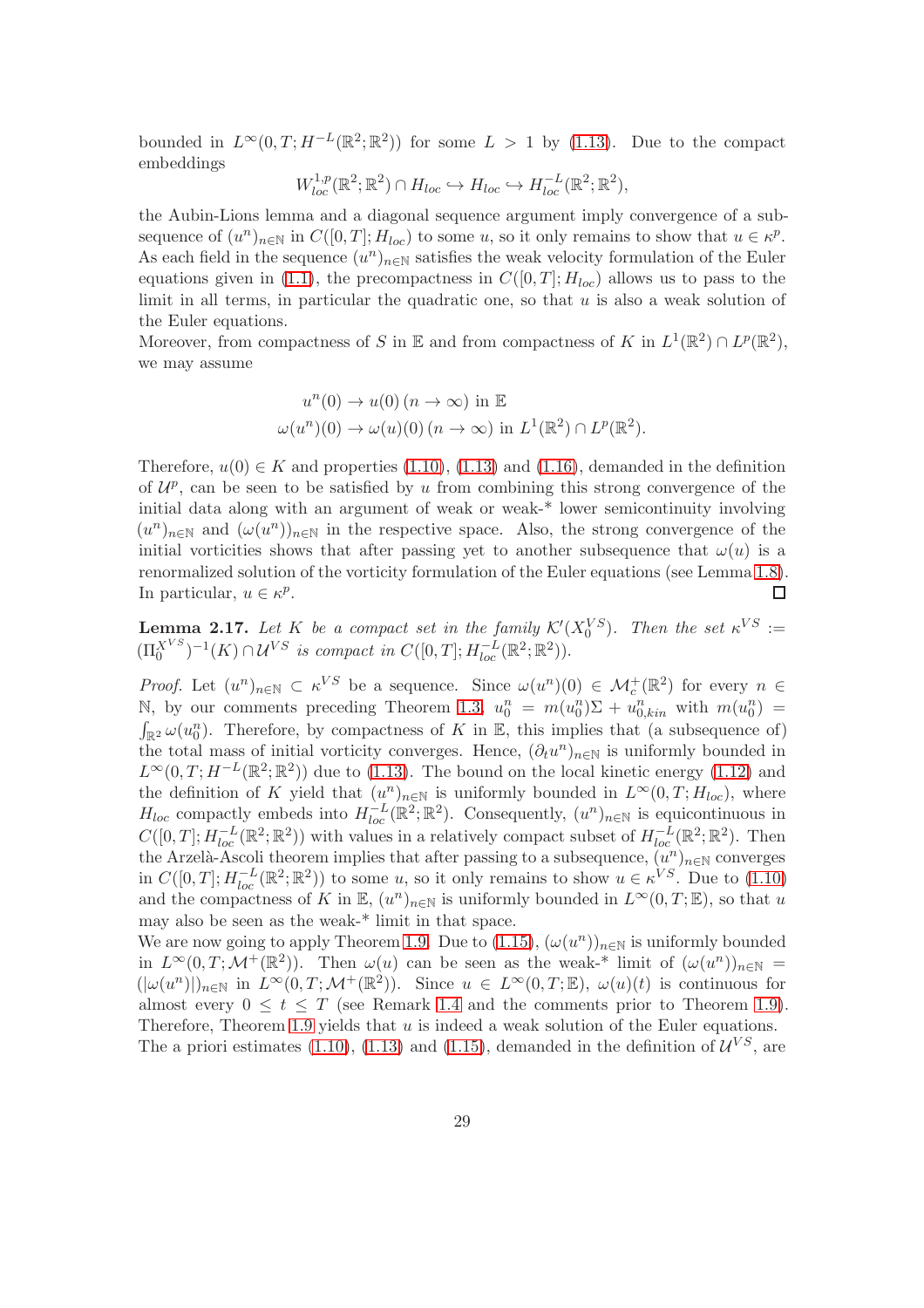also satisfied by the weak limit  $u$ . Indeed, one may estimate the left-hand side by classic weak-\* compactness arguments along with weak lower semicontinuity in an appropriate sense. The right-hand side in each estimate involving the initial data converges due to the compactness of K with respect to  $\|\cdot\|_{\mathbb{E}}$ .

As for the continuity of  $\omega(u)$  demanded in the definition of  $\mathcal{U}^{VS}$ , from boundedness of  $(\partial_t u^n)_{n\in\mathbb{N}}$  in  $L^{\infty}(0,T;H^{-L}(\mathbb{R}^2;\mathbb{R}^2))$  we obtain boundedness of  $(\partial_t \omega(u^n))_{n\in\mathbb{N}}$  in the space  $L^{\infty}(0,T;H^{-L-1}(\mathbb{R}^2;\mathbb{R}^2))$ . Then, as remarked in [\[28\]](#page-44-10)[Lemma 3.2], the weak-\* convergence of  $(\omega(u^n))_{n\in\mathbb{N}}$  to  $\omega(u)$  in  $L^{\infty}(0,T;\mathcal{M}(\mathbb{R}^2))$  allows one to derive that  $(\omega(u^n))_{n\in\mathbb{N}}$ converges in  $C_w([0,T];\mathcal{M}(\mathbb{R}^2))$  to  $\omega(u)$ .  $\Box$ 

<span id="page-29-0"></span>**Lemma 2.18.** Let S be a subset of  $X_0^1$ , which is compact in  $\mathbb E$  and let K be a compact subset of  $L^1(\mathbb{R}^2)$  such that  $S \cap (\text{curl}^1)^{-1}(K)$  is an element of  $\mathcal{K}'(X_0^1)$ . Then the set  $\kappa^1 := (\Pi_0^{X^1})^{-1} (S \cap (\text{curl}^1)^{-1}(K)) \cap \mathcal{U}^1$  is compact in  $C([0,T]; H^{-L}_{loc}(\mathbb{R}^2; \mathbb{R}^2)).$ 

*Proof.* Let  $(u^n)_{n\in\mathbb{N}}\subset \kappa^1$  be a sequence. The precompactness of  $(u^n)_{n\in\mathbb{N}}$  in the space  $C([0,T]; H_{loc}^{-L}(\mathbb{R}^2; \mathbb{R}^2))$  follows again from the Aubin-Lions lemma as in Lemma [2.17.](#page-28-0) We denote the limit of a subsequence by u and keep on writing  $(u^n)_{n\in\mathbb{N}}$  for this and for further subsequences. Due to the compactness of K in  $L^1(\mathbb{R}^2)$ , we may also suppose that  $\omega(u^n)(0) \to \omega(u)(0)$  in  $L^1(\mathbb{R}^2)$  and we can also see u as the weak-\* limit of  $(u^n)_{n \in \mathbb{N}}$ in  $L^{\infty}(0,T;\mathbb{E})$  as this sequence is bounded in that space by [\(1.10\)](#page-9-3).

We now argue that  $u$  satisfies [\(1.15\)](#page-10-1). As at the end of the proof of Lemma [2.17,](#page-28-0) we not only obtain weak-\* convergence of  $(\omega(u^n))_{n\in\mathbb{N}}$  in  $L^{\infty}(0,T;\mathcal{M}(\mathbb{R}^2))$  to  $\omega(u)$ , but in fact convergence also holds in  $C_w([0,T];\mathcal{M}(\mathbb{R}^2))$ . We particularly obtain  $\omega(u^n)(t) \stackrel{*}{\rightharpoonup}$  $\omega(u)(t)$   $(n \to \infty)$  in  $\mathcal{M}(\mathbb{R}^2)$  for every  $0 \le t \le T$ . We combine this with the fact that due to [\(1.17\)](#page-11-1) and the Dunford-Pettis theorem, by which uniform integrability and weak (sequential) precompactness in  $L_{loc}^1(\mathbb{R}^2)$  are equivalent (see Chapter 4 in [\[2\]](#page-42-4) and in particular Theorem 4.7.18),  $(\omega(u^n)(t))_{n\in\mathbb{N}}$  is weakly precompact in  $L^1_{loc}(\mathbb{R}^2)$  for every  $0 \le t \le T$ . We then necessarily obtain  $\omega(u^n)(t) \to \omega(u)(t)$  in  $L^1_{loc}(\mathbb{R}^2)$  for every  $0 \le t \le T$ . T. Weak lower semicontinuity of the norm then yields for every  $r > 0$ 

$$
\|\omega(u)(t)\|_{L^1(B_r(0))} \leq \liminf_{n \to \infty} \|\omega(u^n)(t)\|_{L^1(B_r(0))} \leq \liminf_{n \to \infty} \|\omega(u^n)(t)\|_{L^1(\mathbb{R}^2)}
$$
  

$$
\leq \liminf_{n \to \infty} \|\omega(u^n)(0)\|_{L^1(\mathbb{R}^2)} = \|\omega(u)(0)\|_{L^1(\mathbb{R}^2)}
$$

for every  $0 \le t \le T$ . This means that u also satisfies [\(1.15\)](#page-10-1), which we demanded in the definition of  $\mathcal{U}^1$ .

Likewise, one may argue that  $|\omega(u^n)|$  converges weakly-<sup>\*</sup> in  $L^{\infty}(0,T; \mathcal{M}(\mathbb{R}^2))$  to an element of  $L^{\infty}(0,T; L^{1}(\mathbb{R}^{2}))$  so that the continuity assumption in Theorem [1.9](#page-11-0) is satisfied. Therefore, u is indeed a weak solution of the Euler equations.

The properties [\(1.10\)](#page-9-3), [\(1.13\)](#page-9-4) and [\(1.14\)](#page-10-0) demanded in the definition of  $\mathcal{U}^1$  follow as in Lemma [2.17.](#page-28-0) Property [\(1.17\)](#page-11-1) follows from strong convergence  $\lim_{n\to\infty} \omega(u^n)(0) =$  $\omega(u)(0)$  in  $L^1(\mathbb{R}^2)$  and from weak-\* lower semicontinuity due to weak-\* convergence of  $(\omega(u^n))_{n \in \mathbb{N}}$  in  $L^{\infty}(0,T; \mathcal{M}^+(\mathbb{R}^2)).$  $\Box$ 

We are now able to state the existence result of trajectory statistical solutions in the classes considered in this subsection. As mentioned in the introduction to this subsection,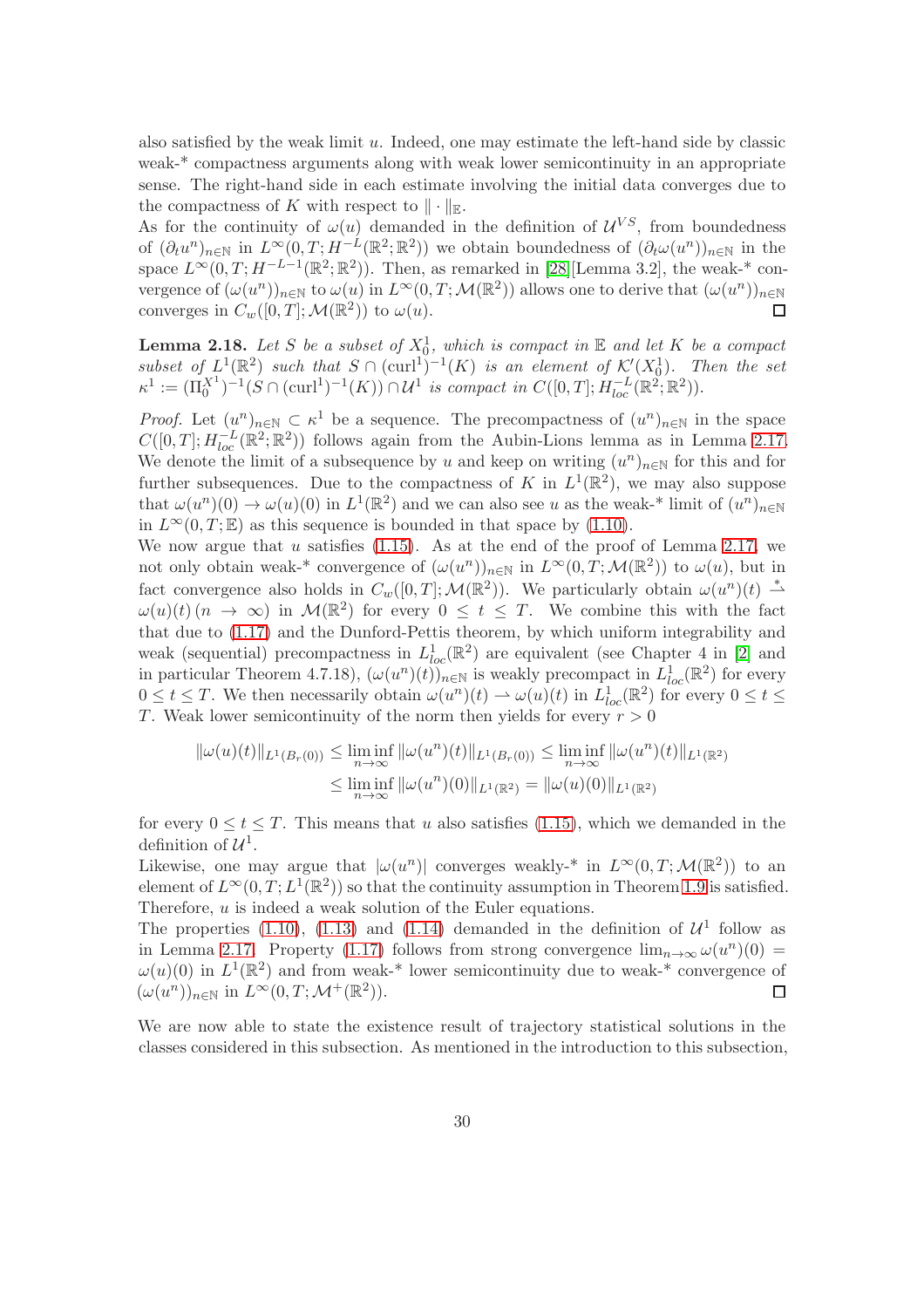for the case of  $X^p = H_{loc}$  being the phase space, we will provide the arguments used in the proof of Theorem [1.13,](#page-14-0) applied to our specific situation for illustrative purposes. In the other two cases we will directly refer to the statement of Theorem [1.15.](#page-14-1) In the following, for  $u \in X$ , we define

<span id="page-30-3"></span>
$$
\|\omega(u)\|_{X} := \begin{cases} \|\omega(u)\|_{L^{1}(\mathbb{R}^{2}) \cap L^{p}(\mathbb{R}^{2})} & : X = X^{p} \\ \int_{\mathbb{R}^{2}} \omega(u_{0}) & : X = X^{VS} \\ \|\omega(u)\|_{L^{1}(\mathbb{R}^{2})} & : X = X^{1} \end{cases}
$$
(2.5)

<span id="page-30-2"></span>with the right-hand side being  $\infty$  if  $\omega(u)$  does not lie in the appropriate space. For the next theorem, recall the constant  $a$  as given in  $(1.11)$ .

**Theorem 2.19.** Let  $\mu_0$  be an arbitrary Borel probability measure on  $X_0$ . Then there exists a U-trajectory statistical solution  $\rho$  satisfying  $\Pi_0^X \rho = \mu_0$ . If  $\int_{\mathbb{E}} a^{|m(u_0)|} ||u_{0,kin}||_{L^2(\mathbb{R}^2)} d\mu_0(u_0) < \infty$ , then

<span id="page-30-0"></span>
$$
\int_{C([0,T];\mathbb{E})} \|u_{kin}(t)\|_{L^2(\mathbb{R}^2)} d\rho(u) \le \int_{\mathbb{E}} a^{|m(u_0)|} \|u_{0,kin}\|_{L^2(\mathbb{R}^2)} d\mu_0(u_0) \tag{2.6}
$$

for almost every  $0 \le t \le T$ .

Moreover, if  $\mu_0$  satisfies  $\int_X ||\omega(u_0)||_X d\mu_0(u_0) < \infty$ , then

<span id="page-30-1"></span>
$$
\int_{C([0,T];X)} \|\omega(u(t))\|_X \, d\rho(u) \le \int_X \|\omega(u_0)\|_X \, d\mu_0(u_0),\tag{2.7}
$$

for every  $0 \le t \le T$  with equality in case  $X = X^p$ .

*Proof.* We consider the case of  $\mu_0$  being a Borel probability measure on  $X_0^p$  $_{0}^{p}$ . Assume that  $\mu_0$  is concentrated on some compact set  $\kappa_0^p$  $\mathcal{C}^p_0 := S \cap (\text{curl}^p)^{-1}(K)$  in the family  $\mathcal{K}'(X_0^p)$  $_{0}^{p}),$ where S is a subset of  $X_0^p$  which is compact with respect to  $\|\cdot\|_{\mathbb{E}}$  and K is a compact set in  $L^1(\mathbb{R}^2) \cap L^p(\mathbb{R}^2)$ .

Then  $C(\kappa_0^p)$  $\binom{p}{0}$  is the space of finite (signed) Borel measures on  $\kappa_0^p$  $_0^p$ . As  $C(\kappa_0^p)$  $\binom{p}{0}$  is separable due to the compactness of  $\kappa_0^p$  $_0^p$ , the unit ball  $\mathbb B$  in  $C(\kappa_0^p)$  $_{0}^{p}$ )' is weak-\* sequentially compact by the Banach-Alaoglu theorem. The non-negative Borel measures  $\mathbb{B}_+$  of total mass less than or equal to one form a weakly-\* closed, hence weakly-\* compact, and also convex subset of  $\mathbb B$ . Now the Krein-Milman theorem (see [\[27\]](#page-44-14)[Theorem 3.23]) implies that  $\mathbb B_+$ is equal to the closed convex hull of its extremal points, which are the Dirac measures in our case. Hence, for each  $n \in \mathbb{N}$ , there exists  $J^n \in \mathbb{N}$  such that for every  $j = 1, ..., J^n$ there are

$$
\theta_j^n \in (0,1], u_{0,j}^n \in \kappa_0^p
$$

satisfying  $\sum_{j=1}^{J^n} \theta_j^n = 1$  and

$$
\mu_0^n := \sum_{j=1}^{J^n} \theta_j^n \delta_{u_{0,j}^n} \stackrel{*}{\rightharpoonup} \mu_0 \ (n \to \infty)
$$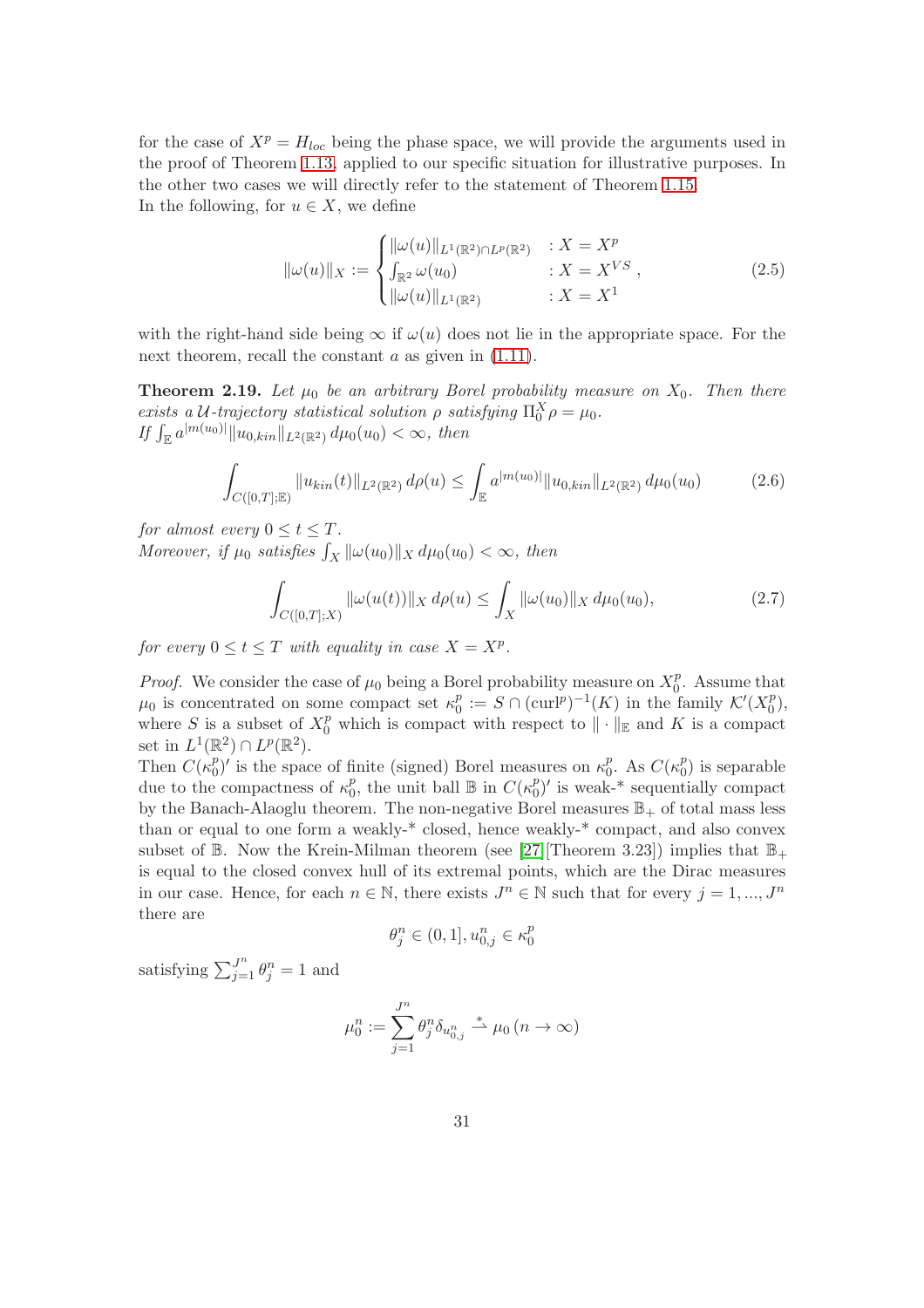on  $C(\kappa_0^p)$ <sup>p</sup><sub>0</sub>). For each  $n \in \mathbb{N}$  and  $j \in \{1, ..., n\}$  let  $u_j^n \in \mathcal{U}^p$  be a weak solution of the Euler equations with initial data  $u_{0,j}^n$ . The sequence of Borel probability measures on  $C([0, T]; H_{loc})$ 

$$
\rho^n := \sum_{j=1}^{J^n} \theta_j^n \delta_{u_j^n}, n \in \mathbb{N},
$$

then belongs already to  $C(\kappa^p)'$ , where  $\kappa^p := (\Pi_0^{X^p})^{-1} (\kappa_0^p)$ <sup>p</sup><sub>0</sub>)∩ $U^p$  is compact in  $C([0,T]; H_{loc})$ by Lemma [2.16.](#page-27-1) Consequently,  $C(\kappa^p)$  is separable and by the Banach-Alaoglu theorem there exists a Borel probability measure  $\rho \in C(\kappa^p)'$  such that, after possibly passing to a subsequence,  $\rho^n \stackrel{*}{\rightharpoonup} \rho (n \to \infty)$ . In particular,  $\rho$  is a  $\mathcal{U}^p$ -trajectory statistical solution as it is carried by the compact set  $\kappa^p$  in  $\mathcal{U}^p$ .

Now we show that  $\Pi_0^{X^p} \rho = \mu_0$ . On the one hand, due to the very definition of the measures  $\rho^n$ ,  $n \in \mathbb{N}$ ,

$$
\Pi_0^{X^p} \rho^n = \mu_0^n \stackrel{*}{\rightharpoonup} \mu_0 \ (n \to \infty)
$$

on  $C(\kappa_0^p)$  $\binom{p}{0}'$ . On the other hand, for every  $\varphi \in C(\kappa_0^p)$  $_0^p$ , we have

$$
\int_{\kappa_0^p} \varphi(u_0) d(\Pi_0^{X^p} \rho^n)(u_0) = \int_{\kappa^p} \underbrace{(\varphi \circ \Pi_0^{X^p})}_{\in C(\kappa^p)}(u) d\rho^n(u)
$$
\n
$$
\to \int_{\kappa^p} (\varphi \circ \Pi_0^{X^p})(u) d\rho(u) \quad (n \to \infty)
$$
\n
$$
= \int_{\kappa_0^p} \varphi(u_0) d(\Pi_0^{X^p} \rho)(u_0),
$$

i.e.  $\Pi_0^{X^p}\rho^n \stackrel{*}{\rightharpoonup} \Pi_0^{X^p}\rho(n \to \infty)$  in  $C(\kappa_0^p)$  $_{0}^{p}$ )'. Due to uniqueness of the weak-\* limit, we obtain equality of  $\Pi_0^{X^p} \rho$  and  $\mu_0$  as measures on  $\kappa_0^p$  $_{0}^{p}$ . But then equality also holds as measures on  $X^p = H_{loc}$ .

Now we consider the case where  $\mu_0$  is an arbitrary Borel probability measure on  $X_0^p$  $_0^p$ , not concentrated on an element of  $\mathcal{K}'(X_0^p)$  $_{0}^{p}$ ). By Lemma [2.15,](#page-26-0)  $\mu_{0}$  is inner regular with respect to the family  $\mathcal{K}'(X^p_0)$  $\binom{p}{0}$  and we may find a sequence  $\left(\kappa_0^{p,n}\right)$  $\binom{p,n}{0}$ <sub>n∈N</sub>  $\subset$  K'(X<sub>0</sub><sup>p</sup>)  $\binom{p}{0}$  such that

$$
\mu_0\left(\bigcup_{n=1}^{\infty} \kappa_0^{p,n}\right) = 1.
$$

Furthermore, we may assume  $\mu_0(\kappa_0^{p,n+1})$  $\binom{p,n+1}{0} > \mu_0(\kappa_0^{p,n})$  $\binom{p,n}{0} > 0$  and  $\kappa_0^{p,n+1} \supset \kappa_0^{p,n}$  $_0^{p,n}$  for all  $n \in \mathbb{N}$ . Also, let  $D_n := \kappa_0^{p,n}$  $\binom{p,n}{0}$   $\setminus \kappa_0^{p,n-1}$  $n^{p,n-1}$  for all  $n \in \mathbb{N}$  ( $\kappa_0^{p,0}$ )  $v_0^{p,0} := \emptyset$ . Then

$$
\mu_0\left(\bigcup_{n=1}^{\infty} D_n\right) = \mu_0\left(\bigcup_{n=1}^{\infty} \kappa_0^{p,n}\right) = 1
$$

and for every Borel measurable set A in  $X_0^p$  $_0^p$ , we have

$$
\mu_0(A) = \mu_0 \left( A \cap \bigcup_{n=1}^{\infty} D_n \right) = \sum_{n=1}^{\infty} \mu_0(A \cap D_n).
$$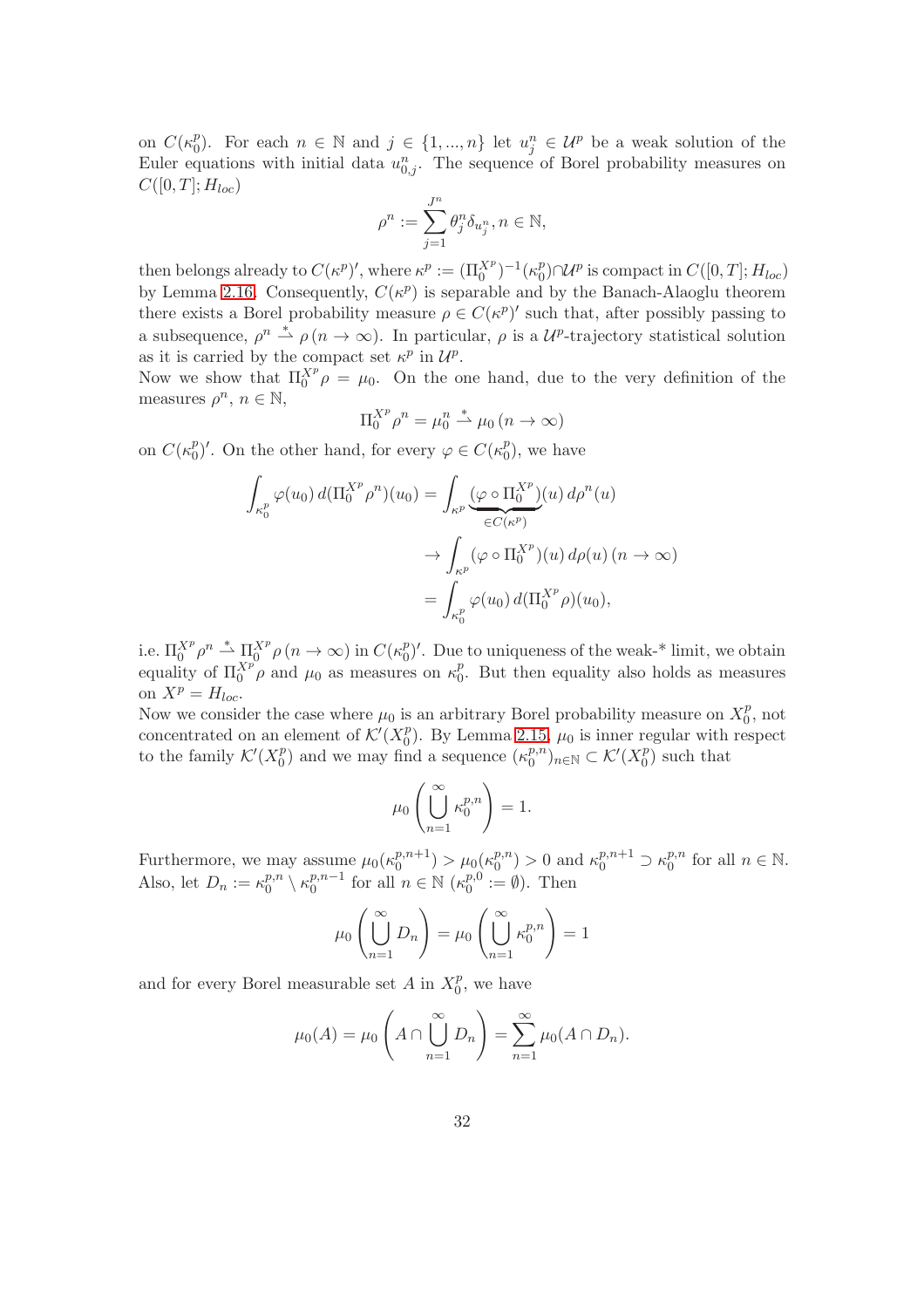Since  $\mu_0(D_n) > 0$  for all  $n \in \mathbb{N}$ , we may define the Borel probability measures

$$
\mu_0^n := \frac{\mu_0(\cdot \cap D_n)}{\mu_0(D_n)}
$$

for all  $n \in \mathbb{N}$ . For each  $n \in \mathbb{N}$ ,  $\mu_0^n$  is concentrated on  $\kappa_0^{p,n}$  $\int_0^{p,n}$  and, by the first part of this proof, we may find a  $\mathcal{U}^p$ -trajectory statistical solution  $\rho^n$  satisfying  $\Pi_0^{X^p}\rho^n = \mu_0^n$ . Now we define the Borel probability measure

$$
\rho := \sum_{n=1}^{\infty} \mu_0(D_n) \rho^n.
$$

Since for each  $n \in \mathbb{N}$ , the measure  $\rho^n$  is carried by a measurable subset of  $\mathcal{U}^p$ , the same applies for  $\rho$ , which means that  $\rho$  is a  $\mathcal{U}^p$ -trajectory statistical solution. So it only remains to show that  $\Pi_0^{X^p} \rho = \mu_0$ . Let  $\varphi \in C_b(H_{loc})$ . Then

$$
\int_{H_{loc}} \varphi(u_0) d\Pi_0^{X^p} \rho(u_0) = \int_{C([0,T];H_{loc})} \varphi(u(0)) d\rho(u)
$$
\n
$$
= \sum_{n=1}^{\infty} \int_{C([0,T];H_{loc})} \mu_0(D_n) \varphi(u(0)) d\rho^n(u) = \sum_{n=1}^{\infty} \mu_0(D_n) \int_{H_{loc}} \varphi(u_0) d\Pi_0^{X^p} \rho^n(u_0)
$$
\n
$$
= \sum_{n=1}^{\infty} \mu_0(D_n) \int_{H_{loc}} \varphi(u_0) d\mu_0^n(u_0) = \int_{H_{loc}} \varphi(u_0) d\mu_0(u_0),
$$

which yields the claim.

We remark here that in all cases,  $(2.6)$  can be proved same as  $(2.1)$  or  $(2.2)$ , based on the deterministic inequality  $(1.10)$ . Estimate  $(2.7)$  also follows analogously to  $(2.2)$  based on [\(1.14\)](#page-10-0) and a measurability result for the p-norm of the vorticity, similar to that of Lemma [2.5.](#page-20-1)

Next, we consider the case of  $\mu_0$  being a Borel probability measure on  $X_0^{VS}$ . We apply Theorem [1.15.](#page-14-1) Condition (H1') is satisfied by Delort's theorem (see Section [1.1\)](#page-4-1). Condition (H2') of inner regularity of  $\mu_0$  with respect to the family  $\mathcal{K}'(X_0^{VS})$  is satisfied due to Lemma [2.15.](#page-26-0) The final condition  $(H3')$  in Theorem [1.15](#page-14-1) was just proved in Lemma [2.17.](#page-28-0) Likewise to the previous case, estimate  $(2.7)$  can be proved analogously to  $(2.2)$  based on [\(1.15\)](#page-10-1) and the Borel measurability of the mapping  $\mathbb{E} \to \mathbb{R}, u \mapsto \int_{\mathbb{R}^2} \omega(u_0)$  with respect to E or the topology of  $H_{loc}^{-L}(\mathbb{R}^2;\mathbb{R}^2)$  (see Lemma [2.11\)](#page-23-0), which may be proved similarly to Lemma [2.5.](#page-20-1)

Finally, we also apply Theorem [1.15](#page-14-1) to the case of  $\mu_0$  being a Borel probability measure on  $X_0^1$ . Condition (H1') is satisfied as described in Section [1.1,](#page-4-1) i.e. for every  $u_0 \in X_0^1$ there exists a weak solution of the Euler equations in  $\mathcal{U}^1$ . Condition  $(H2')$  of inner regularity of  $\mu_0$  with respect to the family  $\mathcal{K}'(X_0^1)$  is satisfied by Lemma [2.15.](#page-26-0) The final condition  $(H3')$  in Theorem [1.15](#page-14-1) was just proved in Lemma [2.18.](#page-29-0) Estimate  $(2.7)$  may also be proved similarly to [\(2.2\)](#page-21-0) based on [\(1.14\)](#page-10-0) and a measurability result for the 1-norm of the vorticity, similar to that of Lemma [2.5](#page-20-1) in combination with Lemma [2.11.](#page-23-0)  $\Box$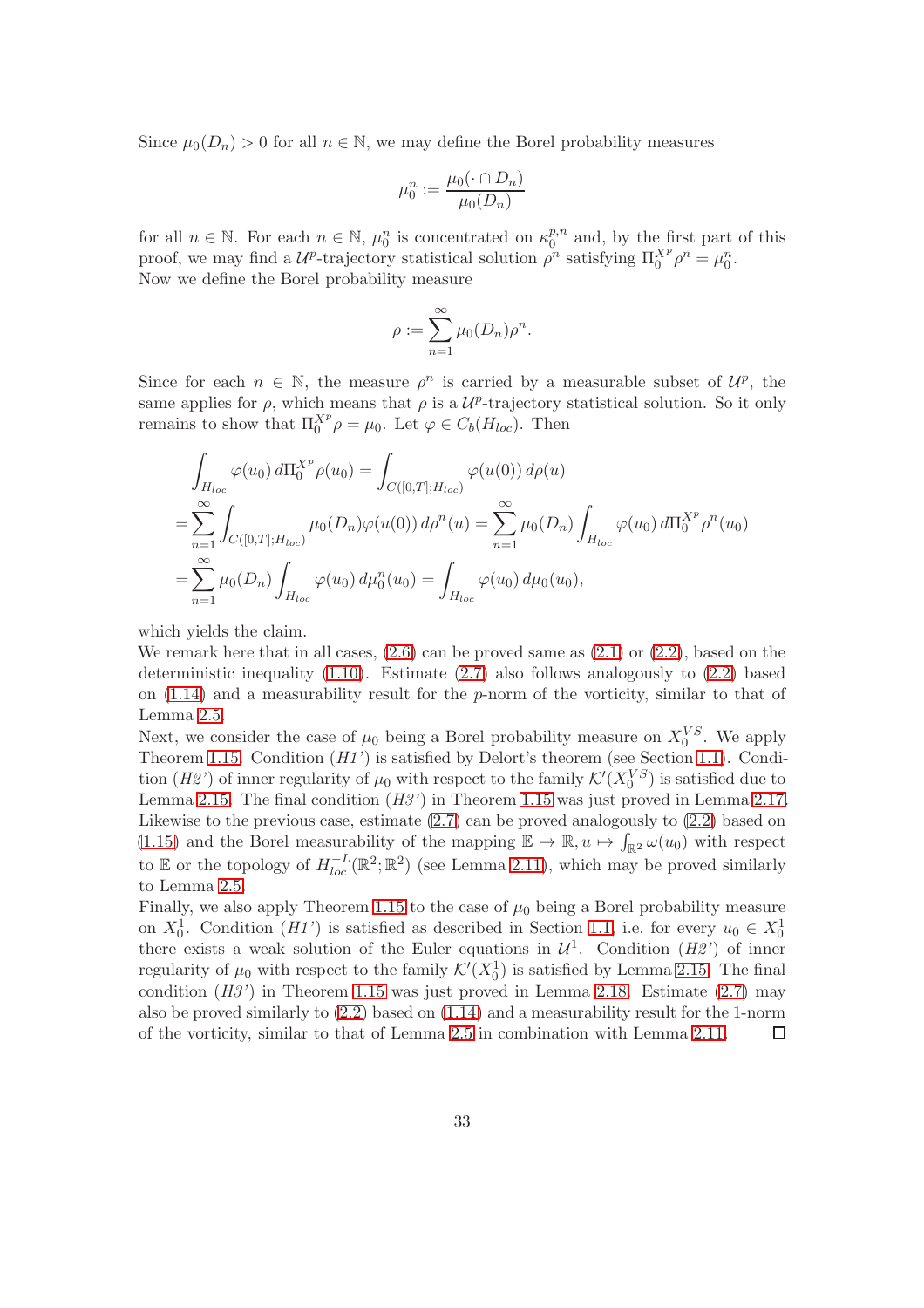In the final part of this subsection, we also provide arguments by which  $\mathcal{U}^p$ ,  $\mathcal{U}^{VS}$  or  $U^1$ -trajectory statistical solutions can alternatively be constructed by consideration of the inviscid limit of  $\mathcal{U}_{NS}^{\nu}$ -trajectory statistical solutions as  $(\nu \to 0)$ . Our strategy here will be to first consider the  $\mathcal{U}_{NS}^{\nu}$ -trajectory statistical solutions as probability measures on a compact set, similar to those in  $\mathcal{K}'(X_0^p)$  $\mathcal{L}^p_0$ ,  $\mathcal{K}'(X_0^{VS})$  or  $\mathcal{K}'(X_0^1)$ , uniformly in  $\nu$  and obtain a measure as a weak-\* limit using the Banach-Alaoglu theorem. Then we argue that this measure does have support in the desired class of weak solutions so that it will ultimately be a trajectory statistical solution as desired.

<span id="page-33-1"></span>**Lemma 2.20.** Let M be a compact metric space and  $(\pi_n)_{n\in\mathbb{N}}$  be a sequence of measures on the Borel-σ-algebra of M converging weakly-\* to some measure  $\pi$ . For every  $x \in M$ denote by  $\mathcal{O}_x$  its system of open neighbourhoods. Then

$$
\text{supp}\,\pi\subset\liminf_{n\to\infty}(\text{supp}\,\pi_n)
$$
\n
$$
:=\{x\in M:\forall O\in\mathcal{O}_x\,\text{ and all but finitely many }n\in\mathbb{N}:O\cap\text{supp}\,\pi_n\neq\emptyset\}
$$
\n
$$
=\{x\in M:x\,\text{ is the limit of a sequence } (x_n)_{n\in\mathbb{N}}\in\prod_{n=1}^{\infty}\text{supp}\,\pi_n\}.
$$

*Proof.* Let  $x \in \text{supp } \pi$  and consider an open ball  $B_r(x)$  with radius  $r > 0$ , centred at x. Let  $\varphi \in C(M)$  be given by

$$
\varphi(y) = \max\left\{0, 1 - \frac{2}{r} \operatorname{dist}(y, B_{r/2}(x))\right\}, y \in M.
$$

Then, as  $B_{r/2}(x)$  is an open neighbourhood of x, we have

$$
0 < \pi(B_{r/2}(x)) \le \int_M \varphi \, d\pi = \lim_{n \to \infty} \int_M \varphi \, d\pi_n \le \liminf_{n \to \infty} \pi_n(B_r(x)).
$$

Therefore, for  $n \in \mathbb{N}$  large enough,  $\pi_n(B_r(x)) > 0$ . This does suffice to show that  $B_r(x) \cap \text{supp } \pi_n \neq \emptyset$  for such an  $n \in \mathbb{N}$ . Indeed, suppose the opposite was true, i.e.  $B_r(x) \cap \text{supp } \pi_n = \emptyset$ . Then for every  $y \in B_r(x)$ , there exists an open neighbourhood  $O_y$  of y in  $B_r(x)$  such that  $\pi_n(O_y) = 0$ . For every  $\varepsilon > 0$  small enough, the sets  $(O_y)_{y \in \overline{B}_{r-\epsilon}(x)}$  form an open cover of the compact ball  $B_{r-\epsilon}(x)$ . Hence, for finitely many  $y_1^{\varepsilon},...,y_{N_{\varepsilon}}^{\varepsilon} \in B_r(x), \overline{B}_{r-\varepsilon}(x) \subset \bigcup_{j=1}^{N_{\varepsilon}} O_{y_j^{\varepsilon}}$ . In particular  $\pi_n(\overline{B}_{r-\varepsilon}(x)) = 0$  by subadditivity. From  $\sigma$ -continuity, we arrive at the contradiction  $\pi_n(B_r(x)) = 0$ .

Hence,  $B_r(x) \cap \text{supp } \pi_n \neq \emptyset$  for all but finitely many  $n \in \mathbb{N}$ , which suffices as the balls  $(B_r(x))_{r>0}$  form a basis of the neighbourhood system  $\mathcal{O}_r$ .  $(B_r(x))_{r>0}$  form a basis of the neighbourhood system  $\mathcal{O}_x$ .

To be able to tell that the support of the  $\mathcal{U}_{NS}^{\nu}$ -trajectory statistical solutions are indeed contained in  $\mathcal{U}_{NS}^{\nu}$ , we may show closedness of this space. The following lemma will be of use in the following sections.

<span id="page-33-0"></span>**Lemma 2.21.** Let  $\kappa_0$  be a compact set in  $\mathbb{E}$ . Then  $\kappa := (\Pi_0^{\mathbb{E}})^{-1}(\kappa_0) \cap \mathcal{U}_{NS}^{\nu}$  is compact in  $C([0,T];\mathbb{E}).$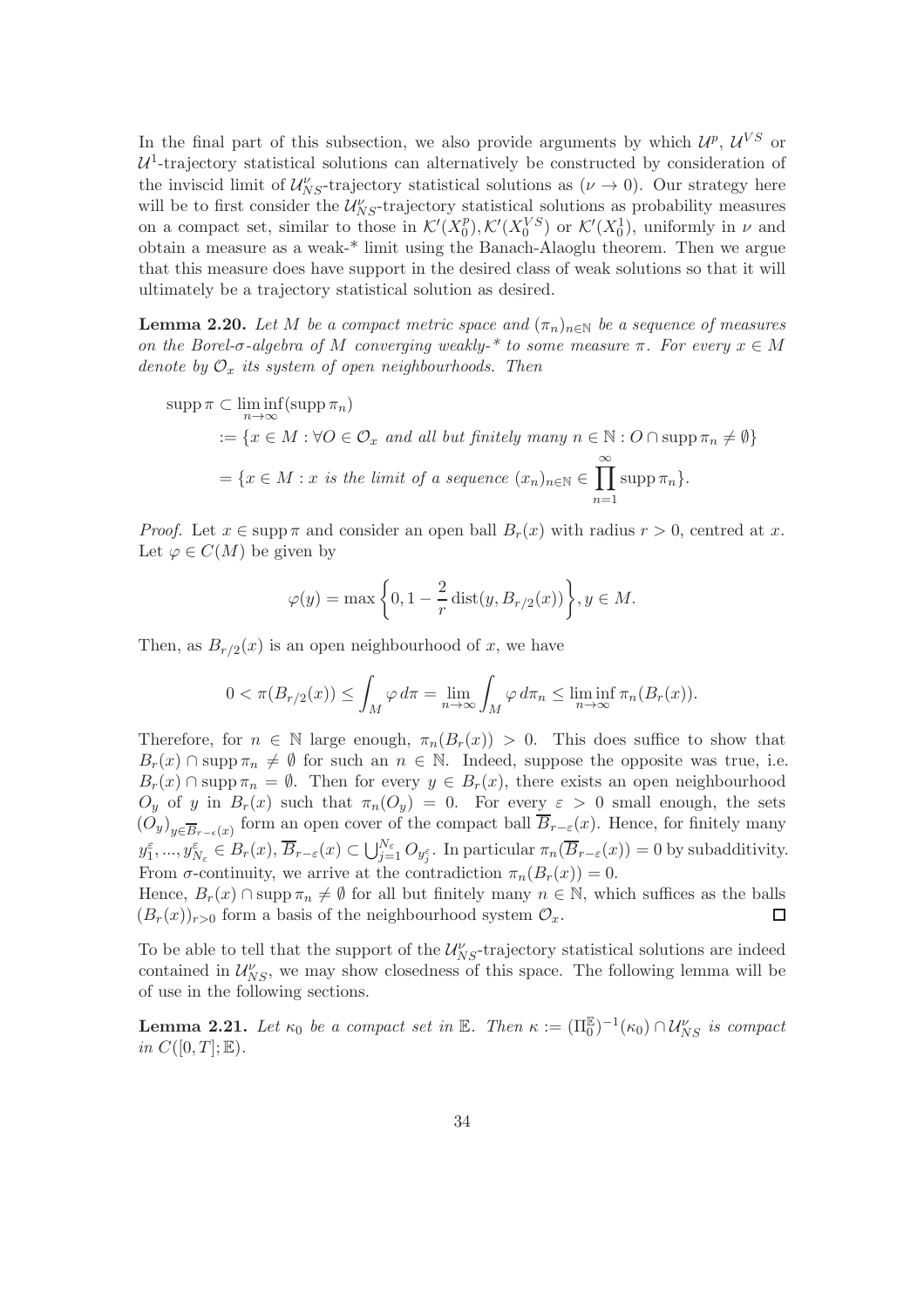*Proof.* Let  $(u^n)_{n\in\mathbb{N}}$  be any sequence in  $\kappa$ . From combining the relative energy inequality  $(1.6)$  with the gradient control  $(1.8)$  (see also the comments thereafter), the compactness of the initial data in  $\kappa_0$  yields the existence of a subsequence of  $(u_{kin}^n)_{n\in\mathbb{N}}$ , which is Cauchy in  $C([0,T];H)$ . Then the corresponding subsequence of  $(u^n)_{n\in\mathbb{N}}$  will be Cauchy in  $C([0,T];\mathbb{E})$ , whose limit  $u \in C([0,T];\mathbb{E})$  has initial data in  $\kappa_0$ . From closedness of  $\mathcal{U}_{NS}^{\nu}$  in  $C([0,T];\mathbb{E})$  (Lemma 2.4) we obtain  $u \in \kappa$  as desired.  $\mathcal{U}_{NS}^{\nu}$  in  $C([0,T];\mathbb{E})$  (Lemma [2.4\)](#page-20-0) we obtain  $u \in \kappa$  as desired.

<span id="page-34-0"></span>**Lemma 2.22.** Let  $\mu_0$  be a Borel probability measure on  $\mathbb E$  which is concentrated on some compact set  $\kappa_0$  in  $\mathcal{K}'(X_0)$ . Then the support of  $S_{NS}^{\nu}\mu_0$  with respect to  $C([0,T];\mathbb{E})$ is contained in  $(\Pi_0^{\mathbb{E}})^{-1}(\kappa_0) \cap \mathcal{U}_{NS}^{\nu}$ .

*Proof.* We recall that in each case  $\kappa_0$  is in fact compact in E. Lemma [2.21](#page-33-0) then implies that  $(\Pi_0^{\mathbb{E}})^{-1}(\kappa_0) \cap \mathcal{U}_{NS}^{\nu}$  is compact in  $C([0,T]; \mathbb{E})$  and in particular closed. Since in each case this set has measure one with respect to  $S_{NS}^{\nu} \mu_0$ , we conclude the proof.  $\Box$ 

<span id="page-34-1"></span>**Theorem 2.23.** Let  $\mu_0$  be a Borel probability measure on  $X_0$ . Then there exists a sequence  $\nu^n \searrow 0$  such that  $(S_{NS}^{\nu^n} \mu_0)_{n \in \mathbb{N}}$  converges to some Borel probability measure  $\rho$ on  $C([0,T];X)$  in the sense that

$$
\int_{C([0,T];X)} \varphi(u) \, dS_{NS}^{\nu^n} \mu_0(u) \to \int_{C([0,T];X)} \varphi(u) \, d\rho(u) \, (n \to \infty)
$$

for all bounded and continuous functions  $\varphi$  on  $C([0,T];X)$ . Moreover,  $\rho$  is a U-trajectory statistical solution of the Euler equations satisfying  $\Pi_0^X \rho =$  $\mu_0$ .

*Proof.* We will discuss all three cases simultaneously. First, we suppose that  $\mu_0$  is concentrated on some compact set  $\kappa_0 \in \mathcal{K}'(X_0)$ . The right-hand side in each of the a priori estimates demanded in the definition of  $U$  does not depend on the viscosity  $\nu$ , i.e. they are uniform. Therefore, if we let  $\kappa \subset (\Pi_0^X)^{-1}(\kappa_0) \subset C([0,T];X)$  be the set of functions with initial data in  $\kappa_0$ , which satisfy the same a priori estimates demanded in the definition of  $U$ , then as in Lemma [2.16,](#page-27-1) Lemma [2.17](#page-28-0) or Lemma [2.18,](#page-29-0) using the Aubin-Lions lemma or the Arzelà-Ascoli theorem yields the compactness of  $\kappa$  in  $C([0, T]; X)$ . Due to the Banach-Alaoglu theorem, there exists a sequence  $\nu^n \searrow 0$  and a Borel probability measure  $\rho$  on  $\kappa$  such that  $\rho_{NS}^{\nu^n} := S_{NS}^{\nu^n} \mu_0 \stackrel{*}{\rightharpoonup} \rho$  in  $C(\kappa)'$ . The measure  $\rho$  may be seen as a measure on  $C([0,T];X)$  due to the Borel measurability of  $\kappa$ . In particular, the convergence of  $(S_{NS}^{\nu^n}\mu_0)_{n\in\mathbb{N}}$  towards  $\rho$  holds in the sense described in the theorem. We now show that  $\rho$  is indeed a trajectory statistical solution satisfying  $\Pi_0^X \rho = \mu_0$ .

By Lemma [2.22,](#page-34-0) the support of  $\rho_{NS}^{\nu^n}$  with respect to  $C([0,T];\mathbb{E})$  is contained in  $(\Pi_0^{\mathbb{E}})^{-1}(\kappa_0) \cap$  $\mathcal{U}_{NS}^{\nu^n}$  for every  $n \in \mathbb{N}$ , which is compact in  $C([0,T];\mathbb{E})$  due to Lemma [2.21.](#page-33-0) In general, the support is of course depending on the considered topology and not just the Borelσ-algebra. However, as we have the compact embeddings  $\mathbb{E}$  →  $H_{loc}$  →  $H_{loc}^{-L}(\mathbb{R}^2;\mathbb{R}^2)$ , for any  $n \in \mathbb{N}$ ,  $(\Pi_0^{\mathbb{E}})^{-1}(\kappa_0) \cap \mathcal{U}_{NS}^{\nu^n}$  is compact in  $C([0,T]; X)$ . Consequently, the support in  $C([0,T];X)$  of  $\rho_{NS}^{\nu^n}$  will be contained in  $(\Pi_0^{\mathbb{E}})^{-1}(\kappa_0) \cap \mathcal{U}_{NS}^{\nu^n}$  in all three cases and any  $n \in \mathbb{N}$ .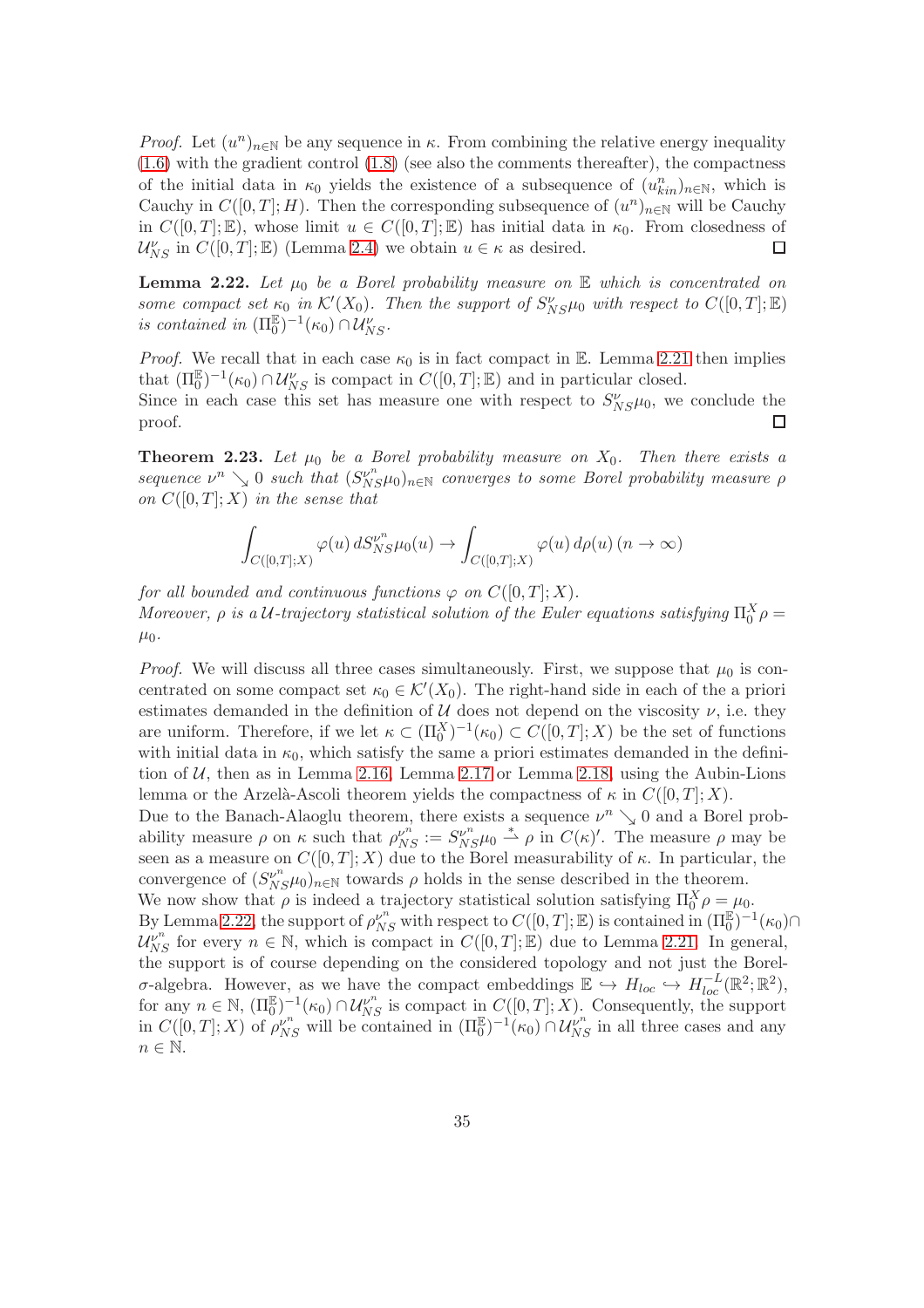Let  $u \in \text{supp}\,\rho \subset \kappa$ . By the point we just made about the support of  $(\rho_{NS}^{\nu^n})_{n \in \mathbb{N}}$  and Lemma [2.20,](#page-33-1) there exists a sequence  $(u_{NS}^{\nu^n})_{n\in\mathbb{N}}$  such that  $u_{NS}^{\nu^n} \in (\Pi_0^{\mathbb{E}})^{-1}(\kappa_0) \cap \mathcal{U}_{NS}^{\nu^n}$  for all  $n \in \mathbb{N}$  and  $u_{NS}^{\nu^n} \to u(n \to \infty)$  in  $C([0,T]; X)$ .

To conclude that u is a weak solution of the Euler equations in the desired class  $\mathcal{U}^p$ ,  $\mathcal{U}^{VS}$ or  $\mathcal{U}^1$ , one would need to consider each case individually as we have done for Lemma [2.16,](#page-27-1) Lemma [2.17](#page-28-0) and Lemma [2.18.](#page-29-0) The arguments provided in those lemmata can be used analogously here mainly for three reasons: First, for the convergence to 0 of the term involving the viscosity, one only needs a uniform bound on the local kinetic energy for the Navier-Stokes equations, which holds due to [\(1.12\)](#page-9-1) and by  $\kappa_0$  being compact in E. Second, the a priori estimates to extract a subsequence which converges in an appropriate way are likewise satisfied in each case by the Navier-Stokes equations as outlined in Section [1.1.](#page-4-1) Finally,  $u_{NS}^{\nu^n}(0) \in \kappa_0$  for every  $n \in \mathbb{N}$ , which allows us to conclude that the a priori estimates demanded in the definition of  $\mathcal{U}^p$ ,  $\mathcal{U}^{VS}$  and  $\mathcal{U}^1$  are satisfied by u in the respective case. This latter fact of strong convergence of the initial vorticities also implies in the case  $X = X^p$ , due to Lemma [1.8,](#page-10-2) that  $\omega(u)$  will be a renormalized solution of the vorticity formulation of the Euler equations (see Lemma [1.8\)](#page-10-2).

Omitting further details, we conclude that  $\rho$  is a trajectory statistical solution on the considered set of weak solutions of the Euler equations.

It remains to show  $\Pi_0^X \rho = \mu_0$ . Note that for any continuous function  $\varphi$  on  $X$ ,  $\varphi \circ \Pi_0^X$  is continuous on  $C([0, T]; X)$ , from which we immediately derive

$$
\int_X \varphi(u_0) \, d\Pi_0^X \rho(u_0) = \int_{C([0,T];X)} (\varphi \circ \Pi_0^X)(u) \, d\rho(u) = \int_{\kappa} (\varphi \circ \Pi_0^X)(u) \, d\rho(u)
$$
\n
$$
= \lim_{n \to \infty} \int_{\kappa} (\varphi \circ \Pi_0^X)(u) \, dS_{NS}^{\nu^n} \mu_0(u) = \int_{\kappa_0} \varphi(u_0) \, d\mu_0(u_0) = \int_X \varphi(u_0) \, d\mu_0(u_0).
$$

Hence,  $\Pi_0^X \rho = \mu_0$  as desired.

The general case when  $\mu_0$  is no longer concentrated on some set  $\kappa_0 \in \mathcal{K}'(X_0)$  is quite similar to that in Theorem [2.19.](#page-30-2) By Lemma [2.15,](#page-26-0)  $\mu_0$  is inner regular with respect to the family  $\mathcal{K}'(X_0)$  and we may find a sequence  $(\kappa_0^n)_{n \in \mathbb{N}} \subset \mathcal{K}'(X_0)$  such that

$$
\mu_0\left(\bigcup_{n=1}^{\infty} \kappa_0^n\right) = 1.
$$

We may assume  $\mu_0(\kappa_0^{n+1}) > \mu_0(\kappa_0^n) > 0$  and  $\kappa_0^{n+1} \supset \kappa_0^n$  for all  $n \in \mathbb{N}$ . Also, let  $D_n := \kappa_0^n \setminus \kappa_0^{n-1}$  for all  $n \in \mathbb{N}$  ( $\kappa_0^0 := \emptyset$ ). Then

$$
\mu_0\left(\bigcup_{n=1}^{\infty} D_n\right) = \mu_0\left(\bigcup_{n=1}^{\infty} \kappa_0^n\right) = 1
$$

and for every Borel measurable set  $A$  in  $X_0$ , we have

$$
\mu_0(A) = \mu_0 \left( A \cap \bigcup_{n=1}^{\infty} D_n \right) = \sum_{n=1}^{\infty} \mu_0(A \cap D_n).
$$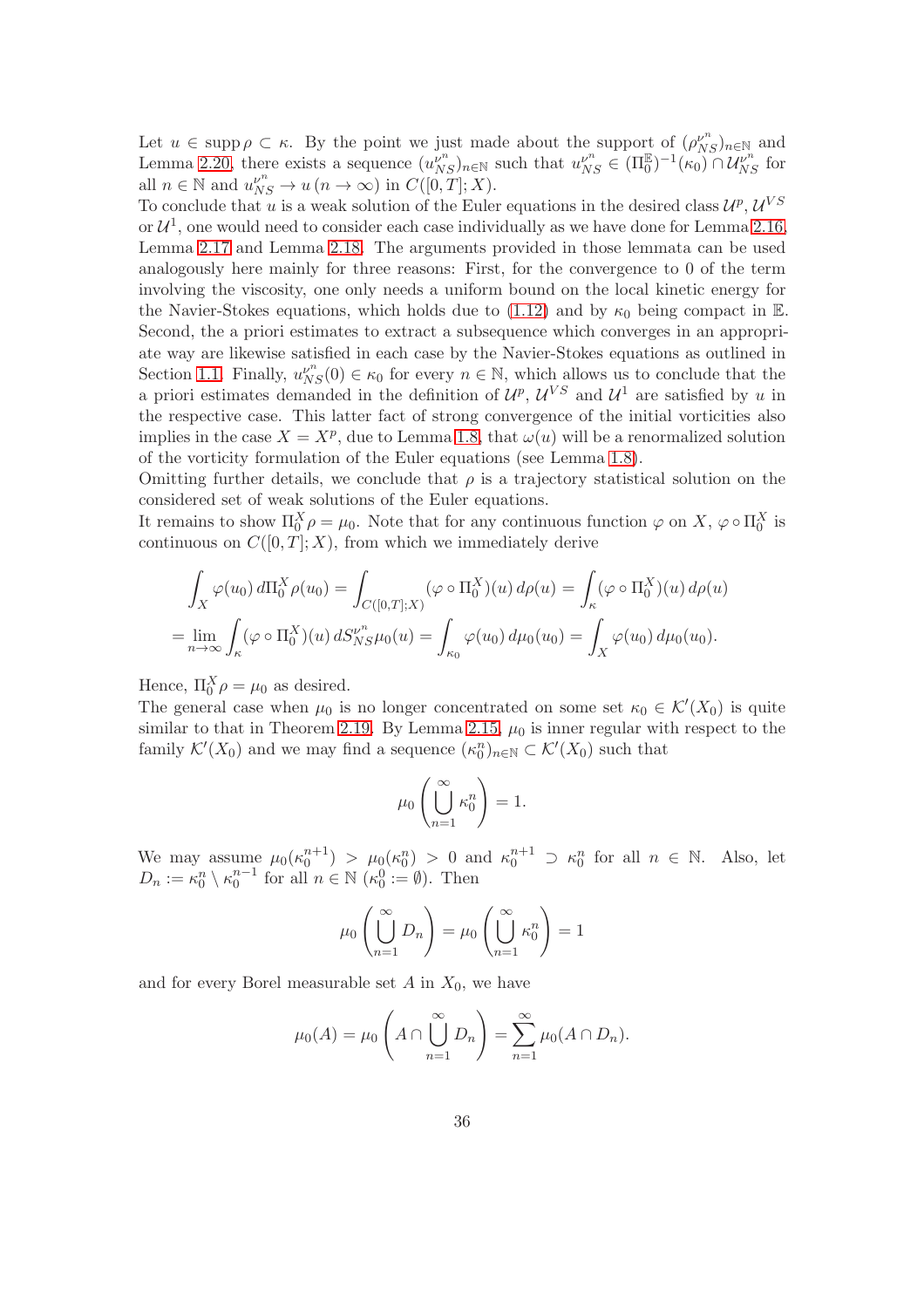Since  $\mu_0(D_n) > 0$  for all  $n \in \mathbb{N}$ , we may define the Borel probability measures

$$
\mu_0^n := \frac{\mu_0(\cdot \cap D_n)}{\mu_0(D_n)}
$$

for all  $n \in \mathbb{N}$ . For each  $n \in \mathbb{N}$ ,  $\mu_0^n$  is concentrated on  $\kappa_0^n$  and by the first part of this proof and a diagonal sequence argument, we can find a sequence  $\nu^n \searrow 0$  such that  $(S_{NS}^{\nu^n} \mu_0^{\vec{k}})_{n \in \mathbb{N}}$ converges to  $\rho^k$  for every  $k \in \mathbb{N}$  in the sense described in the statement of the theorem, where  $\rho^k$  is a trajectory statistical solution on the considered class, satisfying  $\Pi_0^X \rho^k = \mu_0^k$ . Next, we now show that  $(S_{NS}^{\nu^n} \mu_0)_{n \in \mathbb{N}}$  converges to  $\rho := \sum_{k=1}^{\infty} \mu_0(D_k) \rho^k$  in the described way. In before, we mention that  $\rho$  is a trajectory statistical solution of the Euler equations satisfying  $\Pi_0^X \rho = \mu_0$ , which can be shown identically to Theorem [2.19.](#page-30-2)

Let  $\varphi$  be a bounded continuous function on  $C([0, T]; X)$  and let  $\varepsilon > 0$ . Then there exists  $k_0 \in \mathbb{N}$  such that for every  $k \in \mathbb{N}$  satisfying  $k \geq k_0$ 

$$
\mu_0\left(\bigcup_{l=1}^k D_l\right) \ge 1-\varepsilon.
$$

For  $k \geq k_0$ , we thereby obtain

$$
\limsup_{n \to \infty} \left| \int_{C([0,T];X)} \varphi(u) dS_{NS}^{\nu^n} \mu_0(u) - \int_{C([0,T];X)} \varphi(u) d\rho(u) \right|
$$
  
\n
$$
\leq \limsup_{n \to \infty} \sum_{l=1}^k \mu_0(D_l) \left| \int_{C([0,T];X)} \varphi(u) dS_{NS}^{\nu^n} \mu_0^l(u) - \int_{C([0,T];X)} \varphi(u) d\rho^l(u) \right|
$$
  
\n
$$
+ 2 \|\varphi\|_{\infty} \sum_{l=k+1}^{\infty} \mu_0(D_l)
$$
  
\n
$$
= 2 \|\varphi\|_{\infty} \varepsilon.
$$

 $\Box$ 

#### 3 Statistical solutions of the Euler equations in phase space

In this section we construct phase space statistical solutions of the Euler equations by projecting the trajectory statistical solutions, which we constructed in the previous section, in time as suggested by Theorem [1.16.](#page-15-0)

So far, we have worked with the velocity formulation of the (deterministic) Euler and Navier-Stokes equations and will continue to do so here. As the vorticity does not explicitly play a role in this formulation, we may actually use more or less the same definition of phase space statistical solution of the Euler equations in all considered cases, by which we also mean the usage of the same class of test functionals throughout, based on the set of divergence-free test functions  $C_c^{\infty}(\mathbb{R}^2; \mathbb{R}^2) \cap H$ . We remark though that for instance when considering the Yudovich class, one could relatively effortlessly use a larger class of test functionals due to more integrability of the velocity field. As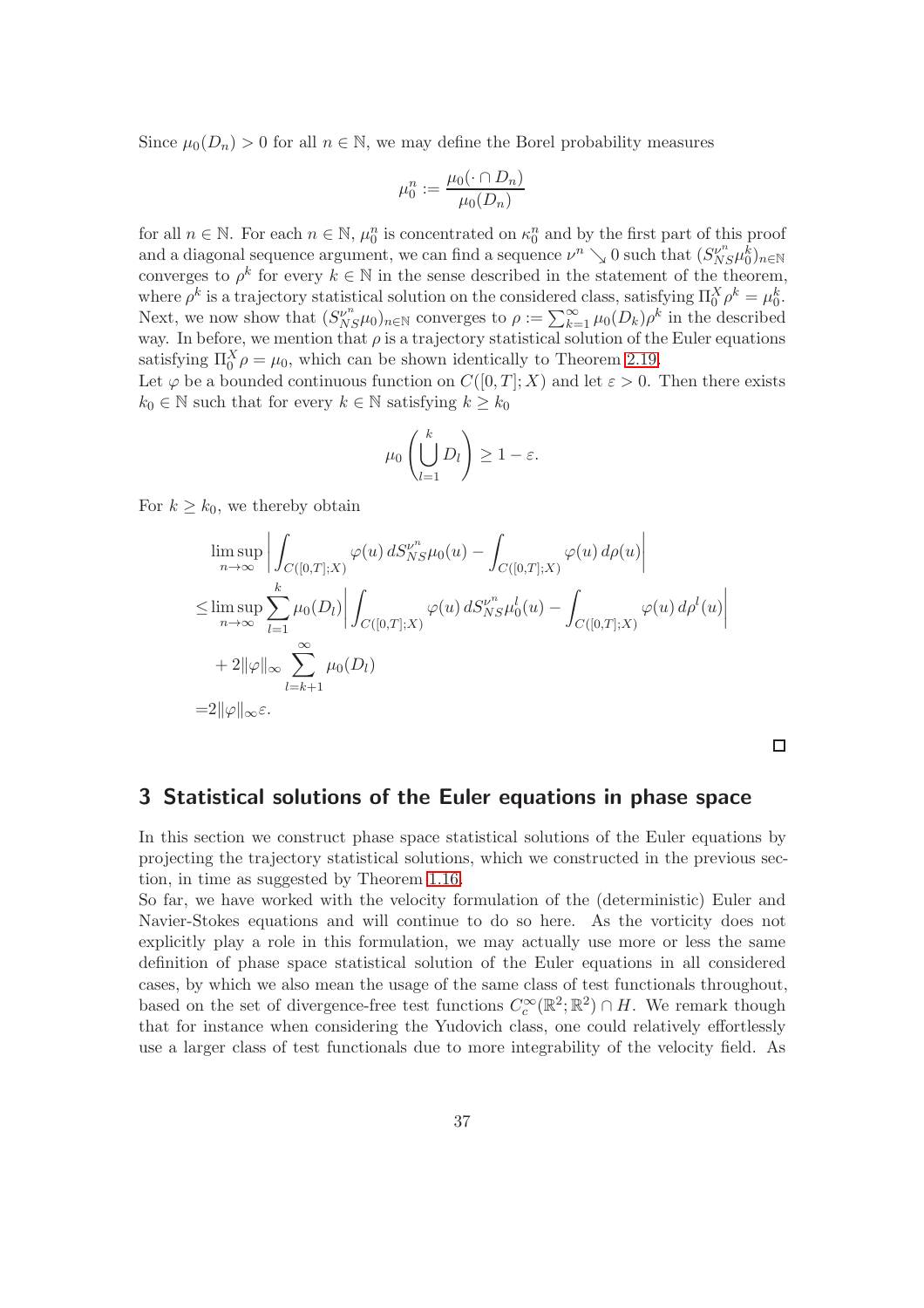it makes little to no difference for our work here, we will restrain ourselves from doing so.

Throughout this section, we let  $Y = \mathcal{D} \cap H$  be the space of divergence-free test functions, considered as a subspace of  $\mathcal{D} := C_c^{\infty}(\mathbb{R}^2; \mathbb{R}^2)$ , endowed with the inductive limit topology (see [\[27\]](#page-44-14)[Chapter 6]): We define the spaces  $\mathcal{D}_K := \{ \varphi \in C^\infty(\mathbb{R}^2; \mathbb{R}^2) : \operatorname{supp} \varphi \subset K \}$  for every compact set  $K \subset \mathbb{R}^2$  as Fréchet spaces with the topology  $\tau_K$  coming from the norms  $\|\cdot\|_N := \max_{|\alpha| \le N} \|\partial^\alpha \cdot \|_{L^\infty(\mathbb{R}^2)}, \ N \in \mathbb{N}$ . On  $\mathcal{D}$ , we then consider the topology associated to the local basis of the origin of convex, balanced sets  $W \subset \mathcal{D}$  such that  $\mathcal{D}_K \cap W \in \tau_K$  for every compact set  $K \subset \mathbb{R}^2$ .

On Y ′ , we consider the strong topology of topological dual spaces, i.e. the topology of uniform convergence on bounded sets. If E is a bounded subset of Y, then  $E \subset \mathcal{D}_K$  for some  $K \subset \mathbb{R}^2$  and there are numbers  $M_N < \infty$  such that

<span id="page-37-0"></span>
$$
\|\varphi\|_N \le M_N \tag{3.1}
$$

for all  $N \in \mathbb{N}, \varphi \in E$ .

Throughout all considered cases, in the setting of Definition [1.12,](#page-13-0) we will choose  $Z = \mathbb{E}$ and X will be one of the spaces  $X^{\infty} = \mathbb{E}, X^{p} = H_{loc}$  or  $X^{VS} = X^{1} = H_{loc}^{-L}(\mathbb{R}^{2}; \mathbb{R}^{2})$  as in the previous section. We are likewise going to use  $X_0$  and  $\mathcal U$  as general placeholders for the times we wish to prove or formulate a statement that is valid in all cases. We have the continuous embeddings

$$
\mathbb{E} \hookrightarrow X \hookrightarrow Y'_{w*}
$$

and we are going to consider the function  $F : \mathbb{E} \to Y'$ , given by

$$
\langle F(u), v \rangle_{Y',Y} = \int_{\mathbb{R}^2} (u \otimes u) : \nabla v \, dx
$$

for every  $u \in \mathbb{E}, v \in Y$ .

Clearly,  $u \in L^{\infty}(0,T;\mathbb{E}) \cap C([0,T];X)$  is a weak solution of the Euler equations in the sense of Definition [1.1](#page-4-0) if and only if  $u_t = F(u)$  in the weak sense described in Theorem [1.16.](#page-15-0) We note that compared to the introductory section on the abstract framework of statistical solutions, we omitted the time interval  $[0, T]$  from the domain of  $F$ , as  $F$  does not explicitly depend on the time.

<span id="page-37-1"></span>**Lemma 3.1.** The mapping  $F : \mathbb{E} \to Y'$  is  $\mathcal{B}(\mathbb{E})$ - $\mathcal{B}(Y')$  measurable. Moreover, the corresponding Nemytskii operator  $(t, u) \mapsto F(u(t))$  is  $\mathcal{L}([0, T]) \otimes \mathcal{B}(C([0, T]; X)) - \mathcal{B}(Y')$ measurable when  $F$  is extended by 0 from  $E$  to  $X$ .

*Proof.* We show that F is even continuous. As  $\mathbb E$  is a normed space, it suffices to show sequential continuity. Let  $(u^n)_{n\in\mathbb{N}}$  be a converging sequence in  $\mathbb E$  with limit u. We now show  $\lim_{n\to\infty} F(u^n) = F(u)$  in Y'. Let  $B \subset Y$  be bounded. By [\(3.1\)](#page-37-0), there exists some compact set  $K \subset \mathbb{R}^2$  and  $M_1 > 0$  such that for all  $\varphi \in B$ , we have

$$
\mathrm{supp}\,\varphi\subset K\text{ and }\|\nabla\varphi\|_{L^{\infty}(\mathbb{R}^2)}\leq M_1.
$$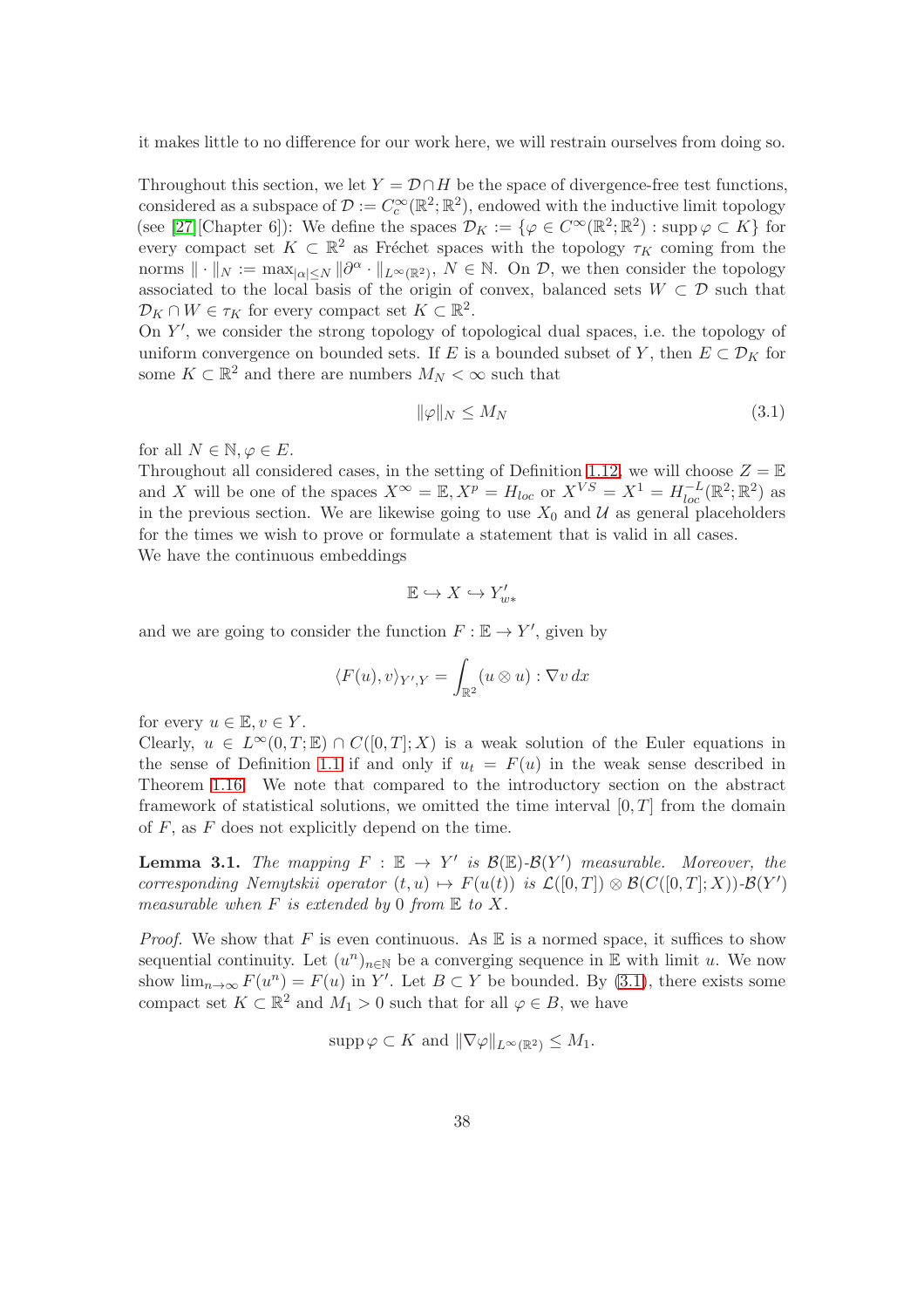Consequently,

$$
\sup_{\varphi \in B} |\langle F(u^n) - F(u), \varphi \rangle_{Y',Y}| \le ||(u^n \otimes u^n) - (u \otimes u)||_{L^1(K)}M_1.
$$

The right-hand side converges to 0 since convergence in  $E$  particularly implies convergence in  $L^2_{loc}(\mathbb{R}^2;\mathbb{R}^2)$  so that  $(u^n \otimes u^n)_{n \in \mathbb{N}}$  converges in  $L^1_{loc}(\mathbb{R}^2;\mathbb{R}^{2 \times 2})$ .

The measurability of the corresponding Nemytskii operator is a general result (see Proposition 2.1 in [\[3\]](#page-42-0)).  $\Box$ 

As before,  $\Pi_t^X : C([0,T]; X) \to X$  denotes the time evaluation mapping at time  $t \in [0,T]$ . We are now going to construct projected phase space statistical solutions. In the Yudovich class, we may construct them in an elementary way using the solution operator  $S^{\infty}: X_0^{\infty} \to C([0,T]; X^{\infty})$  that we introduced in Section [2.1.](#page-18-1) The arguments are very close to the ones used in the proof of Theorem [1.17](#page-16-0) and Theorem [1.18](#page-17-1) in [\[3\]](#page-42-0), to which we will refer in the other cases.

<span id="page-38-3"></span>In the following, for  $u \in X$ ,  $\|\omega(u)\|_X$  is defined as in [\(2.5\)](#page-30-3) if  $X = X^p, X^{VS}, X^1$  and  $\|\omega(u)\|_{X^{\infty}} := \|\omega(u)\|_{(L^1 \cap L^{\infty})(\mathbb{R}^2)}.$ 

**Theorem 3.2.** Let  $\mu_0$  be a Borel probability measure on  $X_0$  satisfying

<span id="page-38-1"></span><span id="page-38-0"></span>
$$
\int_{X_0} \gamma(u_0)^2 \, d\mu_0(u_0) < \infty \tag{3.2}
$$

with  $\gamma$  as in [\(1.12\)](#page-9-1).

Let  $\rho$  be a U-trajectory statistical solution satisfying  $\Pi_0^X \rho = \mu_0$ . Then the family of Borel probability measures  $\{\rho_t\}_{0\leq t\leq T}, \rho_t = \prod_t^X \rho$  for every  $0 \leq t \leq T$ , is a statistical solution in phase space of the equation  $u_t = F(u)$ , satisfying  $\rho_0 = \mu_0$  as well as

$$
\int_{\mathbb{E}} \|u_{kin}\|_{L^{2}(\mathbb{R}^{2})} d\rho_{t}(u) \leq \int_{\mathbb{E}} a^{|m(u_{0})|} \|u_{0,kin}\|_{L^{2}(\mathbb{R}^{2})} d\mu_{0}(u_{0})
$$
\n(3.3)

for almost every  $0 \le t \le T$  in the cases  $X = X^p, X^{VS}, X^1$  and every  $0 \le t \le T$  if  $X = X^{\infty}.$ 

Moreover, if  $\mu_0$  satisfies  $\int_X ||\omega(u_0)||_X d\mu_0(u_0) < \infty$ , then

<span id="page-38-2"></span>
$$
\int_X \|\omega(u)\|_X \, d\rho_t(u) \le \int_X \|\omega(u_0)\|_X \, d\mu_0(u_0) \tag{3.4}
$$

for every  $0 \le t \le T$ , with equality if  $X = X^{\infty}$  or  $X = X^p$ .

*Proof.* We begin with the case  $X = X^{\infty} = \mathbb{E}$ . Let  $\rho^{\infty} = S^{\infty} \mu_0$  be the  $\mathcal{U}^{\infty}$ -trajectory statistical solution from Theorem [2.6](#page-20-2) so that  $\rho_t^{\infty} = \Pi_t^{\mathbb{E}} \rho^{\infty}$  for all  $0 \le t \le T$ . We will check in an elementary way in this case that  $\{\rho_t^{\infty}\}_{0 \leq t \leq T} = \{(\Pi_t^{\mathbb{E}} \circ S^{\infty})\mu_0\}_{0 \leq t \leq T}$  satisfies all four conditions in Definition [1.12.](#page-13-0)

i) Let  $\varphi \in C_b(\mathbb{E})$ . We obtain from the Lebesgue dominated convergence theorem that

$$
t \mapsto \int_{\mathbb{E}} \varphi(u) d\rho_t(u) = \int_{C([0,T];\mathbb{E})} \varphi(u(t)) d\rho(u)
$$

is continuous and obviously bounded.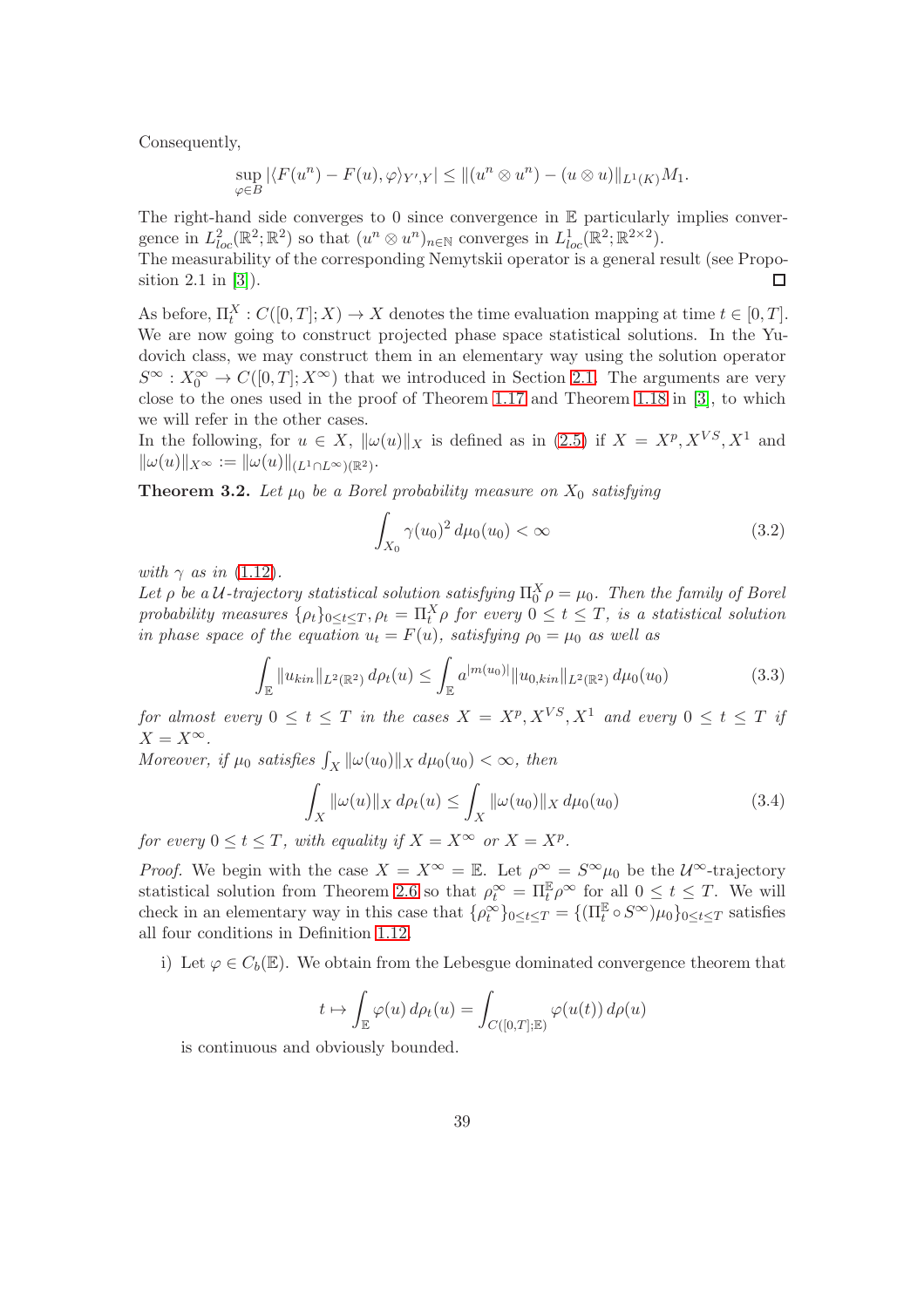ii), iii) Since solutions in  $\mathcal{U}^{\infty}$  are in  $C([0,T];\mathbb{E})$ , it is clear that  $\rho_t$  is carried by  $Z = \mathbb{E}$ for every  $0 \le t \le T$ . As we have already shown sufficient measurability properties of F and its associated Nemytskii operator in Lemma [3.1,](#page-37-1) to verify ii) and iii) in Definition [1.12,](#page-13-0) we only need to show that  $F$  is bounded appropriately by integrable functions, which we will do in one step.

Let  $0 \le t \le T$  and  $u_0 \in X_0^{\infty}$  with associated weak solution of the Euler equations  $u = S^{\infty}(u_0) \in \mathcal{U}^{\infty}$ . For any  $v \in Y$ , there exists  $r > 0$  such that v has compact support in  $B_r(0)$ . Then we may estimate using  $(1.12)$ 

$$
|\langle F^{\infty}(u(t)), v \rangle_{Y,Y'}| \leq \|\nabla v\|_{L^{\infty}(\mathbb{R}^2)} \|u(t)\|_{L^{2}(B_{r}(0))}^{2}
$$
  

$$
\leq C \|\nabla v\|_{L^{\infty}(\mathbb{R}^2)} \max\{1, r^{2}\}\gamma(u_{0})^{2}
$$

with the right-hand side being independent of  $t$ . Therefore, the integrability as-sumption [\(3.2\)](#page-38-0) shows that  $|\langle F(u(t)), v \rangle_{Y',Y}|$  can even be dominated by a  $dt \otimes \rho$ integrable function on  $[0, T] \times C([0, T]; \mathbb{E})$ . As  $\rho_t$  is given as the projection of  $\rho$  at time  $t$ , this shows that both ii) and iii) hold.

iv) Finally, let  $\Phi$  be a cylindrical test function in Y', i.e. there exists  $\phi \in C_c^1(\mathbb{R}^k)$  for some  $k \in \mathbb{N}$  and  $v_1, ..., v_k \in Y$ , such that

$$
\Phi(w) = \phi(\langle w, v_1 \rangle_{Y',Y}, ..., \langle w, v_k \rangle_{Y',Y})
$$

for all  $w \in Y'$ . Let  $u \in \mathcal{U}^{\infty}$  be a weak solution. We note that for almost every  $0 \leq s \leq T$ , we have

$$
\frac{d}{ds}\Phi(u(s))
$$
\n
$$
=\frac{d}{ds}\phi(\langle u(s), v_1 \rangle_{Y',Y}, \dots, \langle u(s), v_k \rangle_{Y',Y})
$$
\n
$$
=\sum_{j=1}^k \partial_{x_j}\phi(\langle u(s), v_1 \rangle_{Y',Y}, \dots, \langle u(s), v_k \rangle_{Y',Y})\frac{d}{ds}\langle u(s), v_j \rangle_{Y',Y}
$$
\n
$$
=\sum_{j=1}^k \partial_{x_j}\phi(\langle u(s), v_1 \rangle_{Y',Y}, \dots, \langle u(s), v_k \rangle_{Y',Y})\int_{\mathbb{R}^2} (u(s) \otimes u(s)) : \nabla v_j dx
$$
\n
$$
=\langle u(s) \otimes u(s), \sum_{j=1}^k \partial_{x_j}\phi(\langle u(s), v_1 \rangle_{Y',Y}, \dots, \langle u(s), v_k \rangle_{Y',Y})\nabla v_j \rangle_{L^2(\mathbb{R}^2), L^2(\mathbb{R}^2)}
$$
\n
$$
=\langle u(s) \otimes u(s), \nabla \Phi'(u(s)) \rangle_{L^2(\mathbb{R}^2), L^2(\mathbb{R}^2)}
$$
\n
$$
=\langle F(u(s)), \Phi'(u(s)) \rangle_{Y',Y}.
$$

Integrating from  $t'$  to  $t, 0 \le t' \le t \le T$ , then yields

$$
\Phi(u(t)) = \Phi(u(t')) + \int_{t'}^{t} \langle F(u(s)), \Phi'(u(s)) \rangle_{Y',Y} ds.
$$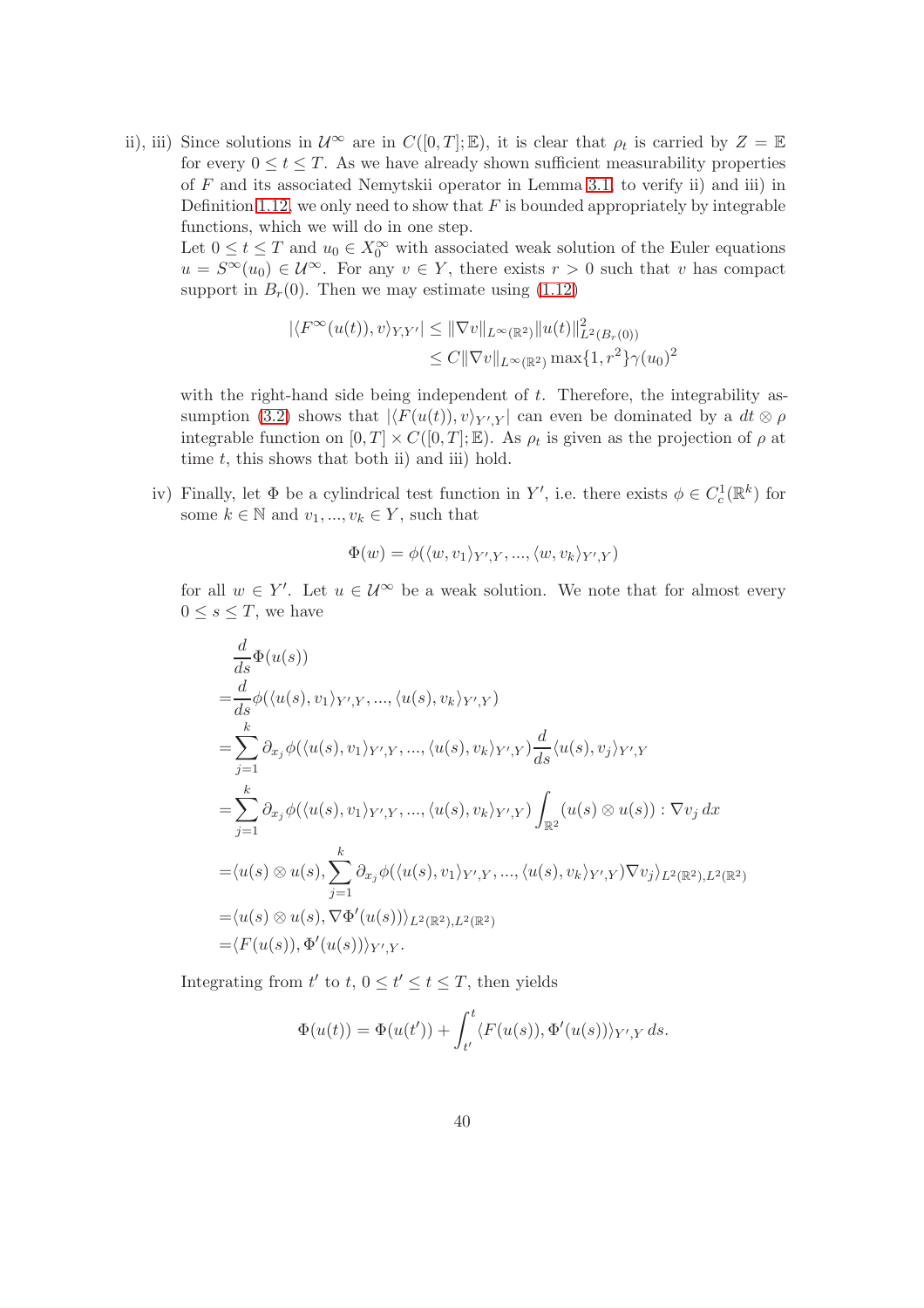Due to the measurability of  $F$  shown in Lemma [3.1](#page-37-1) and the estimates in part ii), we may integrate with respect to  $\mu_0$ , apply Fubini's theorem and use the definition of  $\{\rho_t\}_{0\leq t\leq T}$  to obtain

$$
\int_{\mathbb{E}} \Phi(u) d\rho_t(u) = \int_{\mathbb{E}} \Phi(u) d\rho_{t'}(u) + \int_{t'}^{t} \int_{\mathbb{E}} \langle F(u), \Phi'(u) \rangle_{Y',Y} d\rho_s(u) ds.
$$

Estimates  $(3.3)$  and  $(3.4)$  are immediate consequences of  $(2.1)$  and  $(2.2)$ .

For the remaining cases, we will directly apply Theorem [1.18.](#page-17-1) Conditions  $(H1') - (H3')$ have been checked in preparation for Theorem [2.19.](#page-30-2) Condition  $(H_4)$  is satisfied by Lemma [2.11.](#page-23-0) (H5) follows from  $\mathcal{U} \subset L^{\infty}(0,T;\mathbb{E})$ , our choice of F, Lemma [3.1](#page-37-1) and the weak formulation of the Euler equations. Finally,  $(H6)$  can be verified as we just did in step ii) in the case of  $X = X^{\infty} = \mathbb{E}$ .

Finally,  $(3.4)$  and  $(3.3)$  are consequences of  $(2.6)$  and  $(2.7)$ .

 $\Box$ 

**Remark 3.3.** From the uniqueness of the  $\mathcal{U}^{\infty}$ -trajectory statistical solutions we can immediately conclude that  $\{\rho_t\}_{0 \leq t \leq T}$  in Theorem [3.2](#page-38-3) is the unique projected statistical solution in phase space in that specific case.

However, there may be other statistical solutions in phase space which cannot be obtained from projecting a  $\mathcal{U}^{\infty}$ -trajectory solution. Formally, computations as in [\[18\]](#page-43-5) in the case of the two-dimensional Navier-Stokes equations on bounded domains, or adaptations for the case of  $\mathbb{R}^2$ , as indicated in [\[22\]](#page-44-5), may be used to show uniqueness among all statistical solutions in phase space. However, making those computations rigorous requires some kind of Fréchet-differentiable dependence on the initial data. In  $(18)$ , this problem was overcome with quite some effort by considering the Galerkin approximations which stem from an ordinary differentiable equation, where differentiable dependence on the initial data clearly holds.

To close this section, let us briefly point out that the inviscid limit results Theorem [2.10](#page-22-2) and Theorem [2.23](#page-34-1) also yield analogous results for the phase space statistical solutions. For phase space statistical solutions of the Navier-Stokes equations with viscosity  $\nu > 0$ in the framework of [\[3\]](#page-42-0), we let  $Z = X = \mathbb{E}$  and choose Y as in the previously considered case of phase space statistical solutions of the Euler equations. To be more in line with previous work on phase space statistical solutions of the Navier-Stokes equations, in particular [\[22\]](#page-44-5), we could also choose  $X = \mathbb{E}$  and  $Z_{NS} = \{u \in \mathbb{E} : \nabla u \in L^2(\mathbb{R}^{2 \times 2})\},\$ endowed with the norm  $\lVert \cdot \rVert_{Z_{NS}} := \lVert \cdot \rVert_{\mathbb{E}} + \lVert \nabla \cdot \rVert_{L^2(\mathbb{R}^{2\times 2})}$  and for the space of test functions let  $Y_{NS} = H_c^1(\mathbb{R}^2; \mathbb{R}^2) \cap H$  with a similar type of inductive limit topology. We remark that the different choice here makes little difference since in either case, the projected phase space statistical solution is given by  $\{(S_{NS}^{\nu} \circ \Pi_t^{\mathbb{E}}) \mu_0\}_{0 \leq t \leq T}$  and the only difference is that we would view them as measures on different subspaces. Let  $F_{NS}^{\nu} : \mathbb{E} \to Y'$  be given by

$$
\langle F_{NS}^{\nu}(u), v \rangle_{Y^{\prime}, Y} = \int_{\mathbb{R}^2} (u \otimes u) : \nabla v \, dx + \nu \int_{\mathbb{R}^2} u \cdot \Delta v \, dx
$$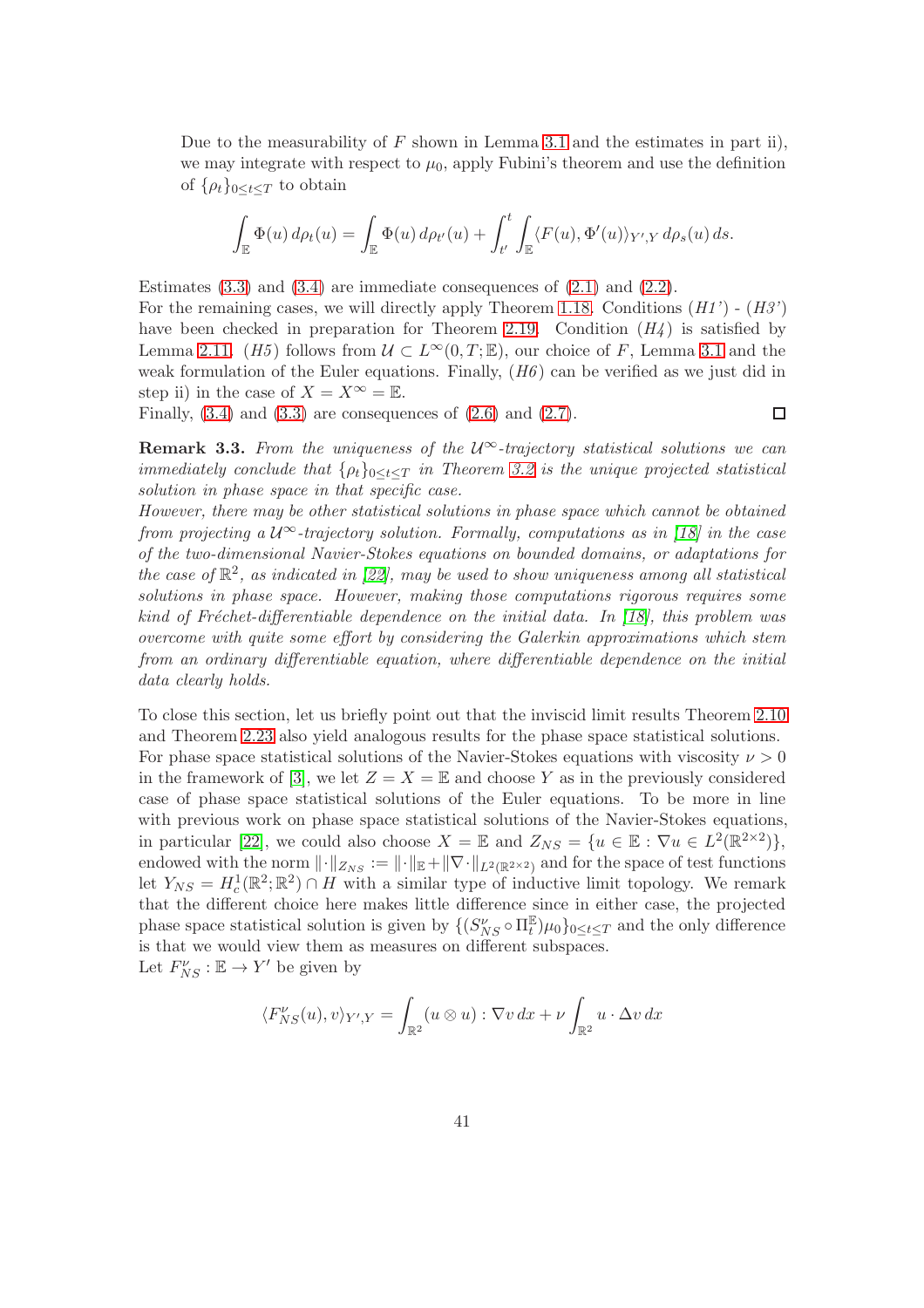for every  $u \in \mathbb{E}$  and  $v \in Y$ . A function  $u \in C([0,T];\mathbb{E})$  with gradient  $\nabla u \in L^2(0,T;L^2(\mathbb{R}^{2\times2}))$ is a weak solution of the Navier-Stokes equations with viscosity  $\nu$  in the sense of Def-inition [1.2](#page-5-0) if and only if  $\partial_t u = F_{NS}(u)$  in the weak sense described in Theorem [1.16.](#page-15-0) Moreover, similarly to Lemma [3.1,](#page-37-1)  $F_{NS}^{\nu}$  can be shown to be continuous so that all desired measurability properties are satisfied.

**Lemma 3.4.** The mapping  $F_{NS}^{\nu} : \mathbb{E} \to Y'$  is  $\mathcal{B}(\mathbb{E})$ - $\mathcal{B}(Y')$  measurable. Moreover, the corresponding Nemytskii operator  $(t, u) \mapsto F_{NS}^{\nu}(u(t))$  is  $\mathcal{L}([0, T]) \otimes \mathcal{B}(C([0, T]; \mathbb{E})) - \mathcal{B}(Y')$ measurable.

<span id="page-41-0"></span>We then obtain (see also Theorem 7.1 in [\[22\]](#page-44-5)).

**Theorem 3.5.** Let  $\mu_0$  be a Borel probability measure on  $\mathbb E$  satisfying

$$
\int_{\mathbb{E}} \gamma(u_0)^2 d\mu_0(u_0) < \infty
$$

with  $\gamma$  as in [\(1.12\)](#page-9-1). Then the family of Borel probability measures  $\{\rho_t^{\nu}\}_{0 \leq t \leq T}, \rho_t^{\nu} =$  $(\Pi_t^{\mathbb{E}} \circ S_{NS}^{\nu})\mu$  for every  $0 \leq t \leq T$ , is a statistical solution in phase space of the equation  $u_t = F_{NS}^{\nu}(u)$ , satisfying  $\rho_0^{\nu} = \mu_0$ .

- **Remark 3.6.** i) As we pointed out for the trajectory statistical solutions of the Navier-Stokes equations, one can also obtain an energy inequality for phase space statistical solutions of the Navier-Stokes equations as well as other properties, derived from the deterministic equations. As these serve no further purpose here, we again refer the reader to Sections 6 and 7 in [\[22\]](#page-44-5).
- ii) In [\[22\]](#page-44-5)[Theorem 7.1], it has been shown that under the assumption of  $\mu_0$  having support in  $\{u \in \mathbb{E} : \nabla u \in L^2(\mathbb{R}^{2\times 2})\}$ , bounded with respect to  $\|\cdot\|_{\mathbb{E}}$ , the phase space statistical solution in Theorem [3.5](#page-41-0) is unique. The case of uniqueness of phase space statistical solutions with unbounded initial supports appears to be open. The assumption of a bounded support of the initial distribution could also not be completely omitted in the classical case, where the underlying domain is bounded, but only be relaxed by instead making further assumptions on  $\{\rho_t^{\nu}\}_{0 \leq t \leq T}$  (see for instance the discussion on *p.* 266 in [\[18\]](#page-43-5).

Going back to the phase space statistical solutions of the Euler equations with phase space X, for any bounded continuous function  $\varphi: X \to \mathbb{R}$ , the composition  $\varphi \circ \Pi_t^X$  is a real-valued, bounded continuous function on  $C([0, T]; X)$ .

Therefore, we immediately obtain the following result from Theorem [2.10,](#page-22-2) Theorem [2.23](#page-34-1) and the Lebesgue dominated convergence theorem.

**Theorem 3.7.** Let  $\mu_0$  be a Borel probablity measure on  $X_0$  satisfying

$$
\int_{X_0} \gamma(u_0)^2 d\mu_0(u_0) < \infty
$$

with  $\gamma$  as in [\(1.12\)](#page-9-1). Then there exists a U-trajectory statistical solution  $\rho$  satisfying  $\Pi_0 \rho = \mu_0$  and a sequence  $\nu^n \searrow 0$  such that the projected phase space statistical solutions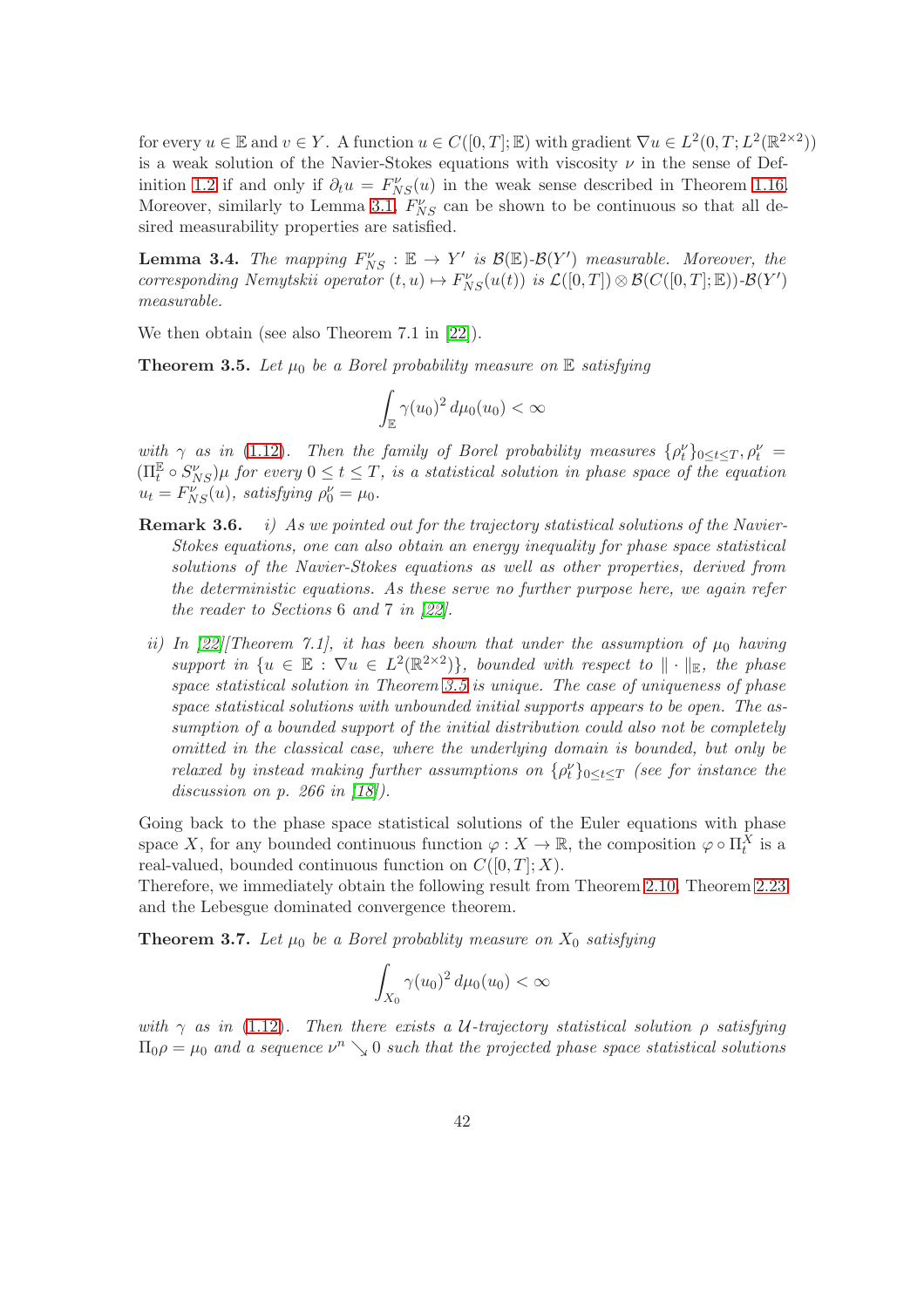${\prod_{t}^{X} S_{NS}^{\nu^n} \mu_0}_{0 \leq t \leq T}$  of the Navier-Stokes equations converge to a family of projected phase space statistical solutions  $\{\Pi_t^X \rho\}_{0 \leq t \leq T}$  of the Euler equations, in the sense that for every bounded continuous function  $\varphi$  on X and every  $0 \leq t \leq T$ 

$$
\int_X \varphi(u) d(\Pi_t^X S_{NS}^{\nu^n} \mu_0)(u) \to \int_X \varphi(u) d(\Pi_t^X \rho)(u) \quad (n \to \infty).
$$

In the case  $X = X^{\infty}$ , this holds for every subsequence  $\nu^{n} \searrow 0$ .

Remark 3.8. The inviscid limit result of phase space statistical solutions here is fundamentally different from previous work that we pointed at in the introduction of this article such as  $\mathcal{A}$ ,  $\mathcal{A}$ ,  $\mathcal{A}$  or  $\mathcal{A}2$ . Unlike we did here, in these articles, the phase space statistical solutions of the Euler equations have been constructed by an inviscid limit argument. Not only does this require the construction of a family of measures as some sort of limit of the time-parametrized measures that are the phase space statistical solutions of the Navier-Stokes equations. The sense in which this convergence holds needs to be strong enough to prove that each term in the Foias-Liouville equation [\(1.18\)](#page-13-1) corresponding to the Navier-Stokes equations converges appropriately to conclude that this limit satisfies the Foias-Liouville equation corresponding to the Euler equations.

In our work, in the cases  $X = \mathbb{E}$  or  $X = H_{loc}$ , we have convergence of the phase space statistical solutions in an  $H_{loc}$  related sense, which would suffice to argue that each integral in the Foias-Liouville equation of the Navier-Stokes equations converges appropriately. However, this is not even necessary, as we do already know from the discussions on the inviscid limit for the trajectory statistical solutions that we obtain convergence of a subsequence to a projected phase space statistical solution of the Euler equations, where we know independently from this convergence that it satisfies the desired Foias-Liouville equation.

#### <span id="page-42-1"></span>**References**

- [1] D. Albritton, E. Brué, and M. Colombo. Non-uniqueness of Leray solutions of the forced Navier-Stokes equations. <https://arxiv.org/abs/2112.03116>, 2021.
- <span id="page-42-4"></span><span id="page-42-0"></span>[2] V. I. Bogachev. Measure Theory, Volume 1. Springer Berlin Heidelberg, 2007.
- [3] A. Bronzi, C. Mondaini, and R. Rosa. Abstract framework for the theory of statistical solutions. Journal of Differential Equations, 260(12):8428–8484, 2016.
- <span id="page-42-2"></span>[4] D. Chae. The vanishing viscosity limit of statistical solutions of the Navier-Stokes equations. i. 2-D periodic case. Journal of Mathematical Analysis and Applications,  $155(2):437 - 459, 1991.$
- <span id="page-42-3"></span>[5] D. Chae. The vanishing viscosity limit of statistical solutions of the Navier-Stokes equations. ii. the general case. Journal of Mathematical Analysis and Applications,  $155(2):460 - 484, 1991.$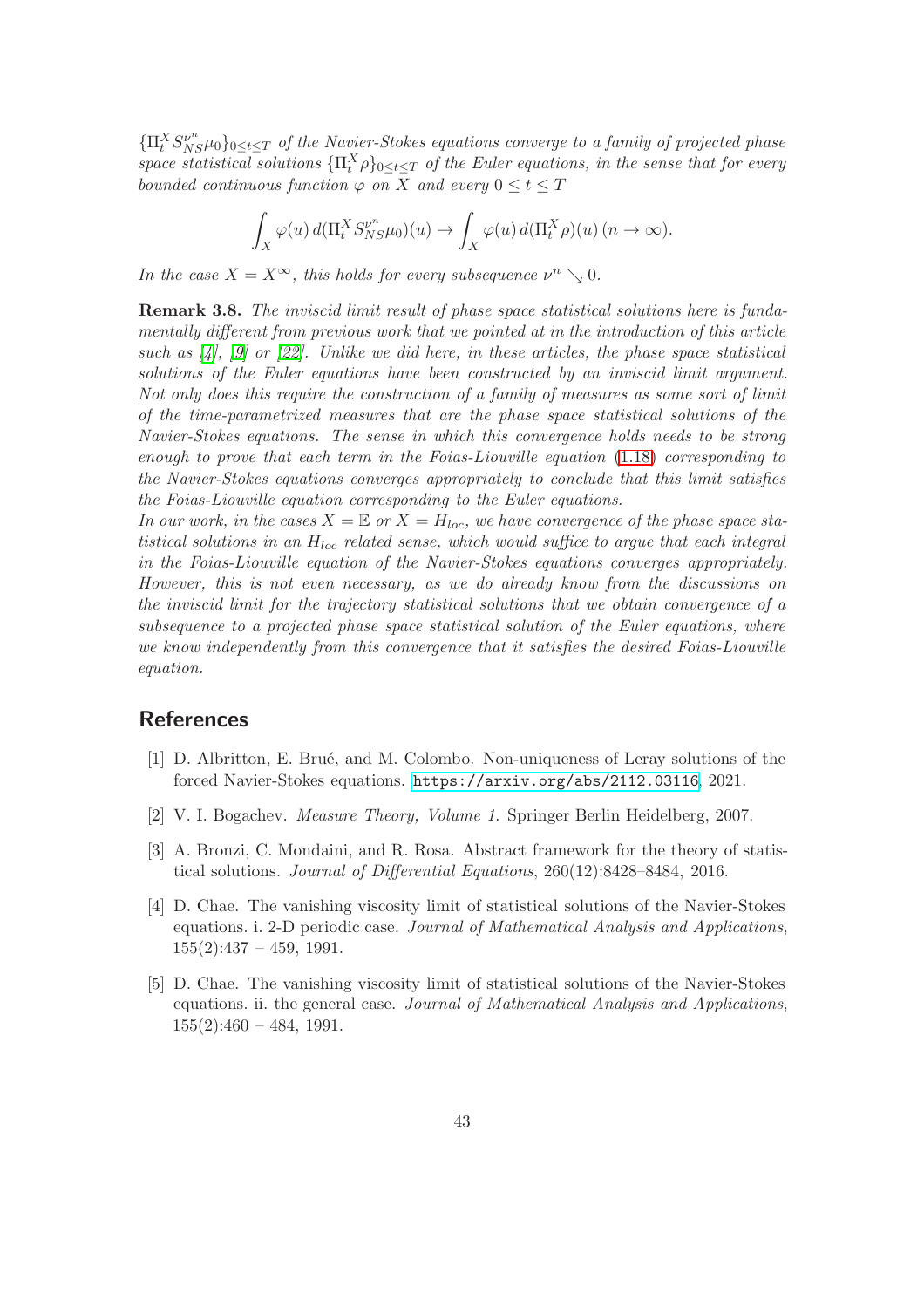- <span id="page-43-13"></span><span id="page-43-7"></span>[6] J.-Y. Chemin. A remark on the inviscid limit for two-dimensional incompressible fluids. Communications in Partial Differential Equations, 21(11-12):1771–1779, 1996.
- [7] J.-Y. Chemin. Perfect Incompressible Fluids, translated by Gallagher, I. and Iftimie, D. Oxford Lecture Series in Mathematics and its Applications 14. Clarendon Press, 1998.
- <span id="page-43-12"></span>[8] G. Ciampa, G. Crippa, and S. Spirito. Strong convergence of the vorticity for the 2D Euler equations in the inviscid limit. Archive for Rational Mechanics and Analysis, 240(1):295–326, Mar. 2021.
- <span id="page-43-6"></span>[9] P. Constantin and J. Wu. Statistical solutions of the Navier–Stokes equations on the phase space of vorticity and the inviscid limits. Journal of Mathematical Physics, 38(6):3031–3045, 1997.
- <span id="page-43-10"></span>[10] G. Crippa, C. Nobili, C. Seis, and S. Spirito. Eulerian and Lagrangian solutions to the continuity and Euler equations with  $L^1$  vorticity. SIAM Journal on Mathematical Analysis, 49(5):3973–3998, 2017.
- <span id="page-43-11"></span><span id="page-43-1"></span>[11] G. Crippa and S. Spirito. Renormalized solutions of the 2D Euler equations. Communications in Mathematical Physics, 339(1):191–198, 2015.
- <span id="page-43-8"></span>[12] J.-M. Delort. Existence de nappes de tourbillon en dimension deux. Journal of the American Mathematical Society, 4(3):553–586, 1991.
- [13] R. J. DiPerna and P. L. Lions. Ordinary differential equations, transport theory and sobolev spaces. Inventiones Mathematicae, 98(3):511–547, 1989.
- <span id="page-43-0"></span>[14] R. J. Diperna and A. J. Majda. Concentrations in regularizations for 2-D incompressible flow. Communications on Pure and Applied Mathematics, 40(3):301–345, 1987.
- <span id="page-43-9"></span>[15] M. C. L. Filho, A. L. Mazzucato, and H. J. N. Lopes. Weak solutions, renormalized solutions and enstrophy defects in 2D turbulence. Arch. Rational Mech. Anal., 179(3):353–387, 2006.
- <span id="page-43-3"></span><span id="page-43-2"></span>[16] C. Foias. Statistical study of Navier-Stokes equations, i. Rendiconti del Seminario Matematico della Università di Padova, 48:219–348, 1972.
- [17] C. Foias. Statistical study of Navier-Stokes equations, ii. Rendiconti del Seminario Matematico della Università di Padova, 49:9–123, 1973.
- <span id="page-43-5"></span>[18] C. Foias, O. Manley, R. Rosa, and R. Temam. Navier-Stokes Equations and Turbulence. Encyclopedia of Mathematics and its Applications. Cambridge University Press, 2001.
- <span id="page-43-4"></span>[19] C. Foias, R. M. S. Rosa, and R. Temam. Properties of time-dependent statistical solutions of the three-dimensional Navier-Stokes equations. Annales de l'Institut Fourier, 63(6):2515–2573, 2013.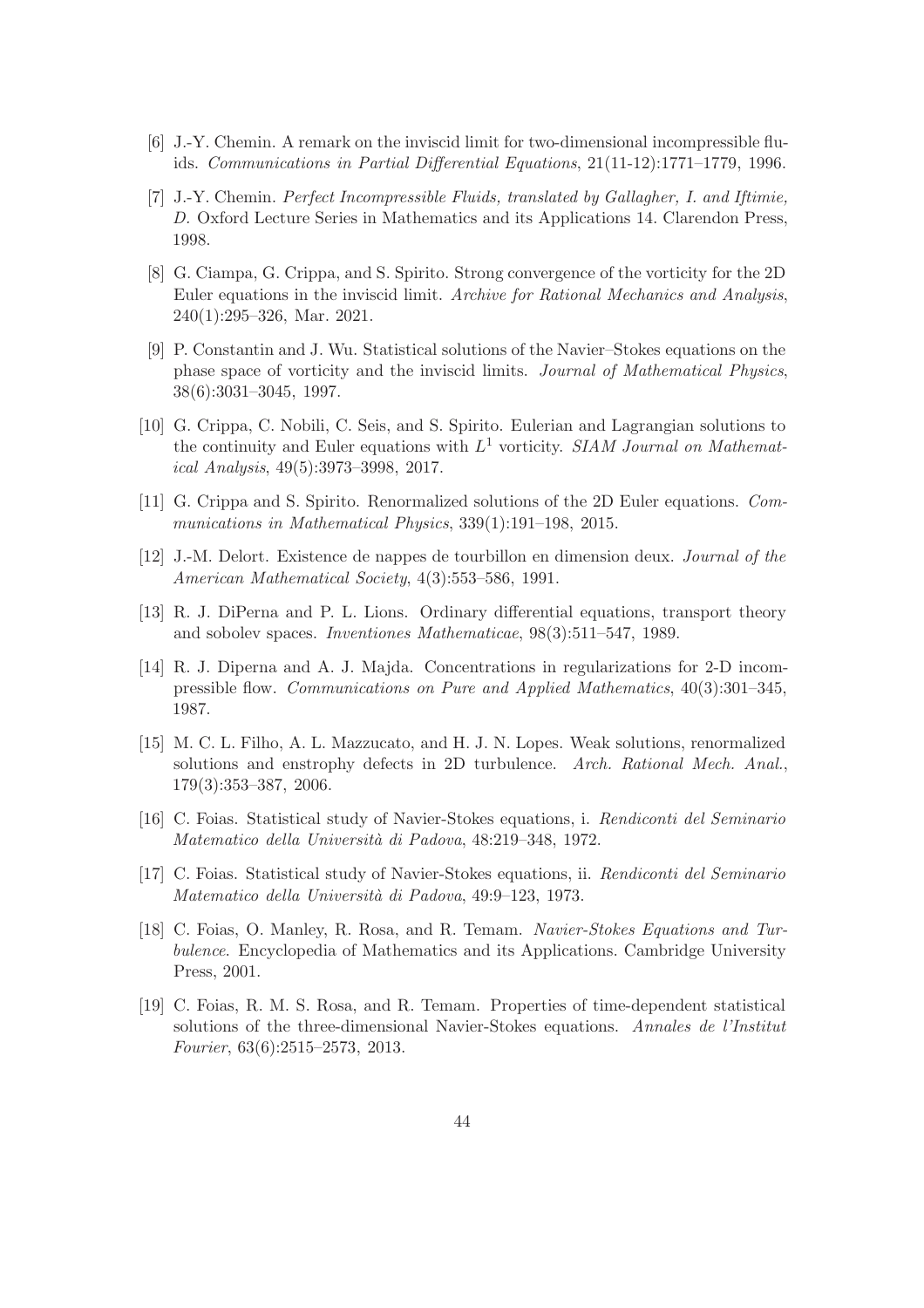- <span id="page-44-8"></span><span id="page-44-3"></span>[20] U. Frisch. Turbulence: The Legacy of A. N. Kolmogorov. Cambridge University Press, 1995.
- [21] J. Hounie, M. Lopes-Filho, H. Nussenzveig-Lopes, and S. Schochet. A priori temporal regularity for the stream function of 2D incompressible, inviscid flow. Nonlinear Analysis: Theory, Methods & Applications, 35(7):871–884, 1999.
- <span id="page-44-9"></span><span id="page-44-5"></span>[22] J. Kelliher. Infinite-energy 2D statistical solutions to the equations of incompressible fluids. Journal of Dynamics and Differential Equations, 21:631–661, 04 2009.
- [23] H. J. N. Lopes, C. Seis, and E. Wiedemann. On the vanishing viscosity limit for 2D incompressible flows with unbounded vorticity. Nonlinearity, 34(5):3112–3121, May 2021.
- <span id="page-44-11"></span>[24] A. J. Majda. Remarks on weak solutions for vortex sheets with a distinguished sign. Indiana University Mathematics Journal, 42(3):921–939, 1993.
- <span id="page-44-13"></span><span id="page-44-6"></span>[25] A. J. Majda and A. L. Bertozzi. Vorticity and Incompressible Flow. Cambridge Texts in Applied Mathematics. Cambridge University Press, 2001.
- <span id="page-44-14"></span>[26] K. R. Parthasarathy. Probability measures on metric spaces. Academic Press, New York, 1967.
- <span id="page-44-10"></span>[27] W. Rudin. Functional Analysis. International series in pure and applied mathematics. McGraw-Hill, 2nd edition, 1991.
- [28] S. Schochet. The weak vorticity formulation of the 2-d Euler equations and concentration-cancellation. Communications in Partial Differential Equations, 20(5- 6):1077–1104, 1995.
- <span id="page-44-7"></span>[29] L. Székelyhidi Jr. Weak solutions to the incompressible Euler equations with vortex sheet initial data. Comptes Rendus Mathematique, 349(19):1063–1066, 2011.
- <span id="page-44-12"></span>[30] F. Topsoe. Topology and Measure, volume 133 of Lecture Notes in Mathematics. Springer-Verlag, 1970.
- <span id="page-44-0"></span>[31] I. Vecchi and S. Wu. On  $L^1$ -vorticity for 2-D incompressible flow. Manuscripta mathematica, 78(4):403–412, 1993.
- <span id="page-44-1"></span>[32] M. Vishik. Instability and non-uniqueness in the Cauchy problem for the Euler equations of an ideal incompressible fluid. part i. <https://arxiv.org/abs/1805.09426>, 2018.
- <span id="page-44-2"></span>[33] M. Vishik. Instability and non-uniqueness in the Cauchy problem for the Euler equations of an ideal incompressible fluid. part ii. <https://arxiv.org/abs/1805.09440>, 2018.
- <span id="page-44-4"></span>[34] M. J. Vishik and A. V. Fursikov. *Mathematical Problems of Statistical Hydromechan*ics. Number 9 in Mathematics and Its Applications. Kluwer Academic Publishers, first edition, 1988.